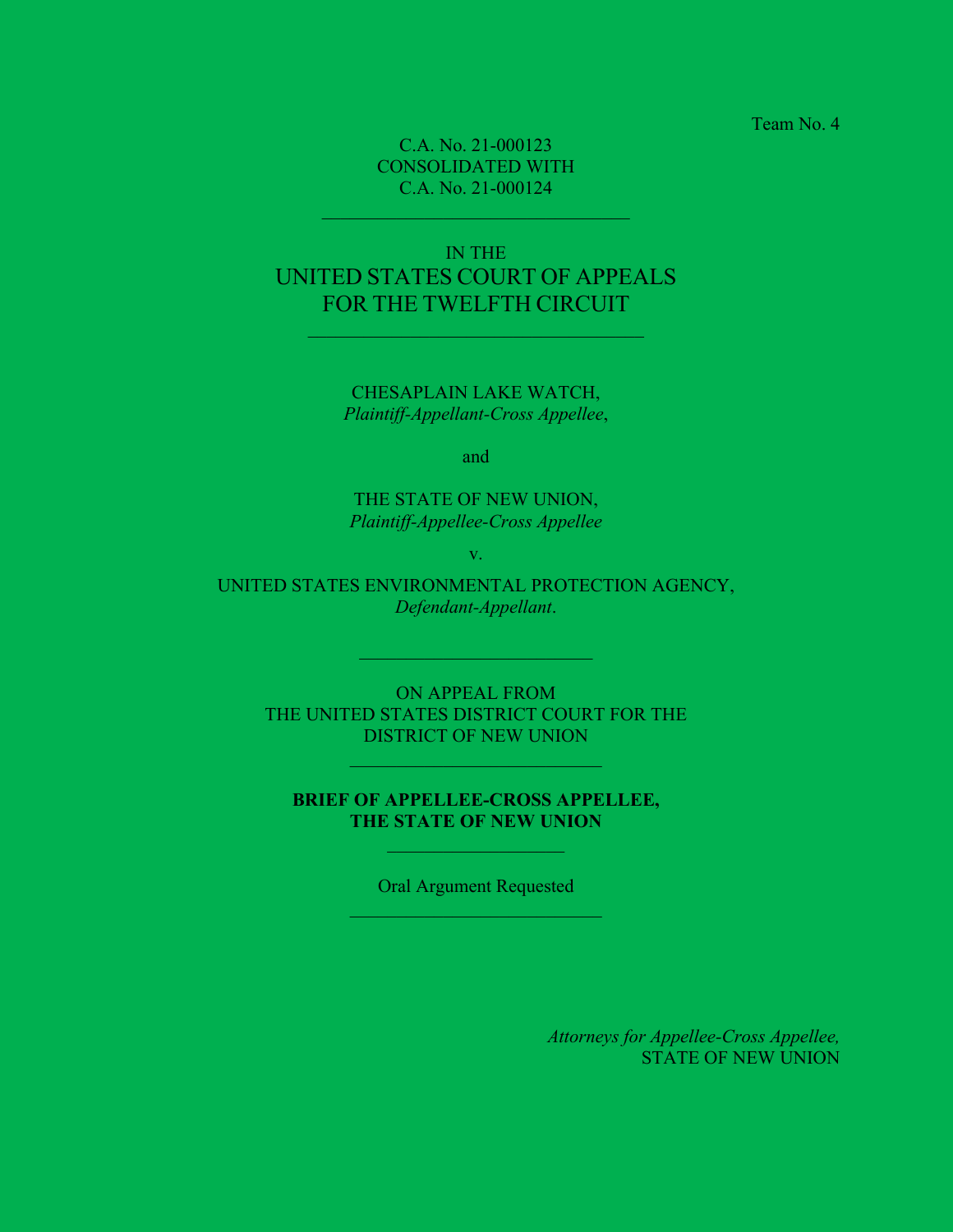# **TABLE OF CONTENTS**

| I.  |                                                                                                                                                                                        |
|-----|----------------------------------------------------------------------------------------------------------------------------------------------------------------------------------------|
|     |                                                                                                                                                                                        |
|     | B. The Lake Chesaplain TMDL and Chesaplain Watershed Implementation Plan  2                                                                                                            |
| II. |                                                                                                                                                                                        |
|     |                                                                                                                                                                                        |
|     |                                                                                                                                                                                        |
| I.  | EPA'S INVALID REJECTION OF NEW UNION'S TMDL AND SUBSTITUTION<br>OF ITS OWN TMDL AND IMPLEMENTATION PLAN CONSTITUTE FINAL<br>AGENCY ACTION RIPE FOR JUDICIAL REVIEW BECAUSE DELAY WOULD |
|     | A. Delaying judicial review of EPA's TMDL and CWIP impairs New Union's<br>ability to conduct its statutorily required NPDES permitting, imperiling state and                           |
|     | B. No further administrative recourse is available to New Union to seek redress from<br>EPA's promulgation of the TMDL and CWIP, which constitutes binding agency                      |
|     | C. EPA's TMDL and exhaustive CWIP are neither abstract nor unsettled and require                                                                                                       |
| II. | EPA'S REJECTION OF NEW UNION'S TMDL IS CONTRARY TO LAW<br>BECAUSE IT DISREGARDS THE CWA'S PLAIN MEANING AND<br>STRUCTURE AND RAISES SIGNIFICANT FEDERALISM CONCERNS  14                |
|     | A. EPA's interpretation of "total maximum daily load" to include WLAs and LAs is<br>inconsistent with the CWA's unambiguous language, contrary to the CWA's                            |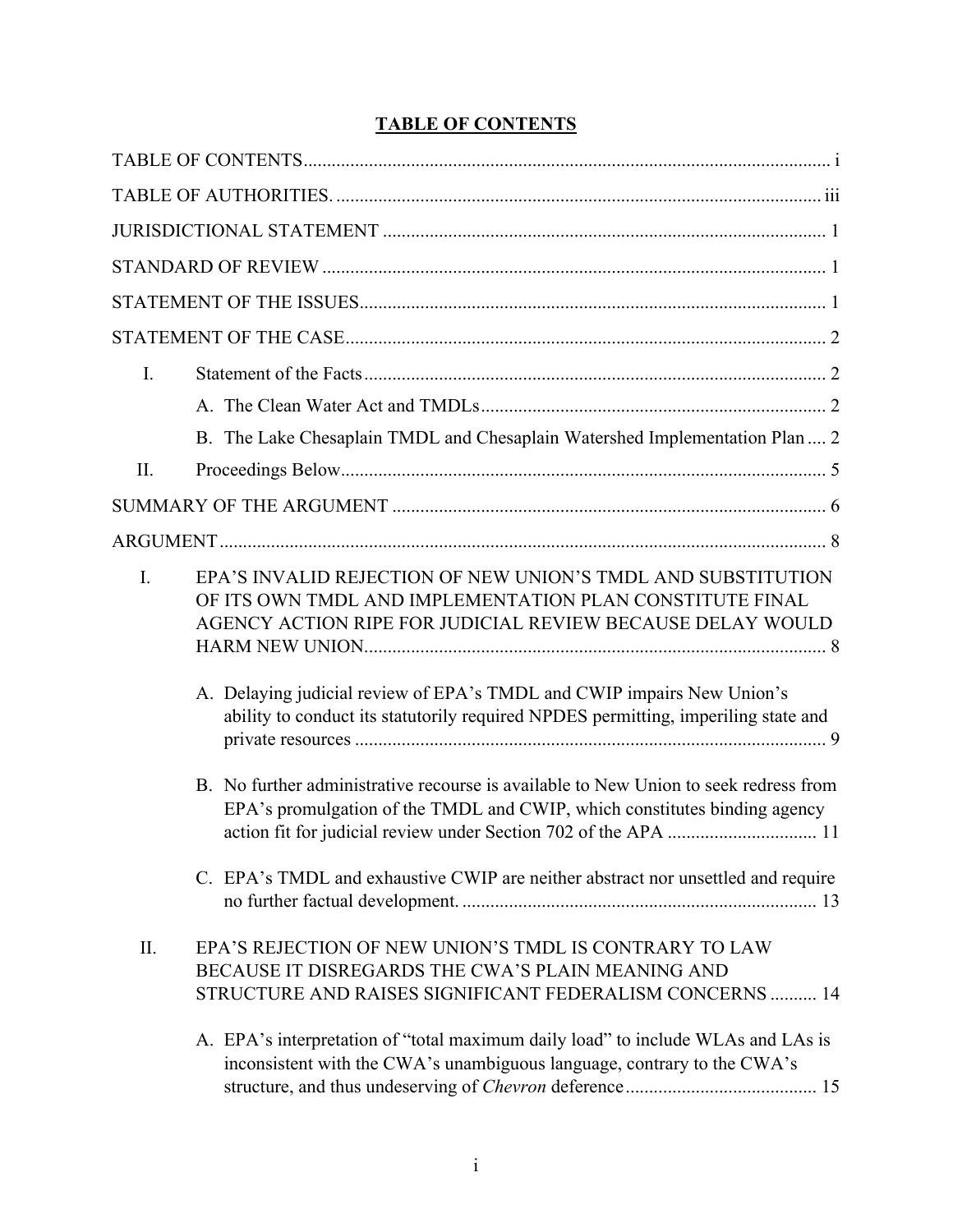|      | B. EPA's interpretation of any ambiguity in "total maximum daily load" with regard<br>to expression of total maximum load does not survive Chevron scrutiny because it                                                                                                                               |
|------|------------------------------------------------------------------------------------------------------------------------------------------------------------------------------------------------------------------------------------------------------------------------------------------------------|
| III. | EPA'S ANNUALLY PHASED PHOSPHORUS TMDL IS VALID BECAUSE<br>IT IS CONSISTENT WITH THE CWA, SATISFIES REGULATORY<br>REQUIREMENTS, AND MANIFESTS COOPERATIVE FEDERALISM  20                                                                                                                              |
|      | A. EPA's TMDL is valid because allowing TMDLs to be expressed in annual loads<br>is a reasonable agency interpretation of ambiguous statutory language and                                                                                                                                           |
|      | B. Phased percentage reduction in EPA's TMDL is valid because it comports with<br>CWA requirements and WQS attainment timelines are case-specific and tailored                                                                                                                                       |
| IV.  | EPA'S INCLUSION OF A CREDIT FOR NONPOINT SOURCE REDUCTIONS<br>IS NOT ARBITRARY AND CAPRICIOUS OR AN ABUSE OF DISCRETION<br>BECAUSE THERE IS NO REASONABLE ASSURANCE MANDATE IN THE<br>CWA, AND EVEN IF REASONABLE ASSURANCES MAY BE CONSIDERED,<br>EPA'S TMDL PROVIDES THE APPROPRIATE ASSURANCES 28 |
|      | A. Congress did not include nor intend a reasonable assurance mandate for TMDLs,<br>and therefore EPA's informal guidance deserves no judicial deference.  28                                                                                                                                        |
|      | 1. EPA's reasonable assurance guidance is not legally binding and judicial                                                                                                                                                                                                                           |
|      | EPA's decision not to require reasonable assurances is not arbitrary and<br>2.<br>capricious or an abuse of discretion because EPA appropriately acted                                                                                                                                               |
|      | B. If this Court determines EPA has the authority to require reasonable assurance, it<br>is a tool to be used at EPA's discretion based on a watershed's characteristics—<br>not a blanket requirement—and not necessary for EPA's TMDL 32                                                           |
|      |                                                                                                                                                                                                                                                                                                      |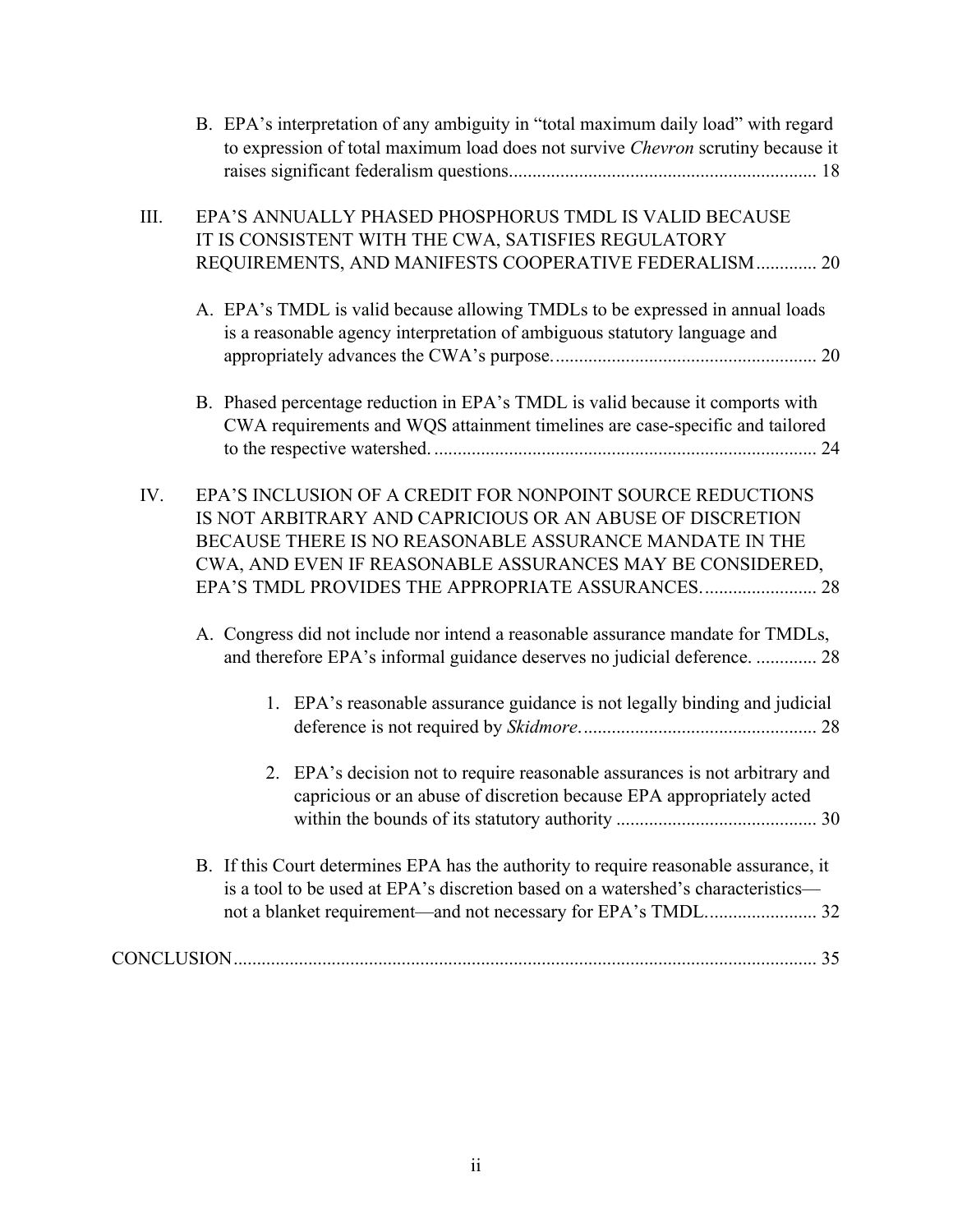# **TABLE OF AUTHORITIES**

| <b>CONSTITUTIONAL PROVISION</b> |  |
|---------------------------------|--|
|                                 |  |
| <b>STATUTORY PROVISIONS</b>     |  |
|                                 |  |
|                                 |  |
|                                 |  |
|                                 |  |
|                                 |  |
|                                 |  |
|                                 |  |
|                                 |  |
|                                 |  |
|                                 |  |
|                                 |  |
|                                 |  |
|                                 |  |
|                                 |  |
|                                 |  |
|                                 |  |
|                                 |  |
|                                 |  |
|                                 |  |
|                                 |  |
|                                 |  |
|                                 |  |
|                                 |  |
|                                 |  |
|                                 |  |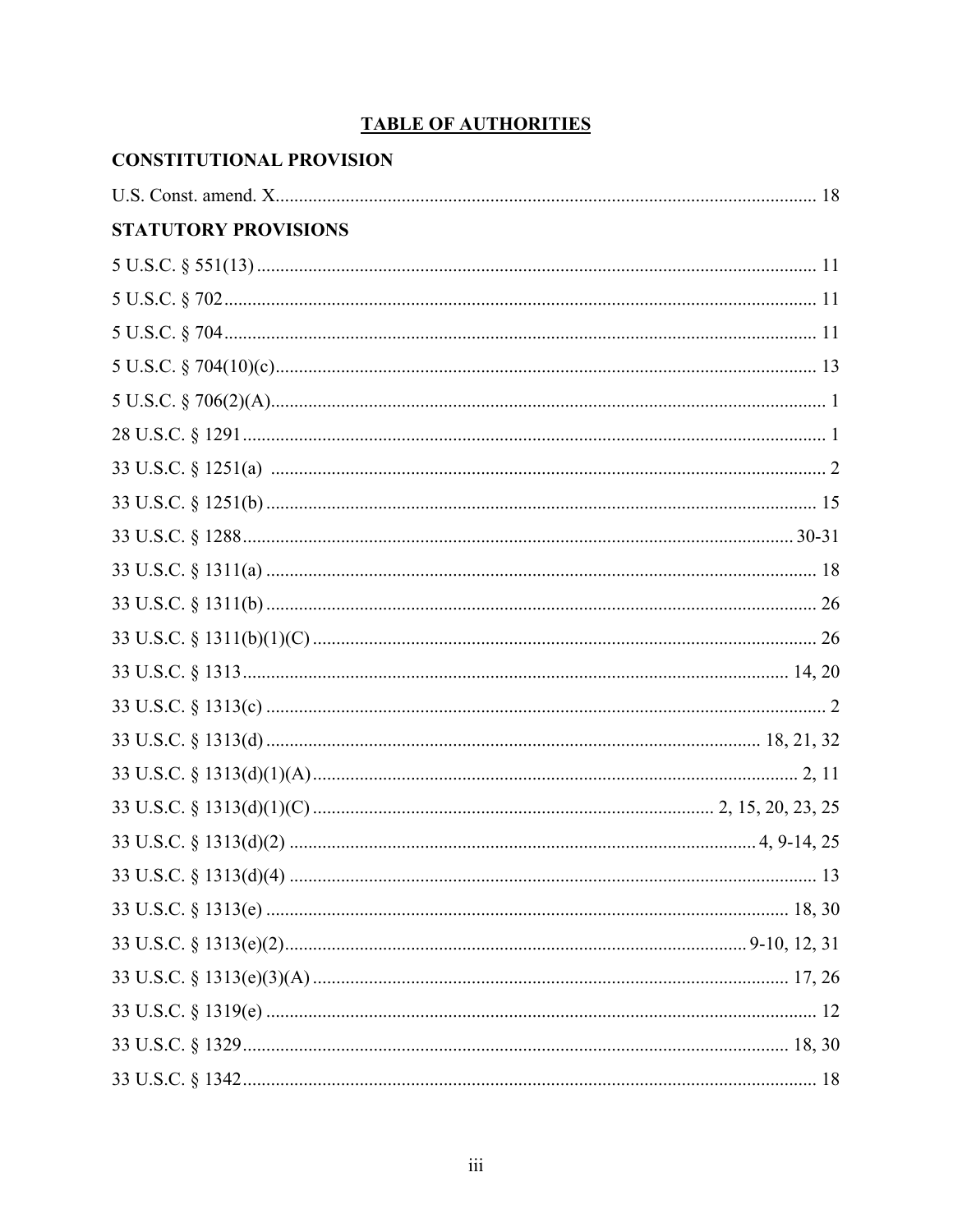| <b>RULES AND REGULATIONS</b>                                                                                                                                                                                                                                                     |
|----------------------------------------------------------------------------------------------------------------------------------------------------------------------------------------------------------------------------------------------------------------------------------|
|                                                                                                                                                                                                                                                                                  |
|                                                                                                                                                                                                                                                                                  |
|                                                                                                                                                                                                                                                                                  |
|                                                                                                                                                                                                                                                                                  |
| Revisions to the National Pollutant Discharge Elimination System Program and Federal<br>Antidegradation Policy in Support of Revisions to the Water Quality Planning and Management                                                                                              |
| Revisions to the Water Quality Planning and Management Regulation and Revisions to the<br>National Pollutant Discharge Elimination System Program in Support of Revisions to the Water<br>Quality Planning and Management Regulation, 65 Fed. Reg. 43,585 (July 13, 2000) (to be |
| Water Quality Planning and Management, 50 Fed. Reg. 1774 (Jan. 11, 1985) (to be codified at                                                                                                                                                                                      |
| Withdrawal of Revisions to the Water Quality Planning and Management Regulation and<br>Revisions to the National Pollutant Discharge Elimination System Program in Support of<br>Revisions to the Water Quality Planning and Management Regulation, 68 Fed. Reg. 13,608          |

# **UNITED STATES SUPREME COURT CASES**

| Chevron, U.S.A., Inc. v. Nat. Res. Def. Council, Inc., 467 U.S. 837 (1984) 1, 15, 20-21     |  |
|---------------------------------------------------------------------------------------------|--|
|                                                                                             |  |
|                                                                                             |  |
|                                                                                             |  |
|                                                                                             |  |
| Motor Vehicle Mfrs. Ass'n v. State Farm Mut. Auto. Ins. Co., 463 U.S. 29 (1983).  31, 34-35 |  |
|                                                                                             |  |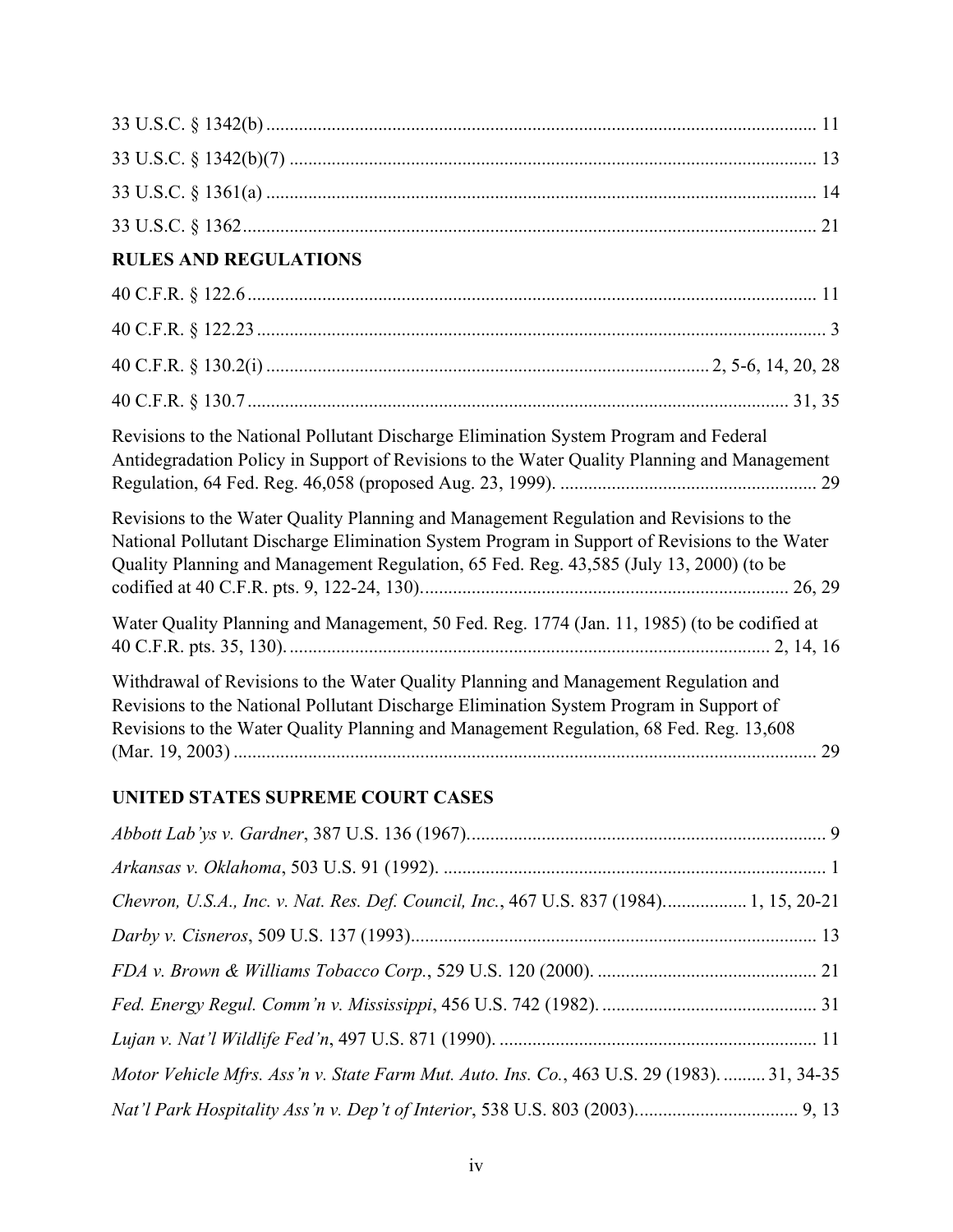| Solid Waste Agency v. Army Corps of Eng'rs (SWANCC), 531 U.S. 159 (2001).  18-20 |  |
|----------------------------------------------------------------------------------|--|
|                                                                                  |  |
|                                                                                  |  |

# **UNITED STATES CIRCUIT COURT CASES**

| Am. Farm Bureau Fed'n v. EPA, 792 F.3d 281 (3d Cir. 2015) 10-11, 15-16, 19, 31-33      |
|----------------------------------------------------------------------------------------|
|                                                                                        |
|                                                                                        |
| Ctr. for Biological Diversity v. Dep't of Interior, 563 F.3d 466 (D.C. Cir. 2009).  10 |
|                                                                                        |
|                                                                                        |
|                                                                                        |
|                                                                                        |
|                                                                                        |
|                                                                                        |
|                                                                                        |
|                                                                                        |
|                                                                                        |
| UNITED STATES DISTRICT COURT CASES                                                     |
| Anacostia Riverkeeper, Inc. v. Jackson, 798 F. Supp. 2d 210 (D.D.C. 2011).  16         |
|                                                                                        |
|                                                                                        |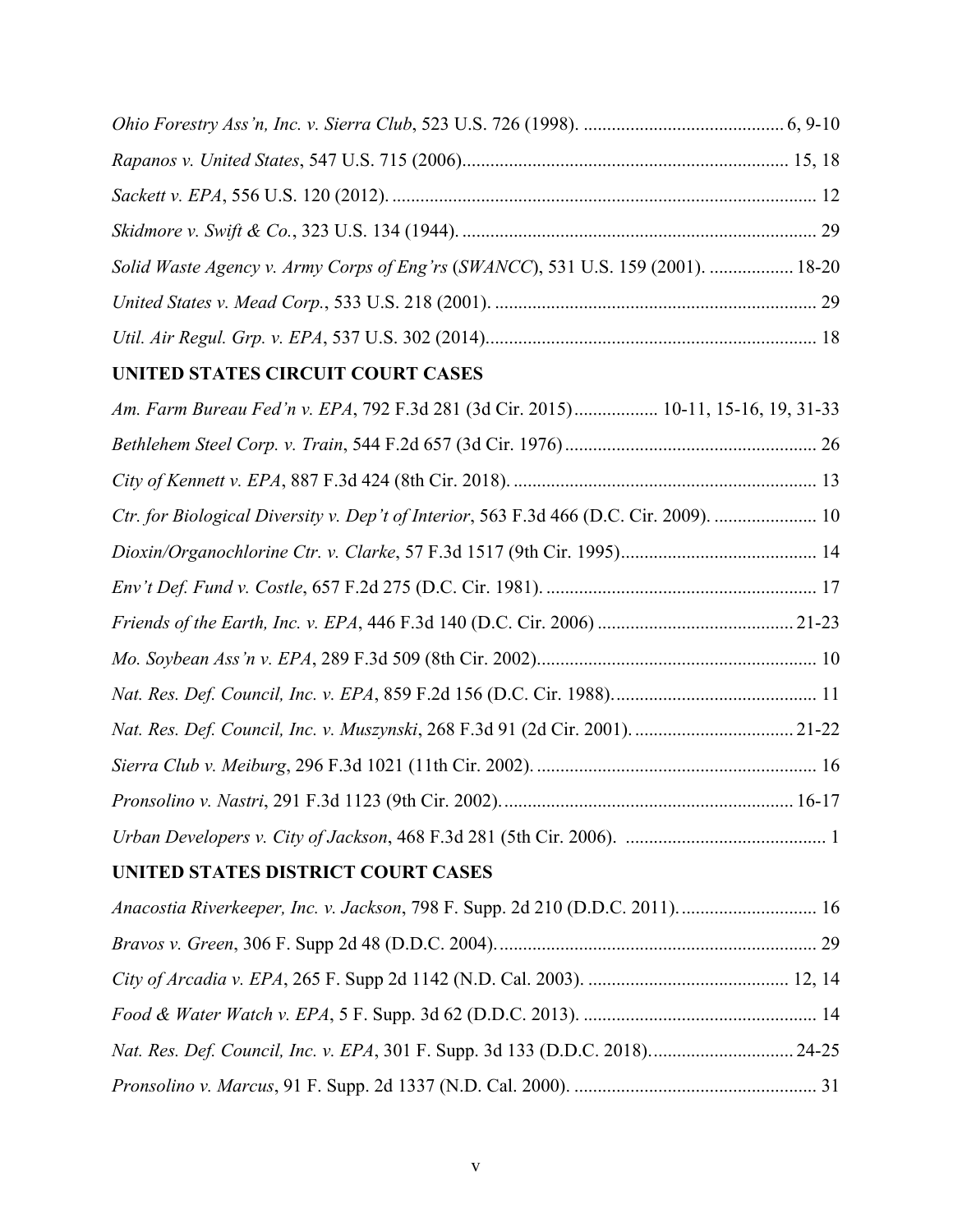# **ADMINISTRATIVE MATERIALS**

| Clarification Regarding "Phased" TMDLS, Memorandum, EPA (Aug. 2,<br>2006), https://www.epa.gov/sites/default/files/2015-                                            |
|---------------------------------------------------------------------------------------------------------------------------------------------------------------------|
|                                                                                                                                                                     |
| ENV'T PROT. AGENCY, 2002 GUIDELINES FOR REVIEWING TMDLS UNDER EXISTING                                                                                              |
| ENV'T PROT. AGENCY, 440/4-91-001, GUIDANCE FOR WATER QUALITY-BASED DECISIONS:<br>28                                                                                 |
| ENV'T PROT. AGENCY, NPDES PERMIT WRITERS' MANUAL (2010),<br>https://www.epa.gov/sites/default/files/2015-09/documents/pwm_2010.pdf  26                              |
| ENV'T PROT. AGENCY, 841-B-99-007, PROTOCOL FOR DEVELOPING NUTRIENT TMDLS                                                                                            |
| Final Wills Creek Watershed TMDL, EPA (Jan. 16, 2007),<br>https://mde.maryland.gov/programs/Water/TMDL/DocLib_WillsCreek_                                           |
| Options for the Expression of Daily Loads in TMDLs, Draft Memorandum, EPA (June 22, 2007),<br>https://www.epa.gov/sites/default/files/2015-07/documents/2007_06_26_ |
| Overview of TMDLS, EPA, https://www.epa.gov/tmdl/overview-total-maximum-daily-loads-                                                                                |
| Supplemental Information for Reasonable Assurance TMDL Reviews, EPA (Feb. 12, 2012),<br>https://www.epa.gov/sites/default/files/2020-07/documents/supplemental      |
| Supplemental Module: Listing Impaired Waters and Developing TMDLs, EPA,<br>https://www.epa.gov/wqs-tech/supplemental-module-listing-impaired-waters-and-            |
| <b>OTHER AUTHORITIES</b>                                                                                                                                            |
| Claudia Copeland, Clean Water Act and Pollutant Total Maximum Daily Loads (TMDLs),                                                                                  |
|                                                                                                                                                                     |

*Webster's 3d New Int'l Dictionary* (1986) ................................................................................... 15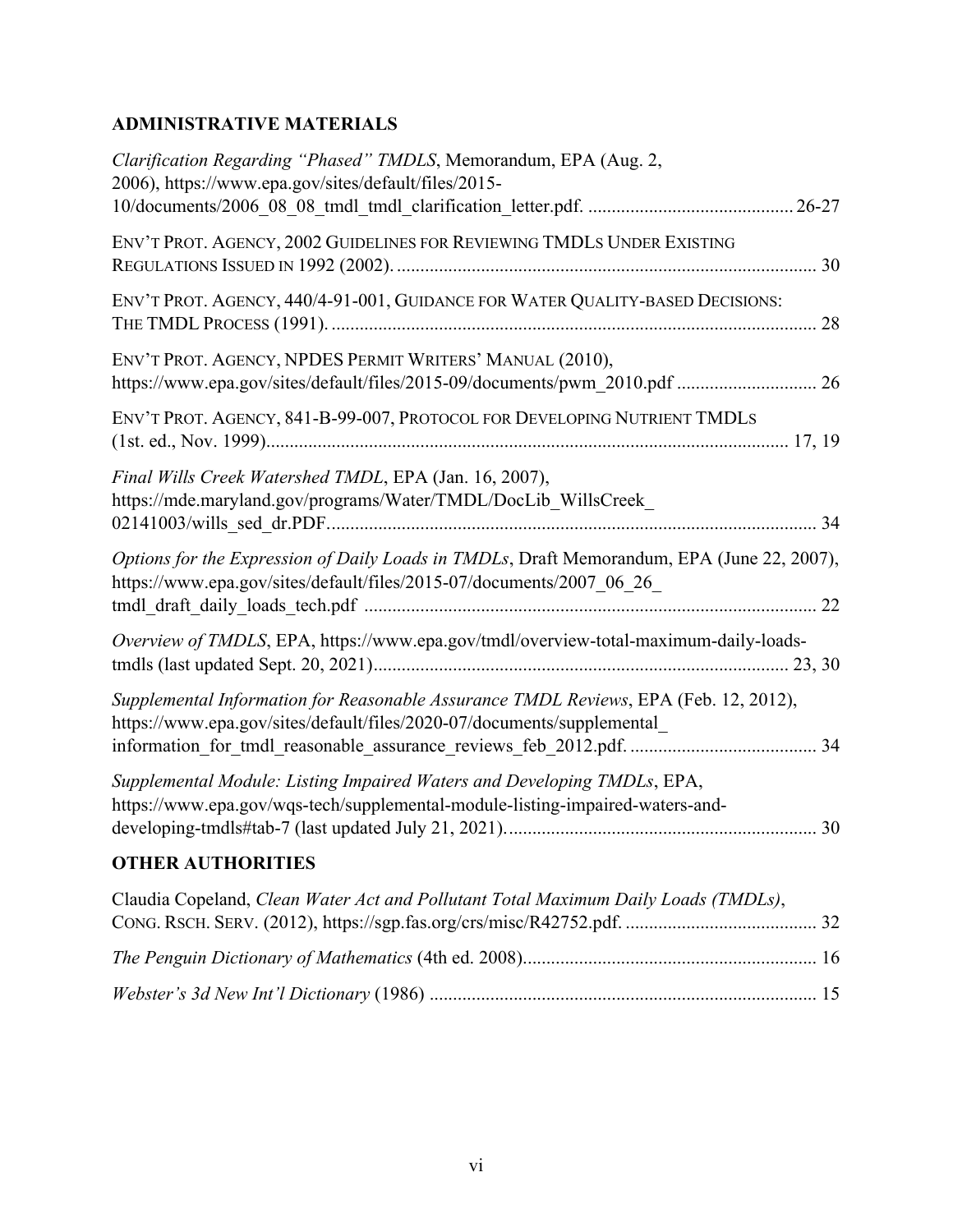#### **JURISDICTIONAL STATEMENT**

This case arises on appeal from an Order of the United States District Court for New Union. R. at 2. The United States Court of Appeals for the Twelfth Circuit is vested with jurisdiction over this appeal from a final decision of a District Court of the United States. 28 U.S.C. § 1291. All parties have filed a timely Notice of Appeal. R. at 2.

#### **STANDARD OF REVIEW**

Ripeness (issue one) is a question of law that is reviewed de novo. *Urban Developers v. City of Jackson*, 468 F.3d 281, 292 (5th Cir. 2006). Issues two and three are questions of law pertaining to agency interpretation of statute, which are generally reviewed de novo but are guided by *Chevron* deference. *Chevron, U.S.A., Inc. v. Nat. Res. Def. Council, Inc.*, 467 U.S. 837, 843 (1984). Issue four relates to an agency's decision to approve a TMDL, and an arbitrary and capricious or abuse of discretion standard based on the agency's record applies. *See Arkansas v. Oklahoma*, 503 U.S. 91, 113 (1992); *see also* 5 U.S.C. § 706 (2)(A).

#### **STATEMENT OF THE ISSUES**

- I. Whether EPA's determination to reject the New Union Chesaplain Watershed phosphorus TMDL and adopt its own TMDL and implementation plan for the Lake Chesaplain Watershed is ripe for judicial review.
- II. Whether EPA's determination to reject the New Union Chesaplain Watershed phosphorus TMDL on the grounds that the TMDL failed to include wasteload allocations and load allocations is contrary to law, as an incorrect interpretation of the term "total maximum daily load" in CWA  $\S 303(d)$ .
- III. Whether EPA's adoption of a TMDL for the Lake Chesaplain Watershed consisting of an annual pollution loading reduction to be phased in over five years violates the CWA § 303(d) requirements for a valid TMDL.
- IV. Whether EPA's adoption of a credit for anticipated BMP pollution reductions to reduce the stringency of wasteload allocations for point sources for implementation of the Lake Chesaplain TMDL was arbitrary and capricious or an abuse of discretion due to the lack of assurance of BMP implementation.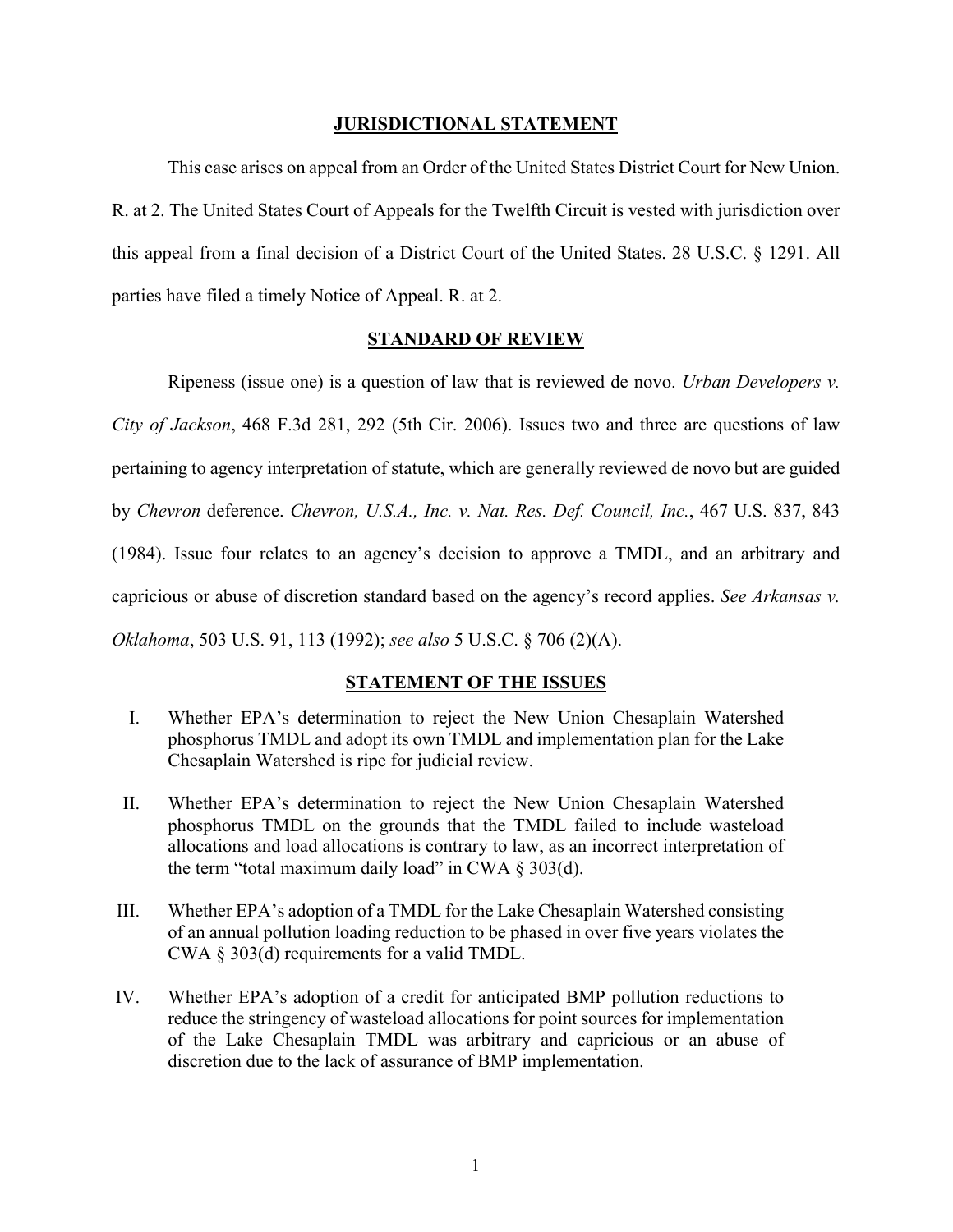#### **STATEMENT OF THE CASE**

#### **I. STATEMENT OF THE FACTS**

#### **A. The Clean Water Act and TMDLs**

Total maximum daily loads (TMDLs) are one element of the Clean Water Act (CWA) meant to "restore and maintain the chemical, physical and biological integrity of the Nation's waters." 33 U.S.C. § 1251(a). The cooperative federalism framework under which TMDLs fall involves a two-step approach that requires states to (1) set water quality standards (WQS)—criteria necessary to support a water body's designated use, 33 U.S.C. § 1313(c), and (2) ameliorate any failure to meet those WQS through TMDLs. 33 U.S.C.  $\S$  1313(d)(1)(A), (1)(C). The CWA provides that a TMDL "shall be established at a level necessary to implement the applicable [WQS] with seasonal variations and a margin of safety which takes into account any lack of knowledge concerning the relationship between effluent limitations and water quality." 33 U.S.C § 1313(d)(1)(C). In 1985, EPA defined "total maximum daily load" by regulation as the sum of wasteload allocations (WLAs) for point sources and load allocations (LAs) for nonpoint sources. Water Quality Planning and Management, 50 Fed. Reg. 1774, 1780 (Jan. 11, 1985) (codified at 40 C.F.R. § 130.2(i)). The definition also states that a TMDL may be "expressed in terms of either mass per time, toxicity, or other appropriate measure." 40 CFR § 130.2(i). At issue are "blended TMDLs," which address waters impaired by both point and nonpoint sources.

#### **B. The Lake Chesaplain TMDL and Chesaplain Watershed Implementation Plan**

Lake Chesaplain is a 275 square mile natural lake situated between Chesaplain National Forest and Chesaplain State Park. R. at 7-8. As a Class AA water, Lake Chesaplain's designated uses include drinking water source, recreation, and fish sustenance. R. at 8. The Lake Chesaplain area benefits economically from the vacation communities located along the lake's shore, in addition to prominent timber production and agriculture industries. R. at 7. The city of Chesaplain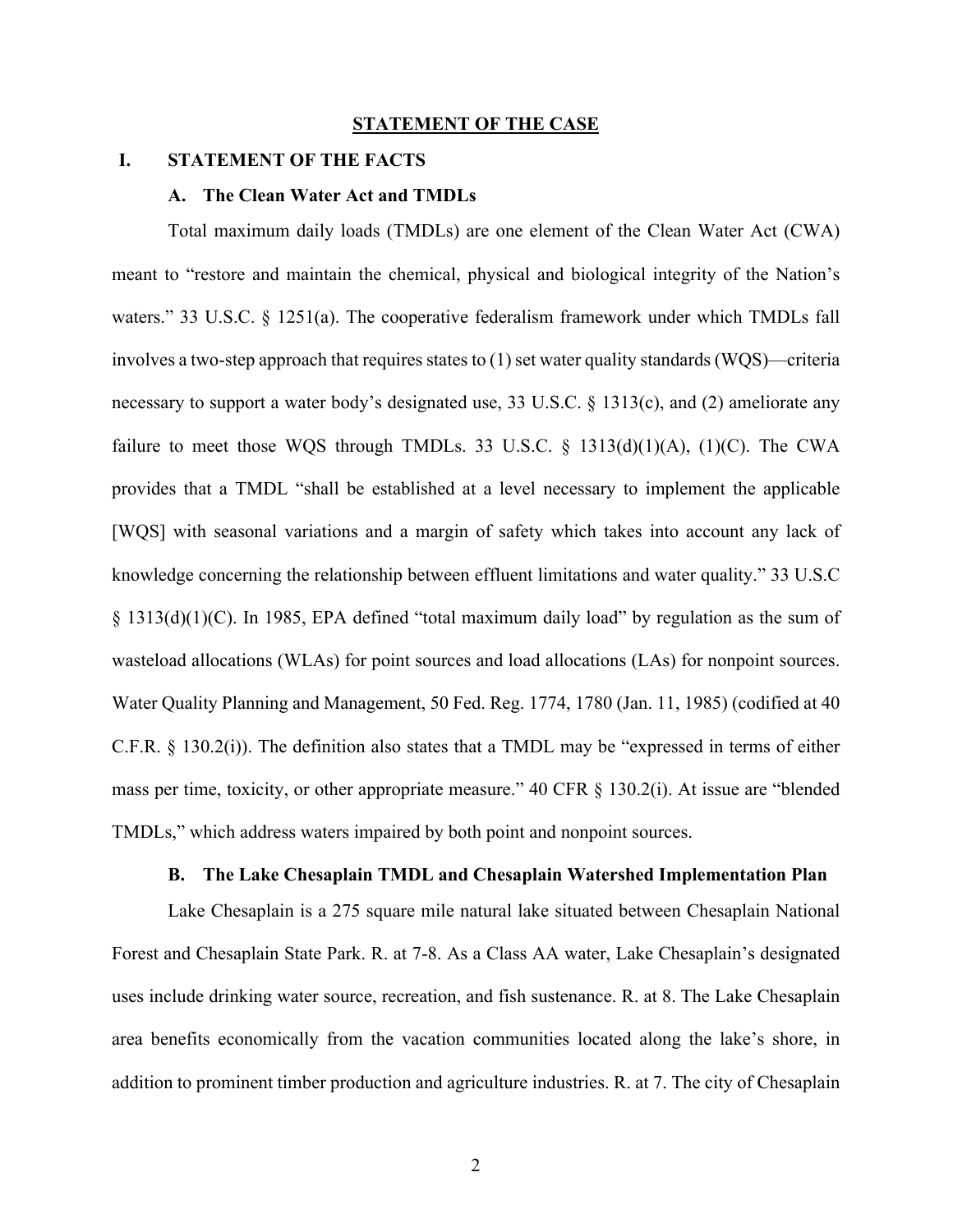Mills operates a publicly-owned sewage treatment plant which discharges directly into Lake Chesaplain and, as a point source, is subject to a CWA National Pollutant Discharge Elimination System (NPDES) permit. R. at 7. A NPDES-permitted slaughterhouse located in Chesaplain Mills discharges into the Union River, which flows into Lake Chesaplain. R. at 7.

Several nonpoint sources of phosphorus also discharge in or nearby Lake Chesaplain. Ten hog concentrated animal feeding operations (CAFOs) operate in the Union River watershed in addition to many residential communities which rely on septic systems. R. at 7. Nonpoint sources account for nearly half of the total phosphorus loadings in Lake Chesaplain. R. at 9. Hog CAFOs are designated as "non-discharging" and not subject to CWA permits; however, they are subject to permits under a New Union statute providing for review and approval of site-specific nutrient plans. *See* 40 C.F.R. § 122.23; R. at 7. Private septic systems that discharge into groundwater are also exempt from CWA permitting. R. at 9.

After a visible decline in water quality in the early 2000s, New Union created the Lake Chesaplain Study Commission ("the Chesaplain Commission") which issued a report in 2012 ("the 2012 Chesaplain Report"). R. at 7-8. The report determined the maximum phosphorus level consistent with Class AA waters—0.014 mg/l—based on dissolved oxygen data collected during the summer season and a range of recorded phosphorus levels (varying from 0.020 to 0.034 mg/l). R. at 7-8. In 2014, the New Union Division of Fisheries and Environmental Control (DOFEC) adopted the 0.014 mg/l phosphorus standard. R. at 8. Due to Lake Chesaplain's failure to meet this standard, DOFEC added it to its list of impaired waters; however, DOFEC refrained from submitting a TMDL to EPA. R. at 8. Though EPA did not object to this omission, Chesaplain Lake Watch (CLW) threatened litigation against both New Union and EPA in 2015, agreeing to withhold its lawsuit in exchange for New Union's commitment to establish a TMDL. R. at 8. In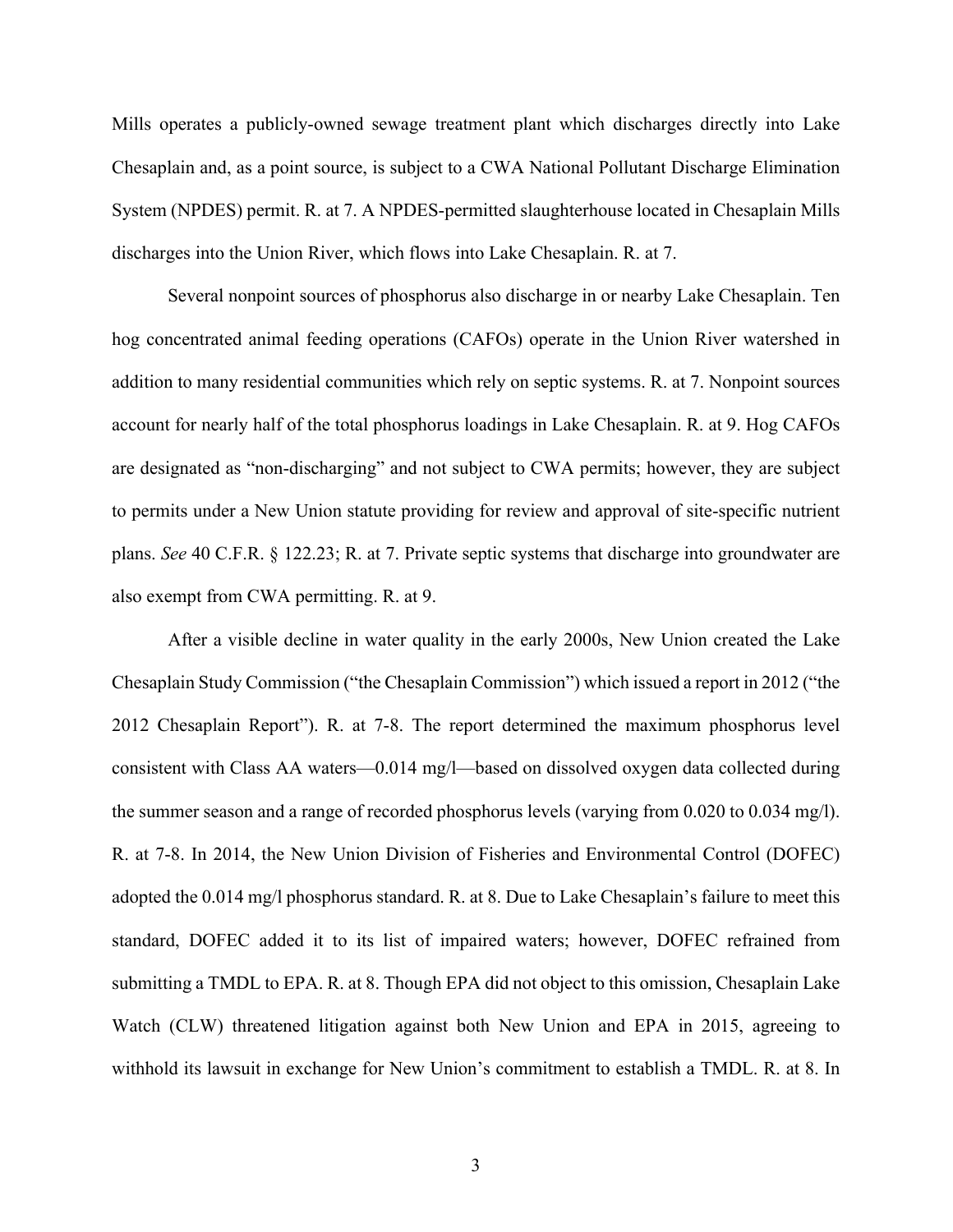2016, a Chesaplain Commission Supplemental Report identified the proportion of annual phosphorus loadings (180 mt) from point (PS) and nonpoint (NPS) sources: PS comprise 34.38% (Sewage Treatment Plant: 13%; Slaughterhouse: 21.39%); NPS comprise 47.67% (CAFO manure spreading: 30.5%; Other agriculture: 10.72%; and Septic tanks: 6.4%); Natural sources comprise 17.94%. *See* R. at 8-9.

The Chesaplain Commission subsequently determined phosphorus levels would need to be lowered between .006mg/l and .020 mg/l to meet the 0.014 mg/l standard. R. at 8. In 2017, DOFEC proposed a TMDL that entailed a 35% phased reduction from all point and nonpoint sources. R. at 9. Public backlash ensued with residential lakefront owners, CAFOs, and the point source sites all objecting to costly upgrades required to comply with the phased reductions. R. at 9. DOFEC responded to these concerns and in July 2018 ultimately submitted an altered TMDL ("New Union's TMDL") to EPA, which included a 120 mt annual maximum load, with no allocations, to meet the 0.014 mg/l phosphorus standard. R. at 10. The information from the 2012 Chesaplain Report is in the record that was before EPA and no party has challenged its findings. R. at 8 n.1.

Using its authority under the CWA Section 303(d)(2), EPA rejected this compromise based on its regulatory interpretation of "total maximum daily load" which requires WLAs and LAs to be included in a TMDL. R. at 10; *see* U.S.C. § 1313(d)(2). Instead, EPA adopted a TMDL and Chesaplain Watershed Implementation Plan (CWIP) in May 2019 that was identical to the controversial 35% reduction plan DOFEC initially considered. R. at 10. EPA's annually phased Lake Chesaplain TMDL ("EPA's TMDL") implements load reductions from the 180 mt baseline on the following schedule: Year One—7% reduction; Year Two—14% reduction; Year Three— 21% reduction; Year Four—28% reduction; and Year Five—35% reduction. R. at 9. EPA's TMDL accounts for the blended nature of Lake Chesaplain's sources of pollution by including a tradeoff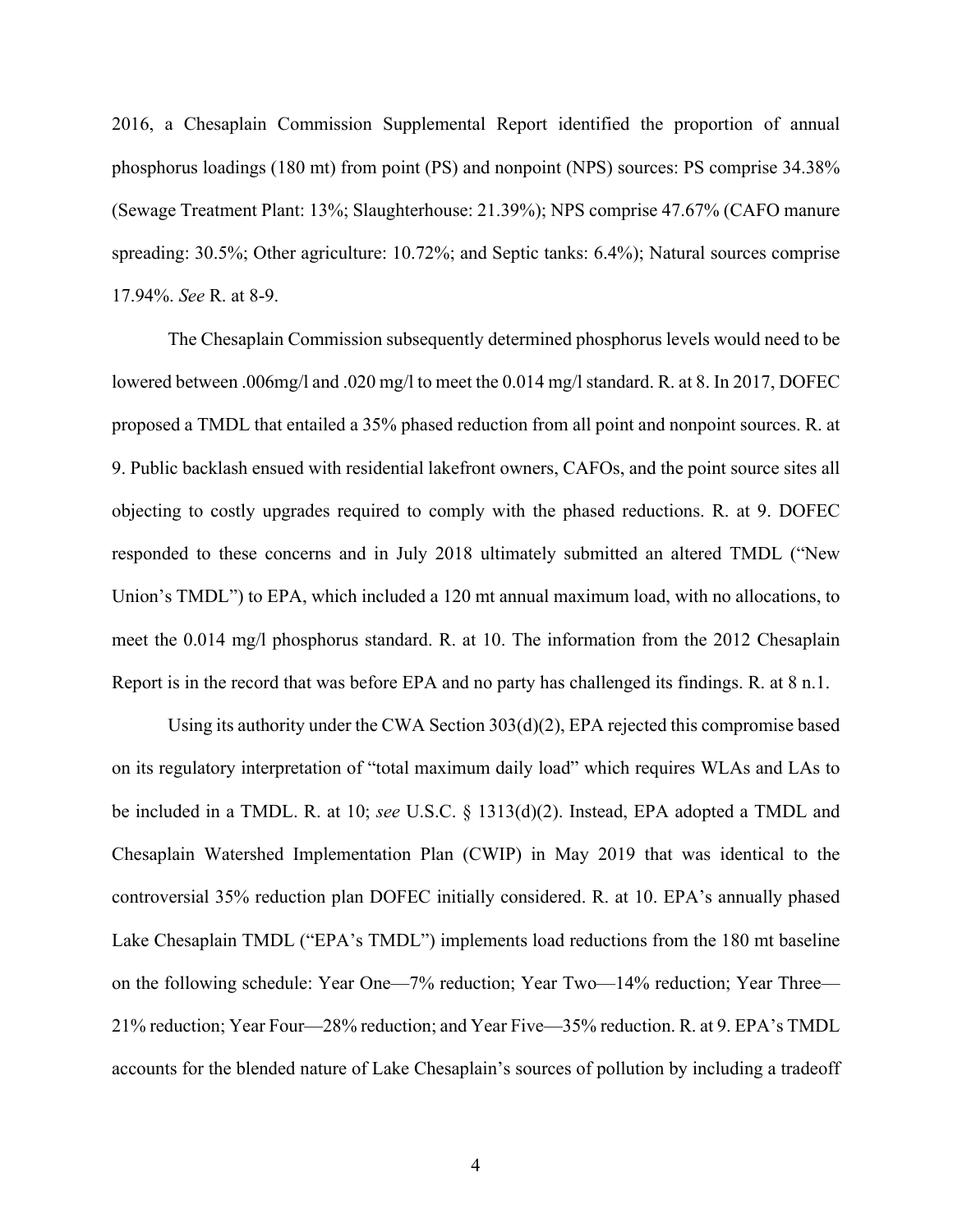where point source reductions are less stringent because of intended nonpoint source reductions achieved in part through best management practices (BMPs) for the CAFOs and septic systems. R. at 9-10; *see* 40 C.F.R. § 130.2(i).

The two NPDES permit-holding point sources—the slaughterhouse and the Chesaplain Mills sewage treatment plant—are currently in the process of renewing their expired permits. R. at 10. They have challenged DOFEC's proposed implementation of EPA's TMDL requiring phased phosphorus reductions as part of their permit renewals. R. at 10.

#### **II. PROCEEDINGS BELOW**

In January of 2020, plaintiff New Union filed action No. 66-CV-2020 in the United States District Court of New Union. R. at 10. CLW filed related action No. 73-CV-2020 shortly thereafter and the cases were consolidated. R. at 10. The district court proceeded with judicial review of EPA's actions pursuant to Section 702 of the Administrative Procedure Act (APA). R. at 10.

The district court found that, primarily due to impacts on New Union's ability to issue NPDES permits, the challenges to the TMDL and CWIP were ripe for review. R. at 12. Judge Remus found EPA's arguments to the contrary to be inapposite and that further delay of judicial review would prejudice the parties. R. at 12.

The district court granted summary judgment in favor of New Union on the second issue, creating a circuit split between the Twelfth and the Third Circuits. R. at 14. The court vacated EPA's decision to reject New Union's submitted (unallocated) TMDL and also vacated EPA's regulatory definition of "total maximum daily load." R. at 14; 40 C.F.R. § 130.2(i). The court deemed EPA undeserving of *Chevron* deference based on the term's plain meaning. R. at 13.

On issue three, the district court granted summary judgment in favor of CLW. R. at 15. The court held that the plain meaning of "total maximum daily load" supported CLW's contention that an annually phased percentage reduction in loadings did not comprise a sufficient TMDL. R.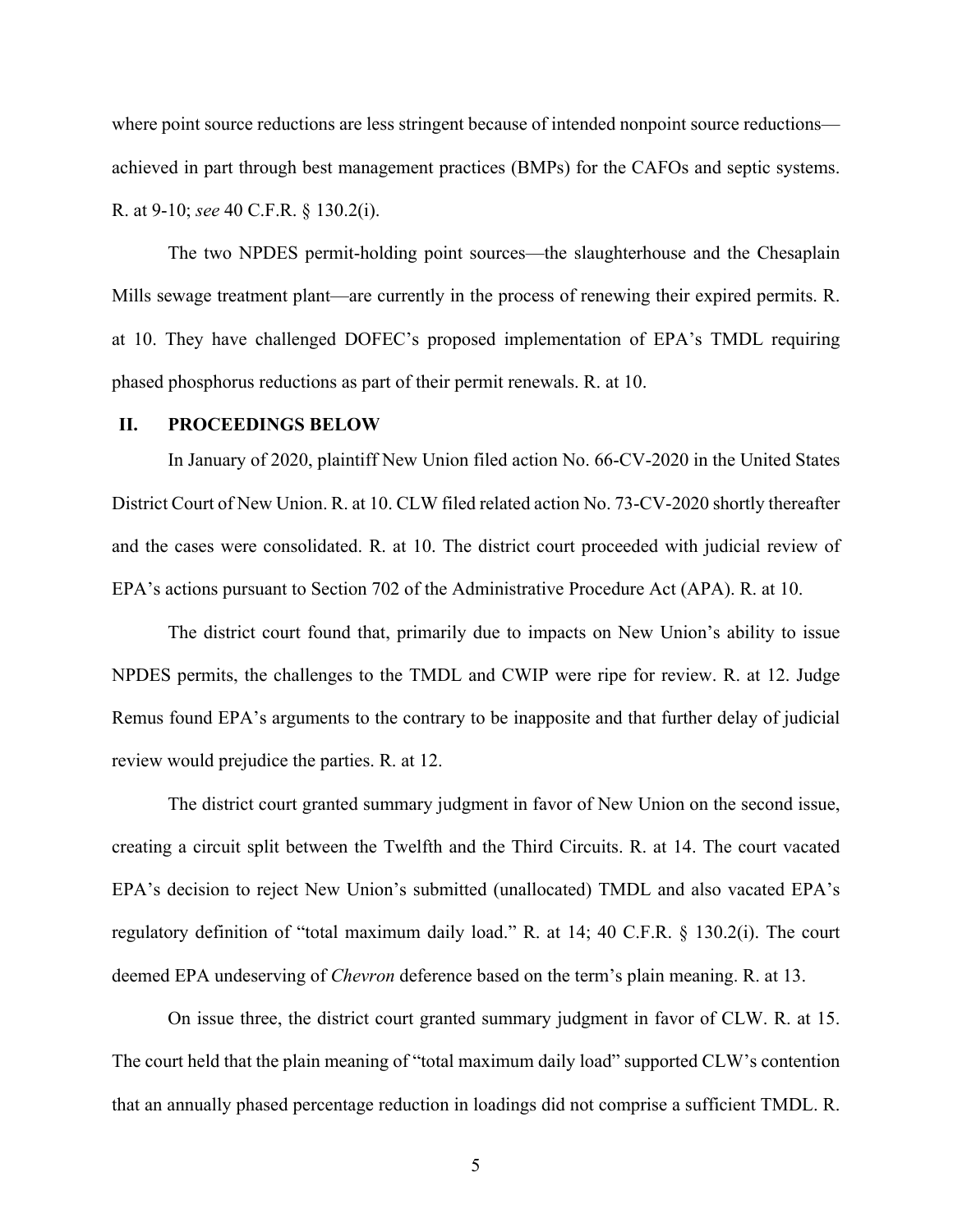at 14-15. The court determined that Congress's use of "daily" in the CWA was not ambiguous and thus failed at step one of the *Chevron* analysis. R. at 15. The court also found that a phased reduction over five years was not sufficient under the CWA. R. at 15.

Finally, the district court granted summary judgment in favor of EPA on the fourth issue. R. at 16. The court found that EPA's inclusion of a credit tradeoff between nonpoint source and point source reductions was not arbitrary and capricious or an abuse of discretion. R. at 16. The district court relied upon an EPA regulation that allows a credit for nonpoint source loading reductions achieved through BMPs. *See* 40 C.F.R. § 130.2(i). The court rejected CLW's reliance upon EPA's 1991 Guidance and assertion that "reasonable assurance" is required to approve a credit between point and nonpoint source loading reductions. R. at 15. The court's review was limited to whether EPA considered the relevant factors and provided a reasonable basis for its decision pursuant to the highly deferential arbitrary and capricious standard of review. R. at 15.

This appeal followed.

#### **SUMMARY OF THE ARGUMENT**

The district court properly held that the present challenge to EPA's rejection of New Union's proposed TMDL and substitution of its own TMDL and CWIP is ripe for judicial review. Judicial review is proper in the context of resource management plans like TMDLs if (1) delayed review will cause hardship to the plaintiff; (2) judicial intervention will not inappropriately interfere with further administrative action; and (3) the facts on the issues are fully developed. *Ohio Forestry Ass'n v. Sierra Club*, 523 U.S. 726, 733 (1998). First, delayed review will cause hardship for New Union by hindering its ability to conduct its statutorily required NPDES permitting, further imperiling the water quality of Lake Chesaplain. Second, there is no administrative process with which this Court could inappropriately interfere because EPA's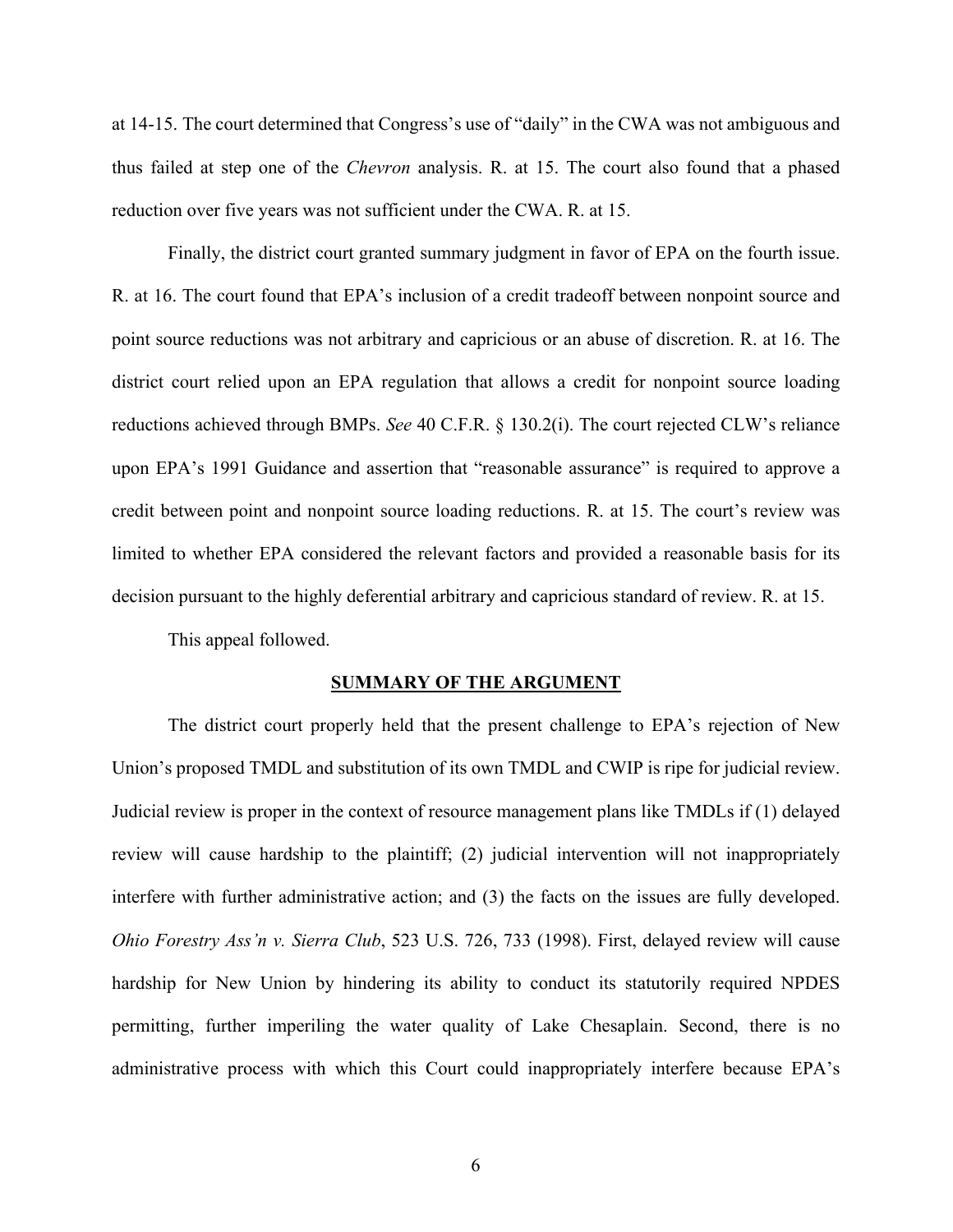TMDL and accompanying CWIP constitute final agency action fit for judicial review. Finally, the comprehensive factual record before this Court is neither abstract nor unsettled and is not dependent upon further administrative, or other, developments. The present dispute challenging EPA's TMDL and CWIP is ripe for judicial review.

Though the *Chevron* doctrine affords substantial deference to agency interpretations of statute in circumstances where Congress's intent was unclear, EPA's definition of "total maximum daily load" does not warrant deference under *Chevron* for two reasons. First, Congress clearly expressed an intent through its selected language and cooperative federalism plan for CWA Section 303. Congress intended the term "total maximum daily load" to be a singular number that could then be further budgeted by states. This Court should rely on the unambiguous plain meaning of "total maximum daily load" which indicates an overall quantity of pollutant a waterbody can receive while still implementing WQS. Second, even if this Court disagrees, *Chevron* deference should not extend to an agency's interpretation that pushes the limits of congressional authority by permitting federal encroachment into traditional state authority. An exception to the typical expansive *Chevron* deference exists in this case where the EPA attempts to usurp New Union's land use authority rooted in the Tenth Amendment by mandating load allocations.

EPA's annually phased TMDL is consistent with the CWA, satisfies regulatory requirements, and manifests the congressionally intended cooperative federalism approach to restoring impaired water quality. Given the CWA's scope and contextual meaning of "total maximum daily load," the meaning of "daily" is ambiguous and warrants *Chevron* deference. EPA's interpretation that a TMDL may be expressed through terms other than just twenty-fourhour increments constitutes a reasonable interpretation bolstered by agency expertise and congressional delegation of authority. EPA's TMDL utilizing phased percentage reductions is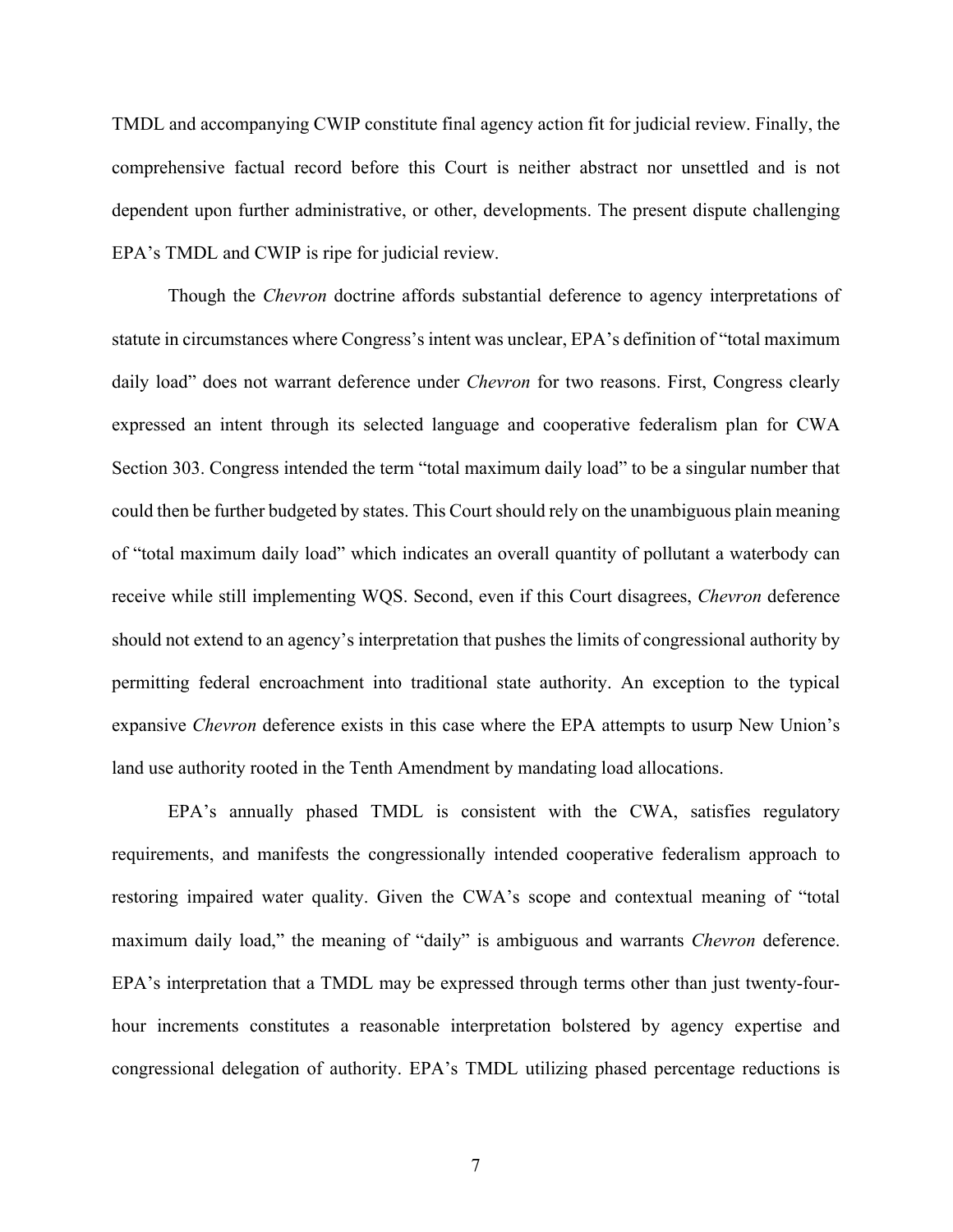appropriate under the CWA and agency regulations because a percentage reduction in phosphorus loadings satisfies the CWA requirements and the determination of a reasonable period of time for WQS attainment is case-specific. EPA's annually phased TMDL adheres to statutory and regulatory requirements while also positioning New Union for an effective and responsive implementation process in accordance with the cooperative federalism framework.

EPA's inclusion of a credit for nonpoint source and point source reductions in EPA's TMDL for Lake Chesaplain is not arbitrary and capricious or an abuse of discretion because the CWA affords EPA discretion to determine the necessity and rigor of reasonable assurance showings on a case-by-case basis. CLW's claim that reasonable assurance is a required element fails because a blanket requirement by EPA would infringe on New Union's congressionally protected implementation role and states' traditional power to regulate land use. CLW's argument that EPA's 1991 Guidance mandates reasonable assurances for blended TMDLs also fails because the guidance is not persuasively binding on this Court—it has not been applied consistently, was not thoroughly considered, and if binding would be an unlawful extension of EPA's authority under the CWA. Finally, even if EPA determined reasonable assurances were appropriate in this case, EPA's TMDL for Lake Chesaplain satisfies the requisite level of reasonable assurance.

#### **ARGUMENT**

## **I. EPA'S INVALID REJECTION OF NEW UNION'S TMDL AND SUBSTITUTION OF ITS OWN TMDL AND IMPLEMENTATION PLAN CONSTITUTE FINAL AGENCY ACTION RIPE FOR JUDICIAL REVIEW BECAUSE DELAY WOULD HARM NEW UNION.**

New Union's challenge to EPA's rejection and replacement of its proposed Lake Chesaplain phosphorus TMDL is ripe for resolution by this Court and New Union would be significantly harmed by delay. The United States Supreme Court has long grounded the ripeness requirement in the policy of restraining the judiciary from interference "until an administrative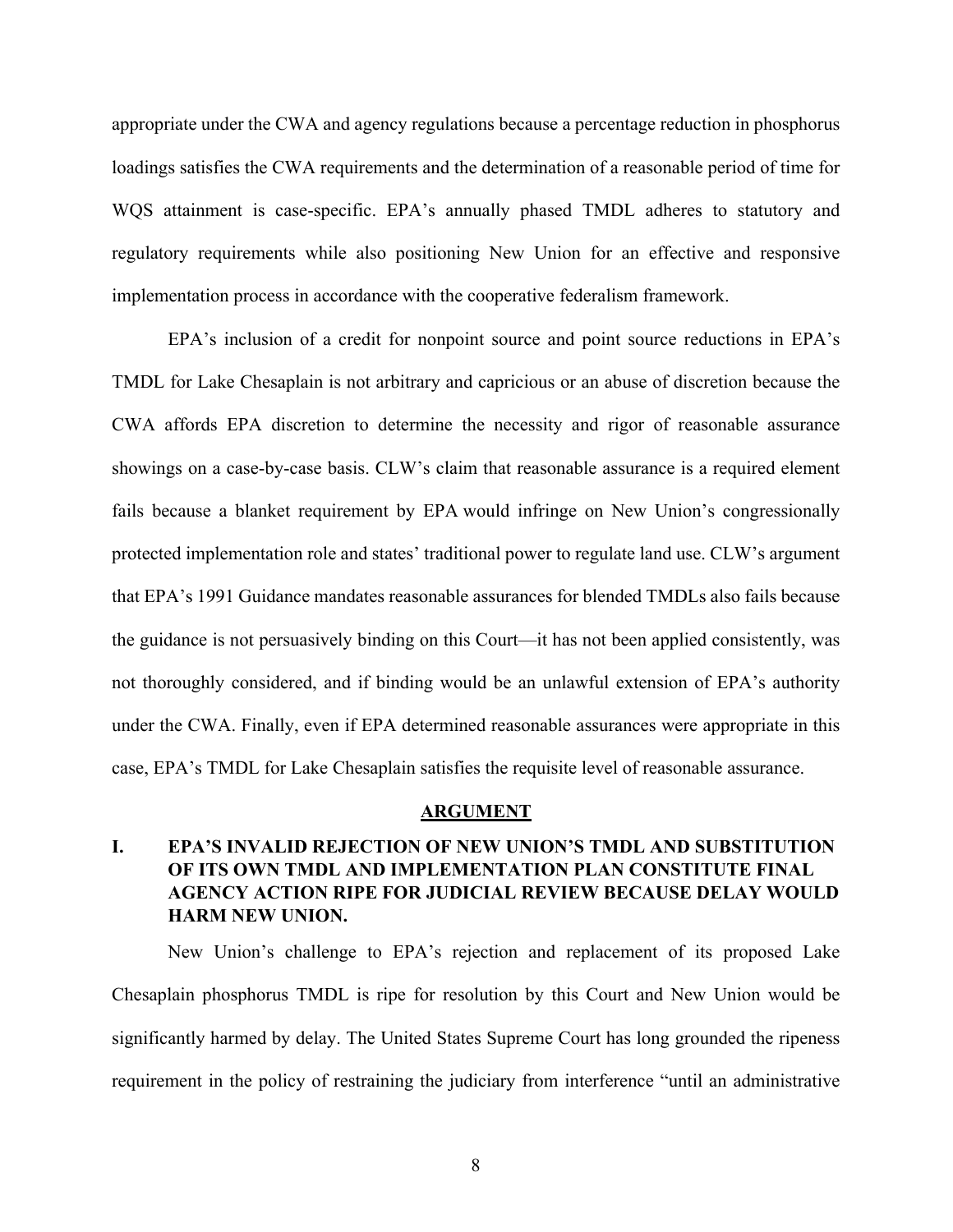decision has been formalized" and results in concrete effects such as requiring "an immediate and significant change in the plaintiffs' conduct." *Abbott Lab'ys v. Gardner*, 387 U.S. 136, 148-49, 153 (1967); *accord Ohio Forestry Ass'n v. Sierra Club*, 523 U.S. 726 (1998), *Nat'l Park Hospitality Ass'n v. Dep't of Interior*, 538 U.S. 803 (2003). Thus, courts examine "both the fitness of the issues for judicial decision and the hardship to the parties of withholding court consideration" to determine whether a dispute is judicially ripe. *Abbott Lab'ys*, 387 U.S. at 149.

To determine ripeness in the context of challenges to land and resource management plans—akin to the challenge to EPA's TMDL and CWIP—the United States Supreme Court considers the issue's fitness for judicial review and hardship to parties by utilizing a three-pronged approach: "(1) whether delayed review would cause hardship to the plaintiffs; (2) whether judicial intervention would inappropriately interfere with further administrative action; and (3) whether the courts would benefit from further factual development of the issues presented." *Ohio Forestry*, 523 U.S. at 733. The instant complaint satisfies these three prongs because the administration of New Union's permitting program awaits judicial resolution of this issue; the TMDL and CWIP are final agency action and so the parties have no further administrative recourse; and the actions are based on an exhaustive, fully developed record.

## **A. Delaying judicial review of EPA's TMDL and CWIP impairs New Union's ability to conduct its statutorily required NPDES permitting, imperiling state and private resources.**

Withholding consideration of EPA's TMDL and CWIP would cause significant hardship to New Union. Delaying a ruling on the legality of EPA's action frustrates DOFEC's ability to efficiently carry out its statutorily required permitting programs by perpetuating uncertainty regarding the governing TMDL and CWIP. *See* 33 U.S.C. § 1313(d)(2), (e)(2). Collaterally, NPDES permittees' pending state administrative challenges to DOFEC's proposed application of EPA's CWIP are dependent on the legitimacy of the EPA's requirements. R. at 10.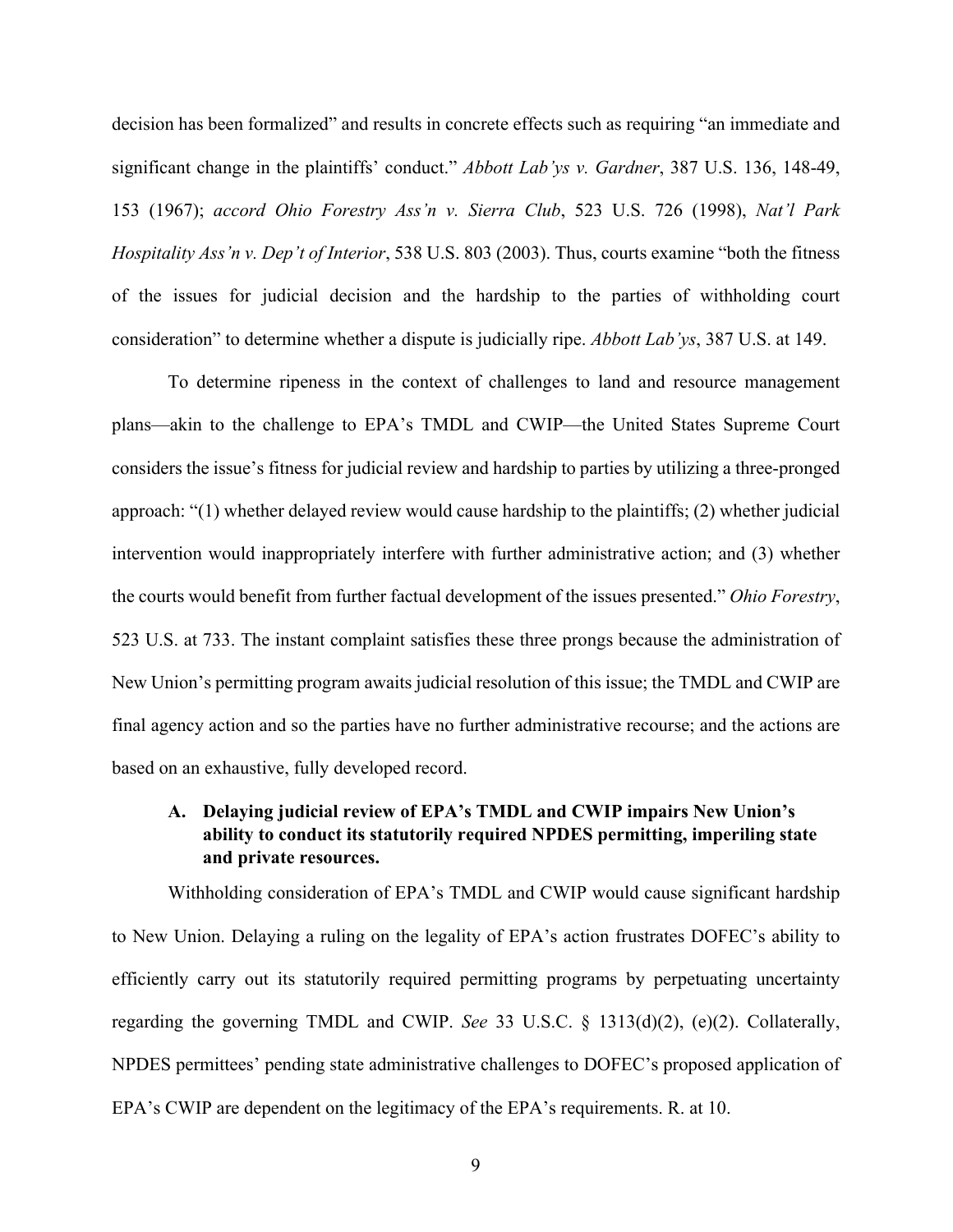In contrast to the facts in *Ohio Forestry Ass'n v. Sierra Club*, 523 U.S. 726, 733-34 (1998), where the Supreme Court held the United States Forestry Service's resource management plan was not yet ripe for judicial review, the TMDL and CWIP provisions at issue here "create adverse effects of a strictly legal kind" and "inflict[] significant practical harm upon the interest of the [plaintiff]." *See Ctr. for Biological Diversity v. Dep't of Interior*, 563 F.3d 466, 480 (D.C. Cir. 2009). EPA's TMDL and CWIP, which set specific NPDES permit limits for point source discharges, unambiguously create legal obligations for New Union. *See* 33 U.S.C. § 1313(d)(2), (e)(2). Unlike the Forestry Service's logging permits in *Ohio Forestry*, which entailed future specialized assessments and were generally speculative at the time of judicial review, the Lake Chesaplain watershed is the final, and only, regulated location, and EPA's TMDL and CWIP mandate exact percentage reductions through phased point source discharge limits that are subject to no further assessment. 523 U.S. at 733-34; R. at 10.

In 2015, the Third Circuit considered a challenged TMDL, prior to any incorporation of the TMDL into an implementation plan, and held that "it would impose hardship on the EPA and the states not to hear this dispute now . . . . If there is something wrong with the TMDL, it is better to know now than later." *Am. Farm Bureau Fed'n v. EPA*, 792 F.3d 281, 293-94 (3d Cir. 2015). Here, not only has EPA mandated an already controversial TMDL, but it has gone a step further and imposed an implementation plan on New Union under which DOFEC must issue NPDES permits. R. at 10; *see also Mo. Soybean Ass'n v. EPA*, 289 F.3d 509, 513 (8th Cir. 2002). Delaying judicial review of the CWIP would only result in uncertainty surrounding the validity of DOFEC's statutorily required NPDES permitting program, exposing New Union to the paradigmatic hardship seen in circumstances ripe for judicial review—"where a petitioner is put to the choice between incurring substantial costs to comply with allegedly unlawful agency regulations and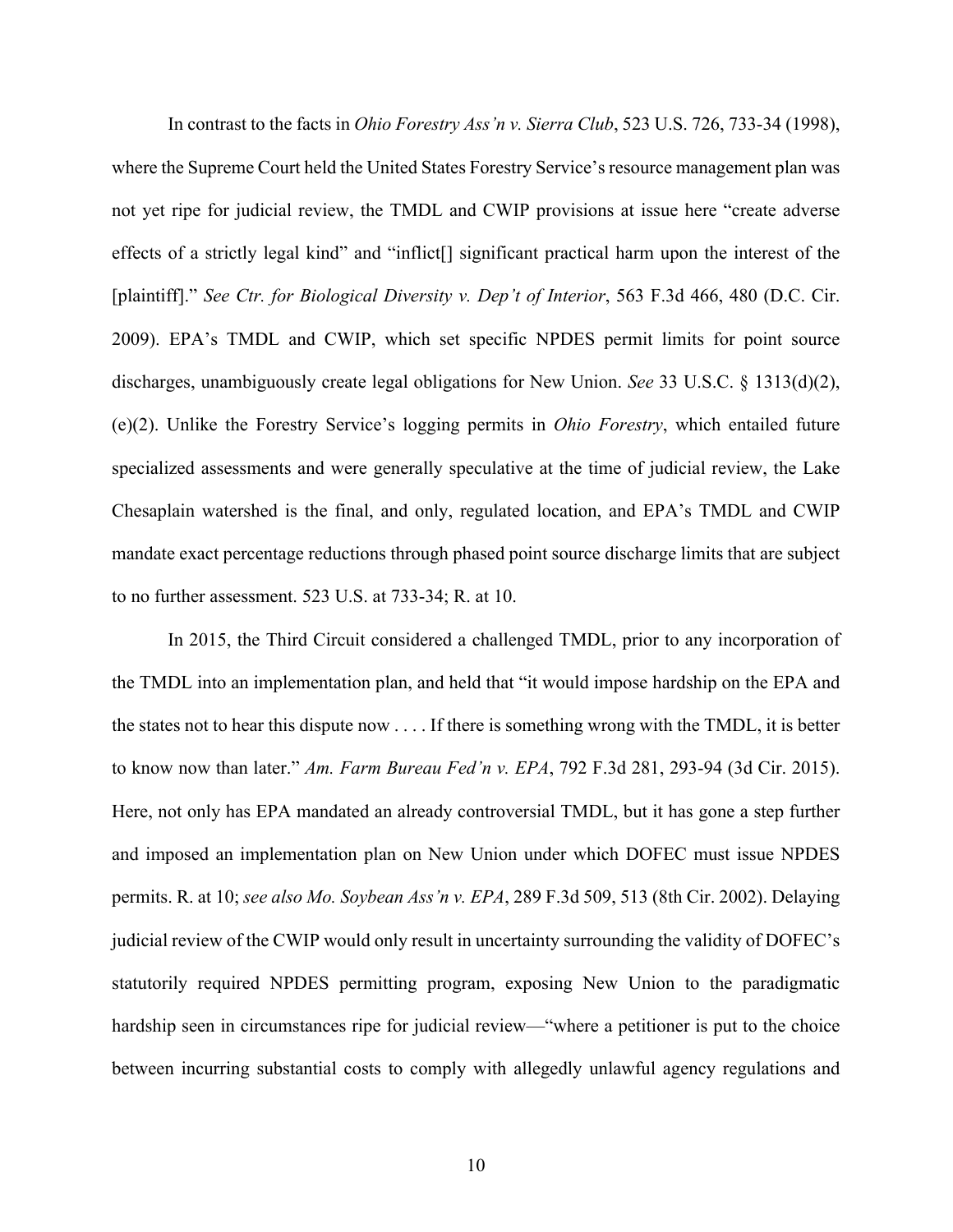risking serious penalties for non-compliance." *Nat. Res. Def. Council, Inc. v. EPA*, 859 F.2d 156, 166 (D.C. Cir. 1988).

The NPDES permit renewal process for the affected entities illustrates the uncertainty and hardship further delay would cause. R. at 10. EPA's TMDL dictates the legal qualifications these applicants must meet to obtain NPDES permits, which New Union is required to enforce under CWA Section 402(b). *See* 33 U.S.C. § 1342(b); R. at 9-10. Both prospective permittees have sought preemptive state administrative review of DOFEC's authority to condition NPDES permit renewal on the CWIP, therefore leaving New Union in the precarious position of defending a TMDL and implementation plan that are the subjects of a legal challenge. R. at 10; *see also Am. Farm Bureau*, 792 F.3d at 293. Moreover, both permittees legally continue to operate under expired permits as they await renewals. R. at 10; *see* 40 C.F.R. § 122.6.

Every day that goes by is another day that New Union must delay its implementation of a TMDL for the Lake Chesaplain watershed, R. at 10; another day that both point and nonpoint sources continue to discharge phosphorus into Lake Chesaplain—subject to no limits, 40 C.F.R. § 122.6—in violation of the water quality standards dictated pursuant to the CWA, 33 U.S.C. §  $1313(d)(1)(A)$ ; another day that the state's administrative review process is hamstrung, R. at 10; and another day New Union residents suffer damage to their state waters. R. at 10.

**B. No further administrative recourse is available to New Union to seek redress from EPA's promulgation of the TMDL and CWIP, which constitutes binding agency action fit for judicial review under Section 702 of the APA.**

EPA's adoption of the TMDL and CWIP is an "agency action" under the plain meaning of the statute. 33 U.S.C. § 1313(d)(2); 5 U.S.C. § 551(13). Because New Union challenges EPA's actions under the "general review provisions of the APA, the 'agency action' in question must be 'final agency action.'" *Lujan v. Nat'l Wildlife Fed'n*, 497 U.S. 871, 882 (1990); *see also* 5 U.S.C. §§ 702, 704. Whether EPA's promulgation constitutes a "final agency action" is subject to a two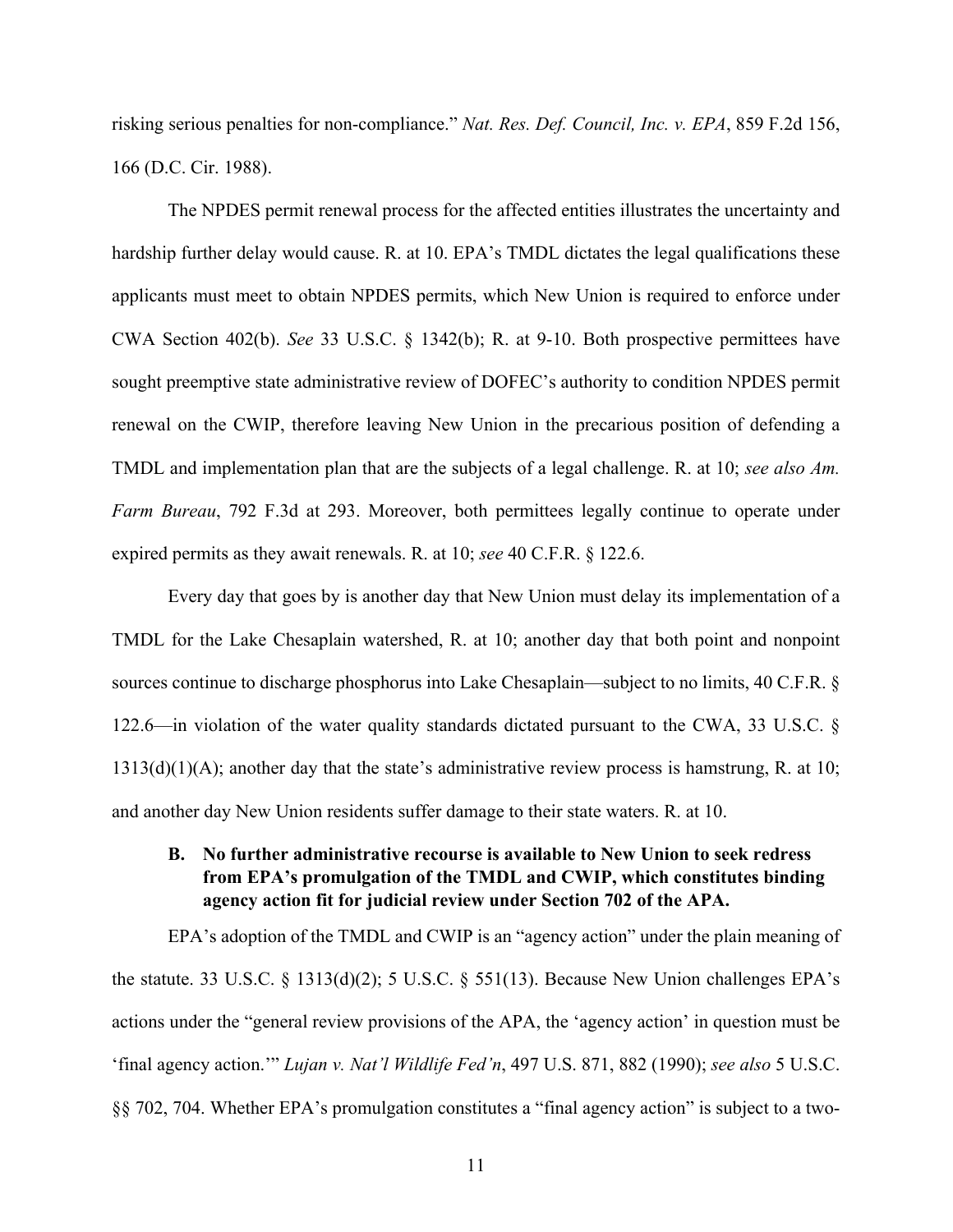pronged inquiry: (1) does the action mark the consummation of EPA's decisionmaking process, and (2) do legal consequences flow from the action. *Sackett v. EPA*, 556 U.S. 120, 126-27 (2012).

As demonstrated by the exhaustive collection of scientific reports and public comments in EPA's record and under review in this litigation, EPA's decisionmaking process has reached its culmination. *See* R. at 7-10. The statute provides for no subsequent administrative review following the EPA Administrator's rejection and replacement of a state's TMDL. *See* 33 U.S.C. § 1313(d)(2). EPA issued the CWIP following a notice and comment period, concluding an even more exhaustive administrative procedure than was statutorily required, implying its determination to treat its newly established TMDL as final. *See id.*; R. at 10. Nor is there any commitment here by the EPA to revisit the TMDLs at any point in the future, as was the case in *City of Arcadia v. EPA*, 265 F. Supp. 2d 1142, 1156 (N.D. Cal. 2003), relied upon heavily by EPA in its argument before the district court. *See* R. at 10. After nearly a year-long review of DOFEC's TMDL submission, the entire record before the state, and solicitation of further public comment, the CWIP issued in May of 2019 constituted the consummation of EPA's Lake Chesaplain phosphorus TMDL decisionmaking process. *See* R. at 10.

In addition to the deluge of records EPA collected and developed and the excess procedure EPA followed, EPA's action satisfies the second prong; the plain language of Section 303 of the CWA demonstrates that the TMDL and CWIP adoption evoke legal consequences. Section 303(d)(2) requires New Union to incorporate the EPA TMDL and CWIP into its continuing planning process under Section 303(e). 33 U.S.C. § 1313(d)(2). Furthermore, 303(e) prohibits EPA from approving any state NPDES permitting program which is not part of an approved continuing planning process. *Id.* § 1313(e)(2). New Union additionally assumes potential liability for future judgments brought by EPA for violation of its CWIP by any municipalities within New Union. *Id.*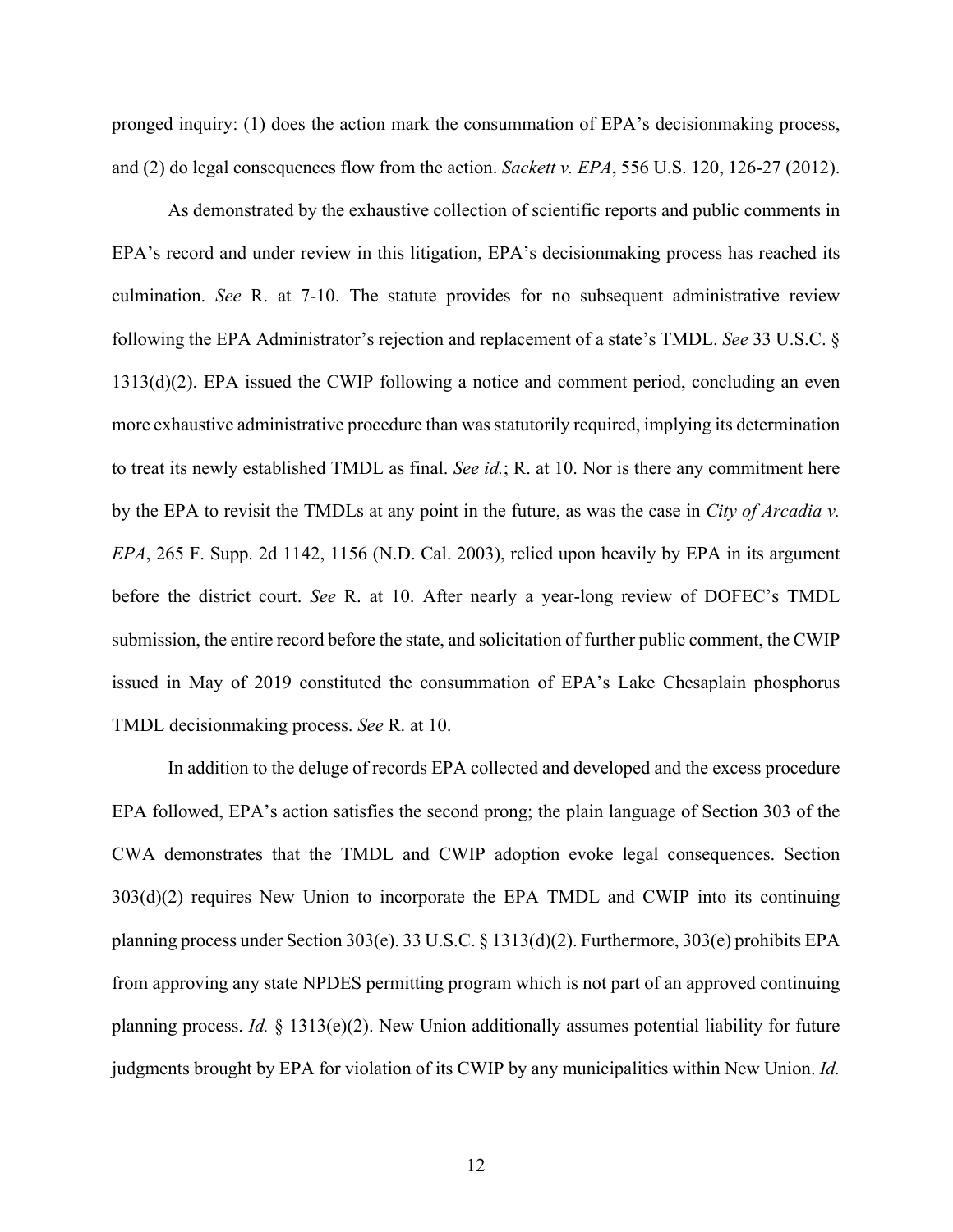§ 1319(e). Finally, through Section 402, New Union is required to enforce against any violations of any future permits it may grant pursuant to the CWIP, exposing prospective permittees to the legal consequences of EPA's action. *Id.* § 1342(b)(7).

Thus, there is no further administrative action available to New Union to challenge EPA's TMDL and CWIP. *See id.* § 1313(d)(2); *see also id.* § 1313(d)(4). Even if there were, because the EPA has issued a final order defining the Lake Chesaplain phosphorus TMDL and nothing in the statutory language explicitly, or even implicitly, authorizes any additional steps for administrative reconsideration, judicial review is proper. *See* 5 U.S.C. § 704(10)(c); *see also Darby v. Cisneros*, 509 U.S. 137, 146-47 (1993) ("If courts were able to impose additional exhaustion requirements beyond those provided by Congress or the agency, the last sentence of § 10(c) would make no sense.").

### **C. EPA's TMDL and exhaustive CWIP are neither abstract nor unsettled and require no further factual development.**

The plethora of scientific and administrative evidence regarding the actions taken by EPA makes clear that "[t]his is not a situation where 'further factual development regarding the agency's application of the [TMDL] would aid [this Court's] decision.'" *City of Kennett v. EPA*, 887 F.3d 424, 433 (8th Cir. 2018) (quoting *Nat'l Park Hospitality*, 538 U.S. at 812). The creation of the Chesaplain Commission in 2008 yielded several scientific reports regarding the watershed's water quality which were subsequently submitted to EPA in 2014 and 2015. R. at 8-9. DOFEC commenced a rulemaking proceeding to establish a TMDL in 2015 and publicly noticed a proposal to implement it in 2017. R. at 8-9. EPA, after rejecting New Union's TMDL in 2018, proceeded with an additional notice and comment period. R. at 10. In addition to its own records, the "entire" record of scientific reports and public comments before DOFEC" were incorporated into the final EPA record. R. at 10.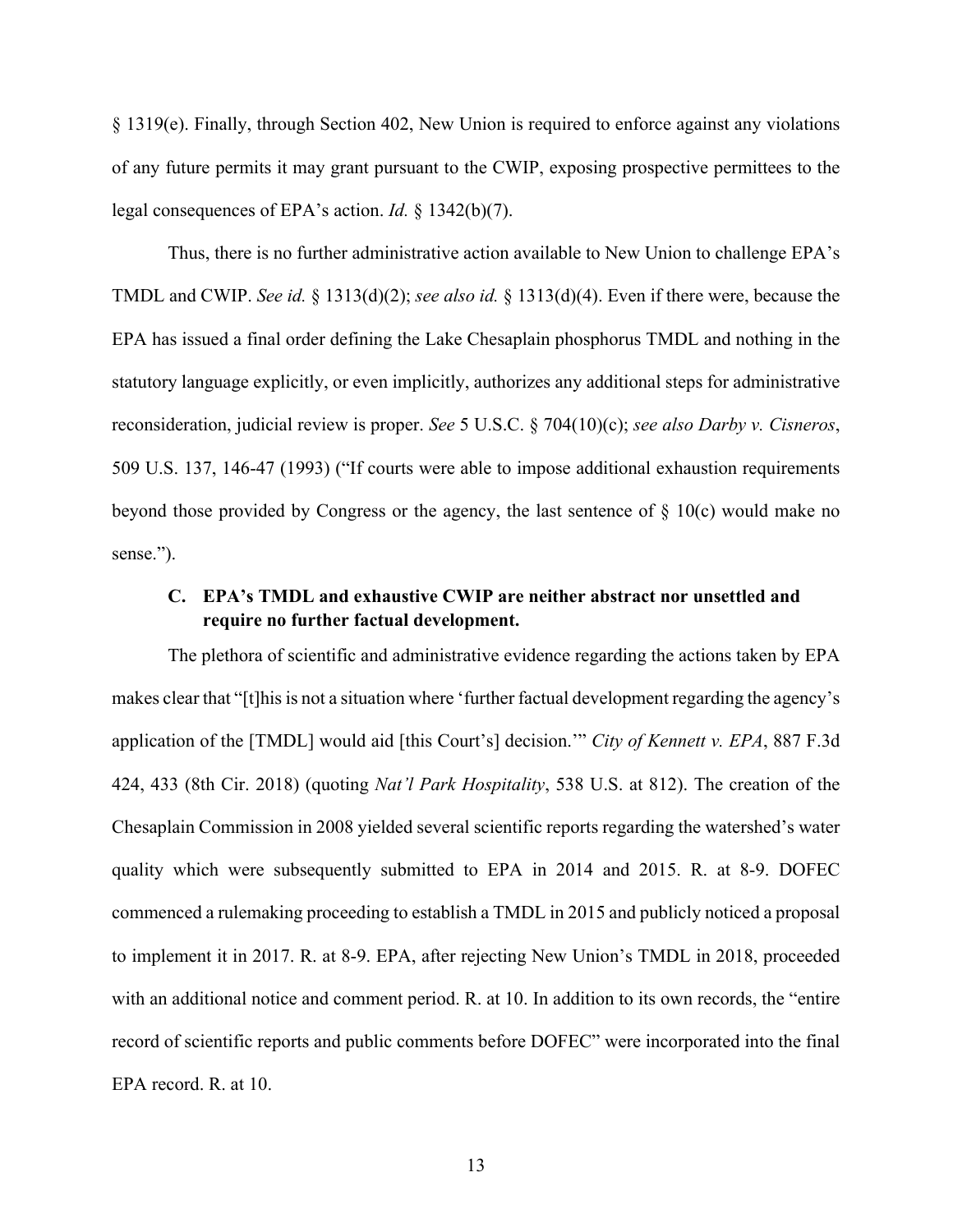The court in *City of Arcadia v. EPA* reviewed the impact on a municipality in its ripeness inquiry and found the facts insufficiently developed as the state's creation of the implementation plan was still pending. 265 F. Supp. 2d at 1142. But unlike in *City of Arcadia*, here EPA fulfilled that requisite factual development by establishing an implementation plan itself. *Id.* at 1159; *see*  R. at 10; *see also Food & Water Watch v. EPA*, 5 F. Supp. 3d 62, 81 (D.D.C. 2013). EPA has determined its own TMDL, formulated the implementation plan, and New Union is now bound to give these actions effect. *See* R. at 10; 33 U.S.C. § 1313 *et seq*.

For the foregoing reasons, delayed review of this matter will result in hardship to New Union, engendering no benefit to phantom administrative or fact-finding proceedings. The Ninth Circuit proceeded on similar facts without even mentioning ripeness, so clear was it to the court that a TMDL's review was justiciable once promulgated by EPA. *See Dioxin/Organochlorine Ctr. v. Clarke*, 57 F.3d 1517, 1520 (9th Cir. 1995). Here, too, this dispute challenging EPA's TMDL and CWIP is ripe for immediate judicial review.

## **II. EPA'S REJECTION OF NEW UNION'S TMDL IS CONTRARY TO LAW BECAUSE IT DISREGARDS THE CWA'S PLAIN MEANING AND STRUCTURE AND RAISES SIGNIFICANT FEDERALISM CONCERNS.**

Section 501 of the CWA authorizes EPA to "prescribe such regulations as are necessary to carry out the [EPA's] functions under the Act," which includes approving or disapproving TMDLs. 33 U.S.C. §§ 1313(d)(2), 1361(a). But in 1985, EPA exceeded this authority by adopting a regulatory definition of "total maximum daily load" that betrays the plain meaning of the statutory language and forces states to bear a constitutionally questionable burden regarding the expression of a total maximum load. Water Quality Planning and Management, 50 Fed. Reg. 1774, 1780 (Jan. 11, 1985) (codified at 40 C.F.R. § 130.2(i)). Accordingly, the regulatory requirement to include WLAs and LAs in TMDLs does not withstand judicial scrutiny under *Chevron* because there were no initial gaps for the agency to fill in the CWA. In other words, "Congress has directly spoken on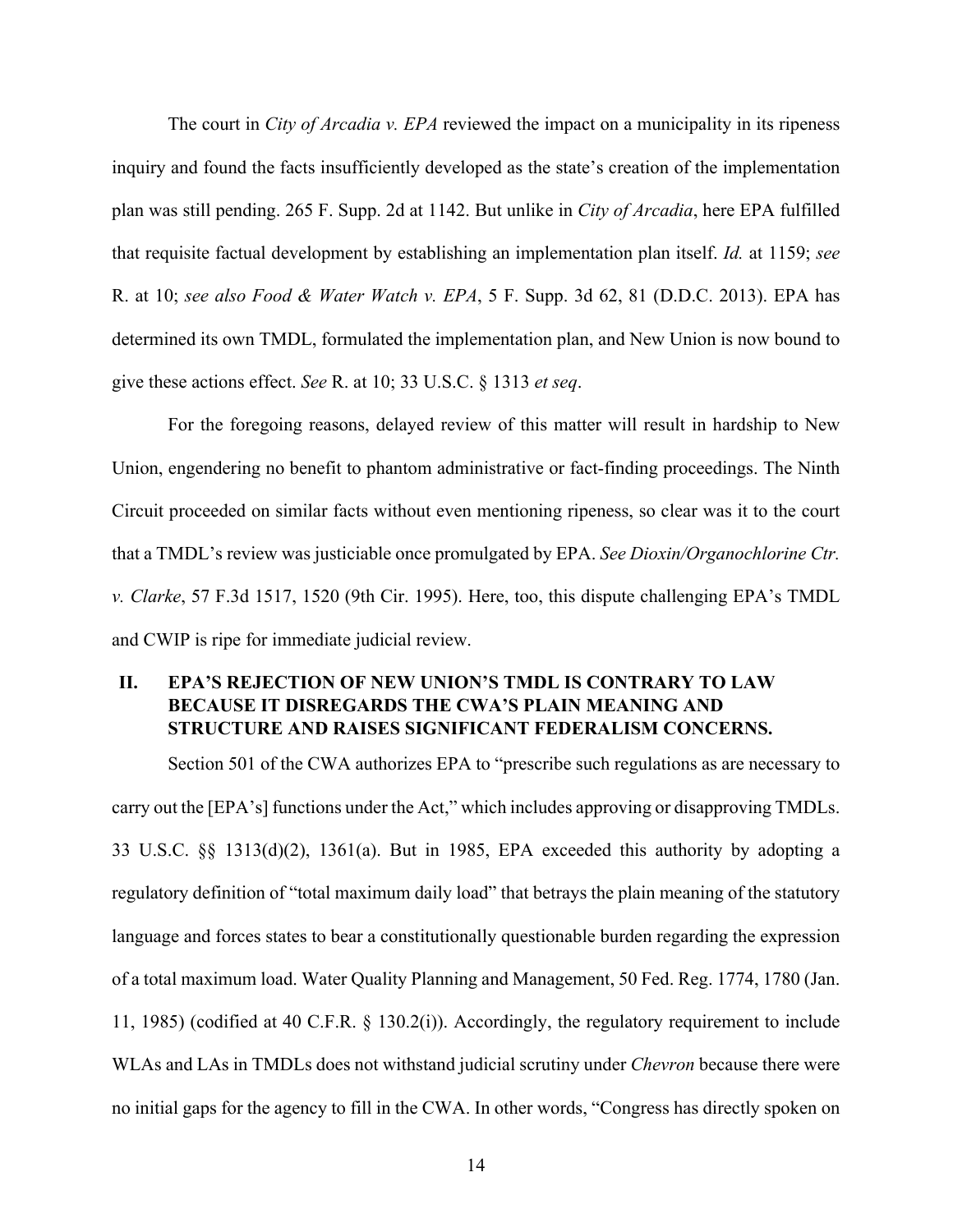the precise question at issue," and this Court "must give effect to" that unambiguously expressed intent. *Chevron*, 467 U.S. at 842-43. And even if this Court finds Congress's intent is unclear, EPA's interpretation does not warrant deference because it unreasonably expands federal power to impinge on powers traditionally held by the states. *Id.*

## **A. EPA's interpretation of "total maximum daily load" to include WLAs and LAs is inconsistent with the CWA's unambiguous language, contrary to the CWA's structure, and thus undeserving of** *Chevron* **deference.**

EPA's preferred interpretation of "total maximum daily load" with regard to the expression of a total maximum load contravenes Congress's clearly expressed intent to limit EPA's authority. Congress's chosen design of the CWA preserves and protects the primary responsibilities of states for using state land and water resources. 33 U.S.C. § 1251(b).

The plain meaning of "total maximum daily load" demonstrates Congress intended TMDLs to take the form of the single threshold amount. The dictionary defines "total" as "overall," "maximum" as "upper limit," and "load" as "quantity carried at one time." *Webster's 3d New Int'l Dictionary* 1396, 2414, 1325 (1986). Furthermore, "load" is the operative word, given it is the subject of the immediately following instruction "such *load* shall be established at a level necessary to implement" WQS. 33 U.S.C. § 1313(d)(1)(C) (emphasis added). Both words, "load" and "level," in singular form demonstrate Congress's intent that the thing that should be established is one singular amount. *Id.* Moreover, the definite article "the" before a string of singular nouns further reinforces the reference to a single quantity. *See Rapanos v. United States*, 547 U.S. 715, 732 (2006).

The Third Circuit is the only court to have ruled on the precise question at issue here. *See Am. Farm Bureau*, 792 F.3d at 297 (finding the words "total maximum load" ambiguous). However, multiple courts have indicated a common understanding of the term "total maximum daily load" by describing the term consistent with its plain meaning. The Eleventh Circuit referred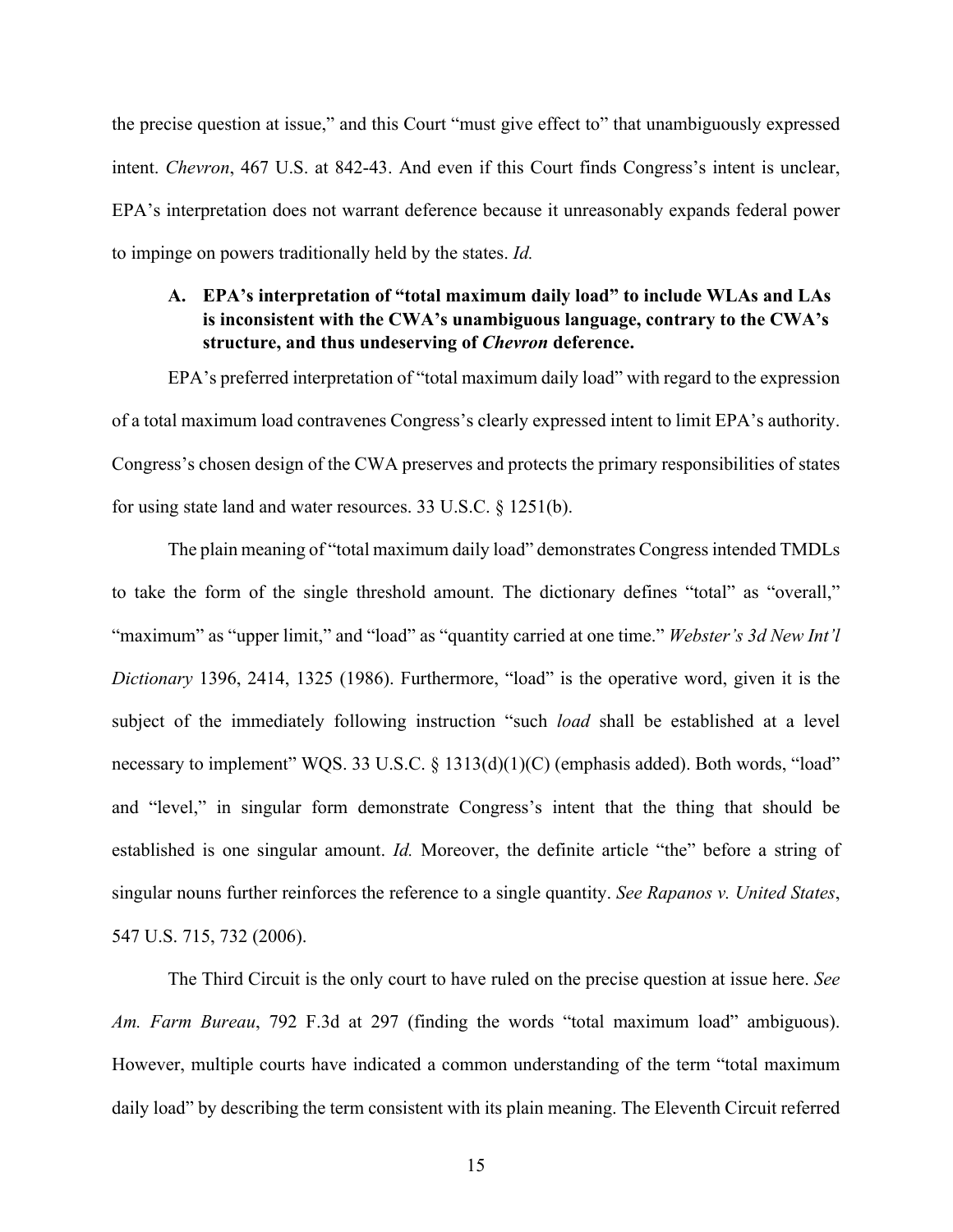to it as a "set measure or prescribed maximum quantity of a particular pollutant in a given waterbody." *Sierra Club v. Meiburg*, 296 F.3d 1021, 1030 (11th Cir. 2002). The D.C. District Court stated, "TMDLs . . . specify the absolute amount of particular pollutants." *Anacostia Riverkeeper, Inc. v. Jackson*, 798 F. Supp. 2d 210, 213 (D.D.C. 2011). The Ninth Circuit identified a TMDL as "the specified maximum amount of a pollutant which can be discharged or 'loaded' into the waters at issue from all combined sources." *Pronsolino v. Nastri*, 291 F.3d 1123, 1128 (9th Cir. 2002).

Contrary to the aforementioned courts, the Third Circuit found ambiguity in the term "total maximum daily load" by applying the canon against surplusage and reasoning that the word "maximum" appears to make "total" redundant. *Am. Farm Bureau*, 792 F.3d at 297. But similar terminology used in mathematics counter a finding of redundancy: maximum serves as a qualifier for total, much like is seen in the term "absolute maximum" in function intervals, where one point represents the largest value possible for a function.\*

New Union does not contest that states may construct WLAs and LAs subsequent to TMDL approval. However, New Union takes issue with EPA's demand that the total that is submitted in a TMDL be represented as the total limit along with multiple subparts. The text of the CWA clearly instructs states to submit one number to EPA for approval. After EPA approves the total, states are free to establish WLA and LAs according to their specific land use needs. EPA initially justified its impinging definition by claiming "it is impossible to evaluate whether a TMDL is technically sound and whether it will be able to achieve standards" without considering WLAs and LAs. Comments, Water Quality Planning and Management, 50 Fed. Reg. 1774, 1775 (Jan. 11, 1985).

<sup>\*</sup> "Absolute maximum" refers to an absolute value that a function can take on, or the largest value a function can have over its entire curve. *The Penguin Dictionary of Mathematics* (4th ed. 2008).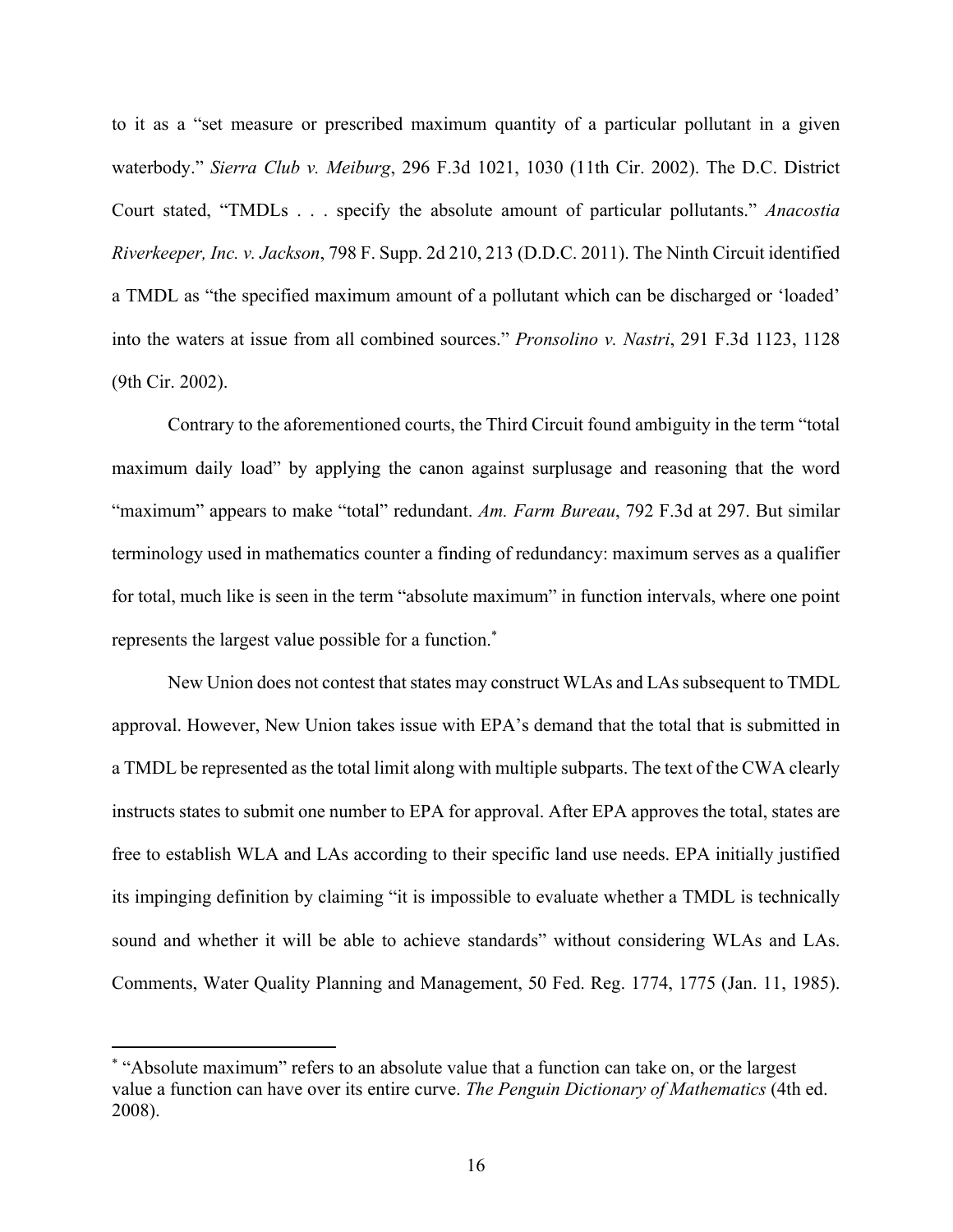Conflictingly, EPA also instructs state managers that LAs and WLAs should not be established upfront but should be later determined after the "total assimilative capacity" (or load) is derived. ENV'T PROT. AGENCY, EPA 841-B-99-007, PROTOCOL FOR DEVELOPING NUTRIENT TMDLS 6-1 (1st. ed., Nov. 1999). The intended sequence of events under the TMDL scheme is further supported by the D.C. Circuit's opinion in *Environmental Defense Fund v. Costle*, 657 F.2d 275, 294 (D.C. Cir. 1981). The D.C. Circuit stated, "TMDLs set the maximum amount of a pollutant which can be contributed" to a waterbody, and elaborated, "TMDLs *can then be allocated*" among various dischargers. *Id.* (emphasis added). The D.C. Circuit's interpretation, which was published before EPA's regulatory definition, underscores the term's plain meaning.

The plain meaning of a "total maximum load" is also guided by the structure of the CWA in which Congress guarded states from EPA overreach through its cooperative federalism design of the TMDL program. Notably, the CWA does not authorize EPA to manage TMDL implementation outside of the context of NPDES permitting oversight. 33 U.S.C. § 1313(e)(3)(A). Rather, only states may determine how to achieve TMDLs—a responsibility that includes establishing pollutant loading allocations. As the Ninth Circuit noted, EPA cannot "specify the load of pollutants that may be received from particular parcels of land or describe what measures the state should take to implement the TMDL" without intruding into implementation territory that is within state authority under the CWA's cooperative federalism framework. *Pronsolino*, 291 F.3d at 1128. Accordingly, EPA may only set the aggregate limit for pollutant load; it may not micromanage how states achieve that goal. EPA's interpretation "is inconsistent with the design and structure of the [CWA] as a whole" because it infringes on state authority to implement TMDLs and to control nonpoint source pollution, duties reserved to states in CWA Section 303(d).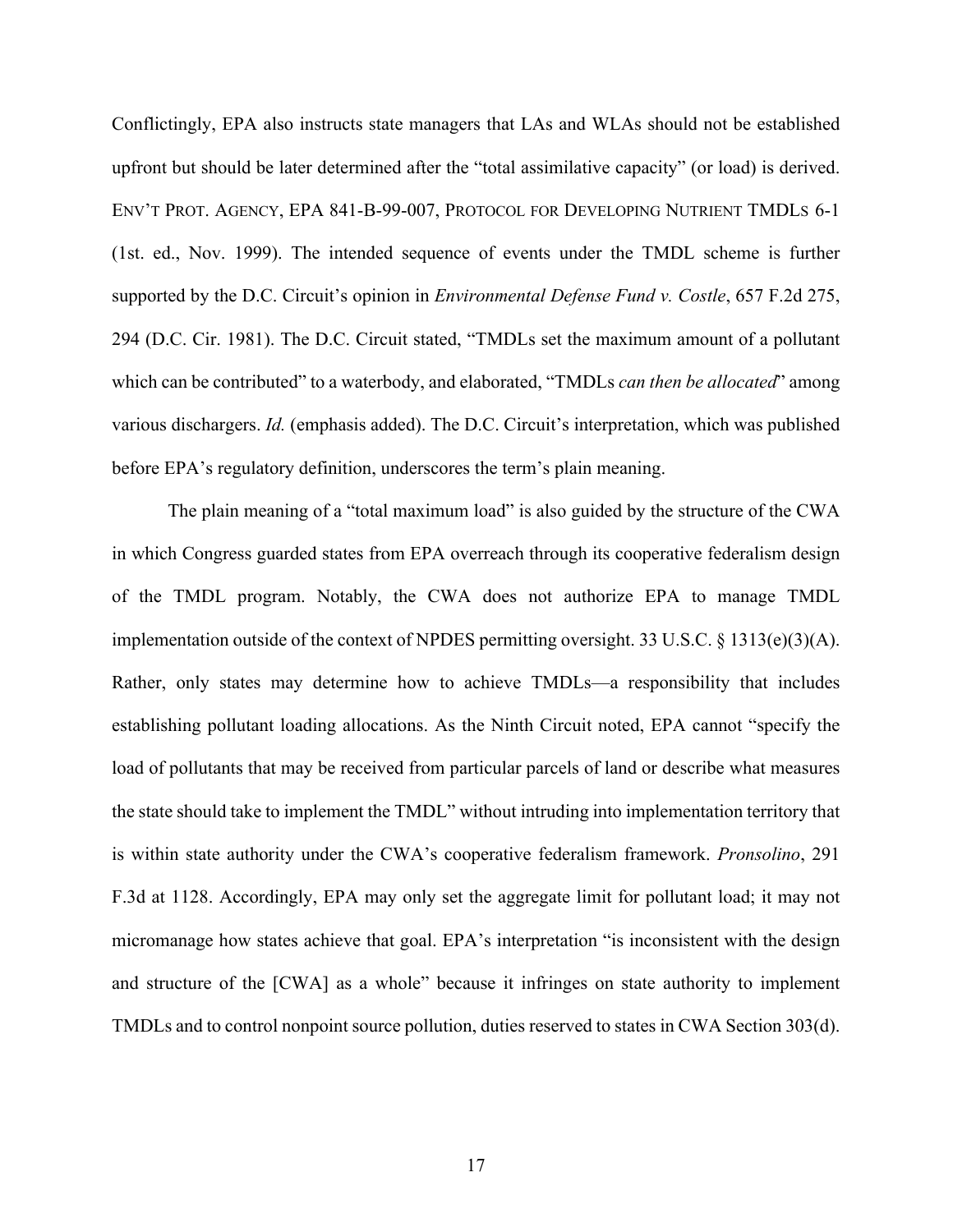*Util. Air Regul. Grp. v. EPA*, 537 U.S. 302, 321 (2014). Accordingly, EPA's interpretation "does not merit deference." *Id.* 

## **B. EPA's interpretation of any ambiguity in "total maximum daily load" with regard to expression of total maximum load does not survive** *Chevron* **scrutiny because it raises significant federalism questions.**

Even if this Court finds "total maximum daily load" to be ambiguous, EPA's interpretation, and thus its rejection of New Union's TMDL, does not satisfy *Chevron* step two scrutiny. The mandated inclusion of LAs and WLAs in a TMDL, even if otherwise acceptable, deserves no deference because it raises significant constitutional problems by "alter[ing] the federal-state framework by permitting federal encroachment upon a traditional state power." *Solid Waste Agency v. Army Corps of Eng'rs* (*SWANCC*), 531 U.S. 159, 173 (2001).

The United States Constitution states that "[t]he powers not delegated to the United States by the Constitution, nor prohibited by it to the states, are reserved to the states . . . or the people." U.S. Const. amend. X. Congress intended to preserve this "dual sovereignty" constitutional mandate in the CWA by designing a cooperative federalism framework. Most notably, Congress delineated federal and state authority in the CWA by the source of pollution. EPA has primary regulatory authority regarding point source pollution while states enjoy reserved authority to control nonpoint source pollution because of states' traditional land use role derived from their police power. *See* 33 U.S.C. §§ 1311(a), 1342, 1313(d), (e), 1329. Similarly, the United States Supreme Court has upheld the constitutional protections afforded to states by the Tenth Amendment by refusing to extend administrative deference "[w]here an administrative interpretation of a statute invokes the outer limits of Congress' power," unless there exists "a clear indication that Congress intended the result." *SWANCC*, 531 U.S. at 172. Here, EPA's expansive definition significantly impinges on "a quintessential state and local power"—land use regulation. *Rapanos*, 547 U.S. at 737-38.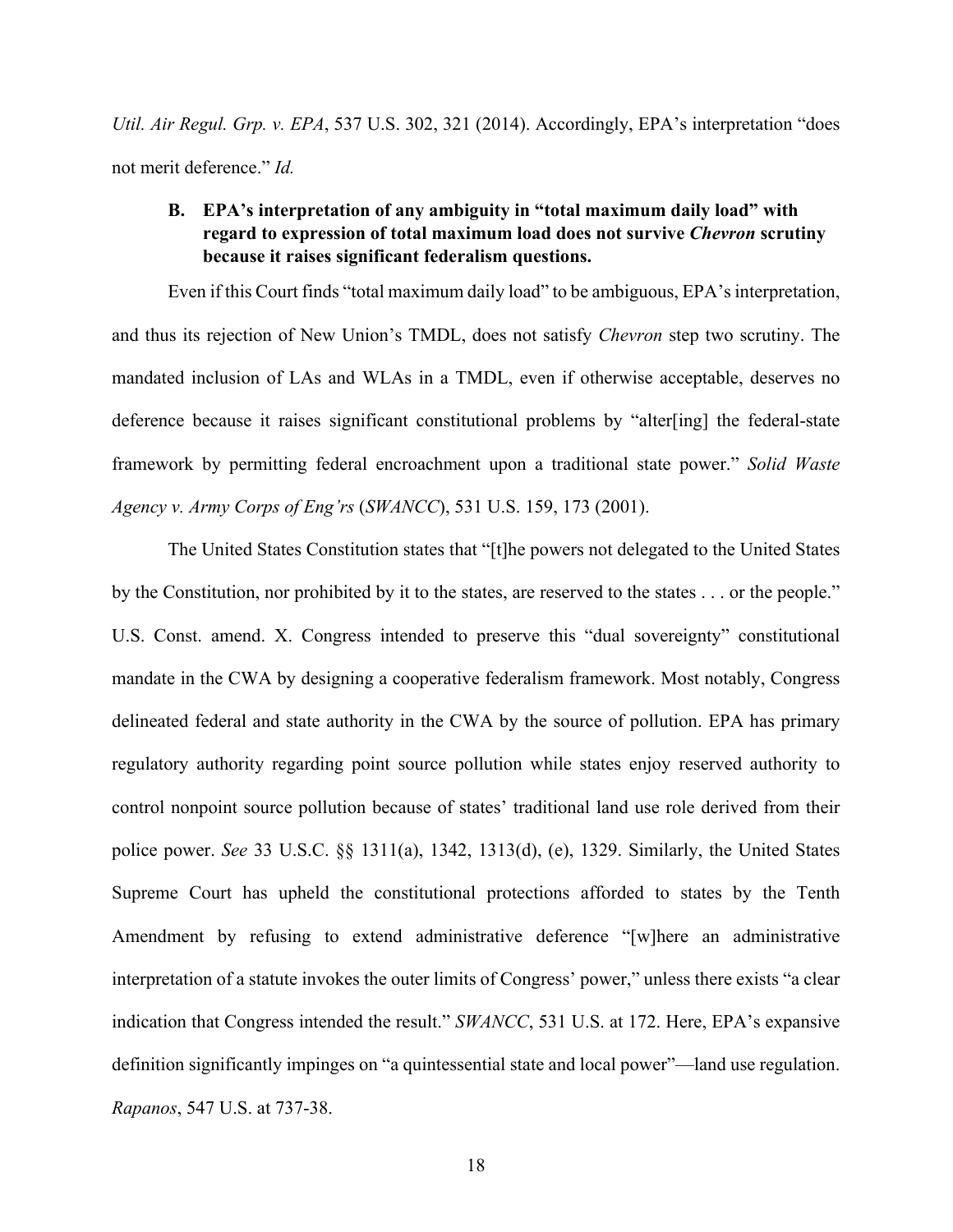The Third Circuit was unpersuaded in *American Farm Bureau* that the term "total maximum daily load," when viewed in the context of applying *Chevron* deference, pushes the bounds of federal authority "in any extraordinary way." 792 F.3d at 302. However, the Third Circuit's analysis and conclusion that the TMDL scheme only "obliquely affects land use regulations" was limited by its focus on the TMDL in question—the Chesapeake Bay TMDL not the CWA framework as a whole. *Id.* at 301-04. The Third Circuit noted that its analysis may have been different if "the TMDL in fact made land-use decisions diminishing state authority in any significant way." *Id.* at 302 (emphasis added). Consequently, the court erroneously based its decision on EPA's specific role in developing one uniquely complex TMDL for a massive interstate waterbody. Instead, the appropriate question is whether EPA's definition can be used to significantly infringe upon states' land use authority for *any* TMDL. *See SWANCC*, 531 U.S. at 173. EPA itself recognized that "allocations involve issues such as equity, economics, and political considerations" and urged the states to involve stakeholders in the TMDL creation process, demonstrating its understanding that EPA might surpass its "information gathering" role were it to require allocations that ignore state stakeholder input. ENV'T PROT. AGENCY, EPA 841-B-99- 007, PROTOCOL FOR DEVELOPING NUTRIENT TMDLS 7-4 (1st. ed., Nov. 1999).

Had the Third Circuit been presented with the facts of New Union's case, it might have found a significant infringement on state authority in EPA's allocation mandate. New Union's residents expressed overwhelming objections to the allocations in the ultimately adopted Lake Chesaplain TMDL due to the substantial cost of new land use compliance. R. at 9. EPA's decision to force those allocations highlights how its interpretation can be used to significantly "diminish[] state authority" to manage nonpoint source pollution through land use regulation. *See Am. Farm Bureau*, 792 F.3d at 302. Consequently, "total maximum load" should be read to avoid questions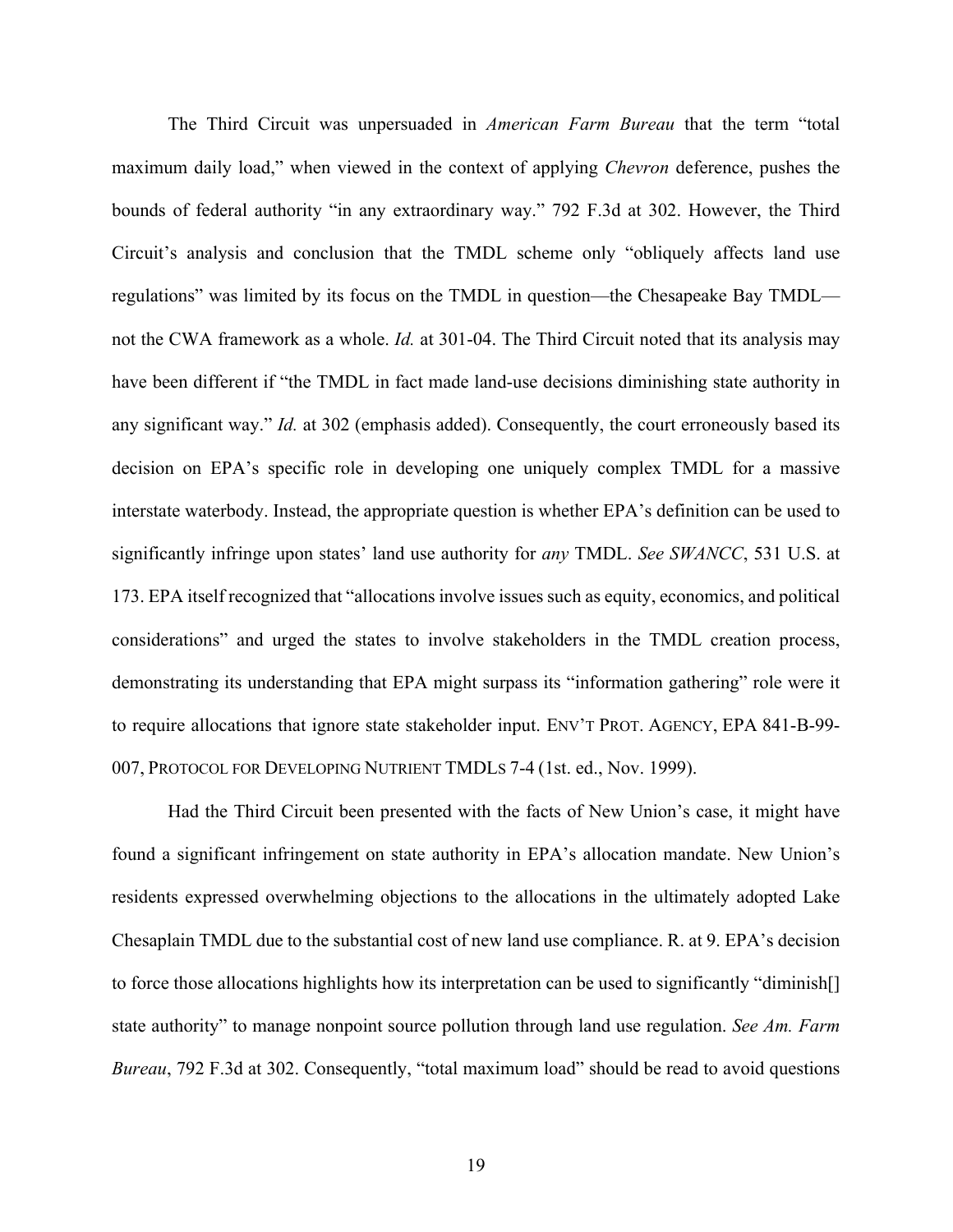concerning EPA imposing itself into land use regulation and coercing states to comply with allocations developed under EPA's present regulation. *See SWANCC*, 531 U.S. at 174.

### **III. EPA'S ANNUALLY PHASED PHOSPHORUS TMDL IS VALID BECAUSE IT IS CONSISTENT WITH THE CWA, SATISFIES REGULATORY REQUIREMENTS, AND MANIFESTS COOPERATIVE FEDERALISM.**

EPA's annually phased phosphorus TMDL is valid because it comports with agency regulation, which is a reasonable interpretation of ambiguous statutory language. Through the CWA, Congress delegates an avenue of authority to EPA within a cooperative federalism framework to coordinate with states to address impaired waters. *See* 33 U.S.C. § 1313 *et seq*. CLW argues that TMDL measurement in annual terms does not adhere to statutory language because it must be in daily increments and, additionally, a phased TMDL does not satisfy a level necessary to assure WQS achievement. *See id.* § 1313(d)(1)(C); R. at 15. CLW's claim and the district court's interpretation fail to fully consider "daily load" within the context of other qualifiers in the statutory provision, the broader statutory structure and purpose, and Congress's carefully designed cooperative federalism foundation in the CWA.

## **A. EPA's TMDL is valid because allowing TMDLs to be expressed in annual loads is a reasonable agency interpretation of ambiguous statutory language and appropriately advances the CWA's purpose.**

EPA's TMDL adheres to the requirements of the CWA and presents Lake Chesaplain's phosphorus reduction plan in terms that provide an effective form of measurement for both the targeted pollutant and the watershed. EPA regulation provides that a TMDL may be "expressed in terms of either mass per time, toxicity, or other appropriate measure." 40 C.F.R. § 130.2(i). CLW contends that a valid TMDL must express all pollutant loads by a "daily," or twenty-four hour period, measurement based on TMDL's plain meaning. R. at 15; 33 U.S.C. § 1313(d)(1)(C). When presented with a question of agency interpretation and requisite deference, courts first determine whether Congress has spoken directly to the issue. *Chevron*, 467 U.S. at 843. In the absence of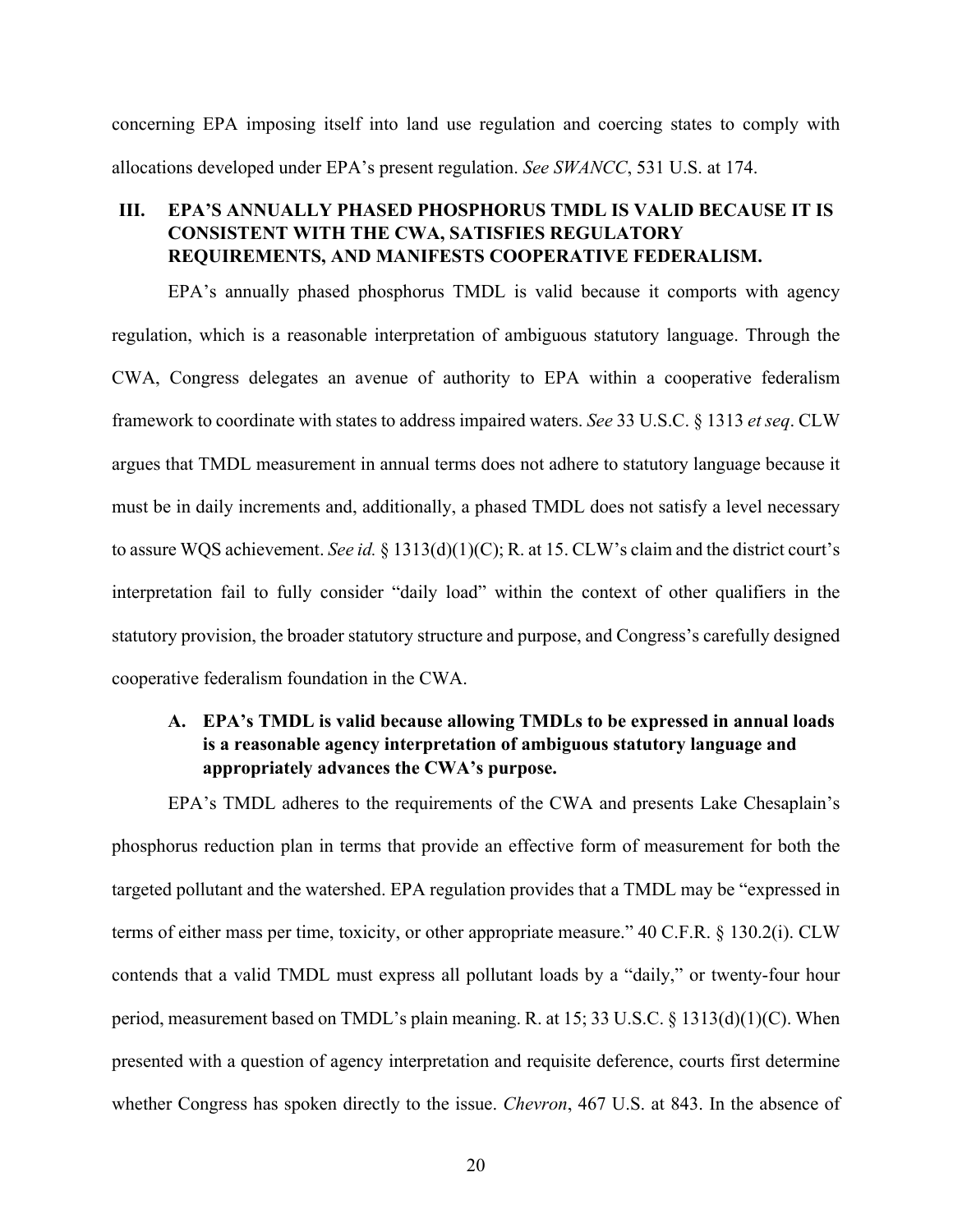direct, unambiguous intent from Congress, courts then evaluate whether the agency's interpretation is based on a "permissible construction of the statute." *Id*. In this step two of *Chevron* analysis, deference to agency interpretation is appropriate unless the agency's regulation is "manifestly contrary to the statute," and courts are restricted from substituting their own statutory construction in the place of a reasonable interpretation by the agency. *Id.* at 844.

The Second and D.C. Circuits are split as to whether "daily" presents ambiguity necessitating *Chevron* deference to rational agency interpretation. *Nat. Res. Def. Council, Inc. v. Muszynski*, 268 F.3d 91, 94 (2d Cir. 2001); *Friends of the Earth, Inc. v. EPA*, 446 F.3d 140, 142 (D.C. Cir. 2006). The CWA does not define the term "daily" nor does it specify how a TMDL must be expressed. *See* 33 U.S.C. §§ 1362, 1313(d). The Second Circuit found statutory ambiguity in its evaluation of New York's phosphorus TMDLs for eight reservoirs, which were expressed in annual terms. *Muszynski*, 268 F.3d at 98-99. The Second Circuit utilized a canon of statutory interpretation: text should be placed within the context of the entire statutory structure when determining ambiguity. *Id.* at 99. The United States Supreme Court recognized the significance of this canon when it reasoned that "a reviewing court should not limit itself to examining a particular statutory provision in isolation" and meaning or ambiguity "may only become evident when placed in context." *FDA v. Brown & Williams Tobacco Corp.*, 529 U.S. 120, 132 (2000).

The Second Circuit's analysis considered the "broader range of meanings" that could be applied to "daily" in the context of "total maximum daily load" and focused on the frustration of the CWA's purpose if a court were to substitute an "overly narrow" definition and override important structural context and meaning provided by Congress. *See Muszynski*, 268 F.3d at 98. The Second Circuit emphasized that Congress "directs EPA to approve TMDLs for hundreds of different pollutants in thousands of different waterbodies"; given that delegation, it would be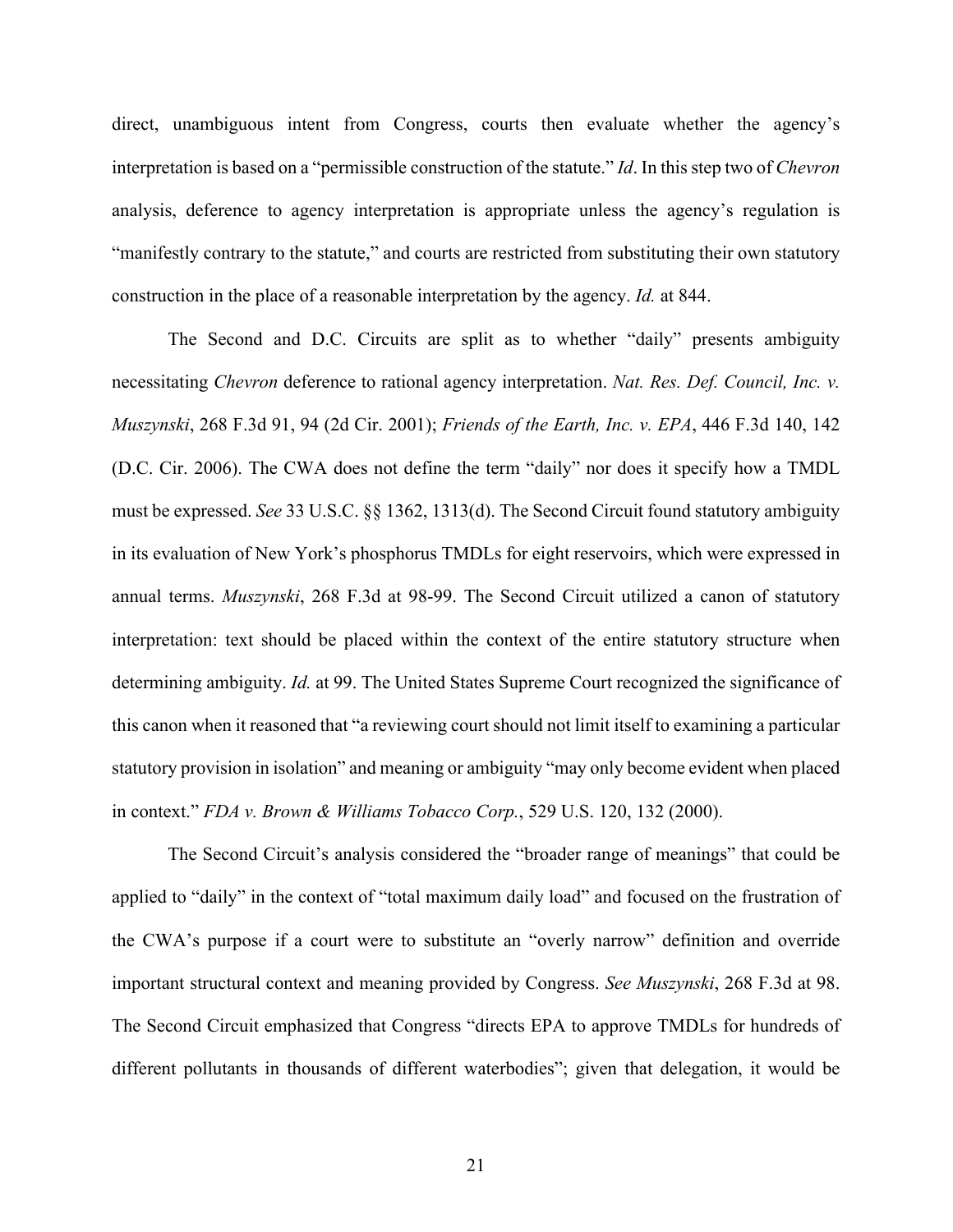"excessively formalistic" to restrict EPA from expressing "these standards in different ways, as appropriate to each unique circumstance." *Id.* at 97-98. Furthermore, the Second Circuit recognized that EPA's identification of pollutants, expertise, and role in the TMDL planning process, is founded upon a technical understanding of effective pollutant regulation and tailored approaches to management. *Id.* at 98-99.

Unlike highly toxic pollutants, which are better measured in terms of twenty-four hour periods given the immediacy of impact on a watershed at lower levels, pollutants like phosphorus tend to vary in daily discharge amounts and cause concern when accumulated over time at an excessive level; thus, an annual load is a more effective metric for monitoring and regulating. *See id.* at 99; *Options for the Expression of Daily Loads in TMDLs*, Draft, EPA 2 (Jun. 22, 2007) (recognizing cumulative phosphorus loads as more relevant to WQS achievement). The Second Circuit also recognized that an annual load could be calculated to account for seasonal variation when data is based on summer discharges, which is a season of higher discharge. *Muszynski*, 268 F.3d at 103. Accordingly, the Second Circuit held that EPA's regulation providing for expression of TMDL in measures other than a daily increment was an appropriate interpretation of the statute and served the purpose of effective regulation. *See id.* at 99.

Conversely, the D.C. Circuit found "daily" unambiguous in its interpretation of the statute, focusing primarily on the plain meaning of the singular word. *Friends of the Earth*, 446 F.3d at 142. Evaluating annually measured TMDLs for oxygen-depleting pollutants, the D.C. Circuit emphasized the dictionary definition of daily (as occurring every day) and referenced colloquial usage. *Id.* at 144. The D.C. Circuit purported to consider "daily" in context of the full provision and statute but its analysis ultimately rested on the determination that daily cannot mean anything but every twenty-four hour period. *See id.* at 147. The court declined to fully consider the broader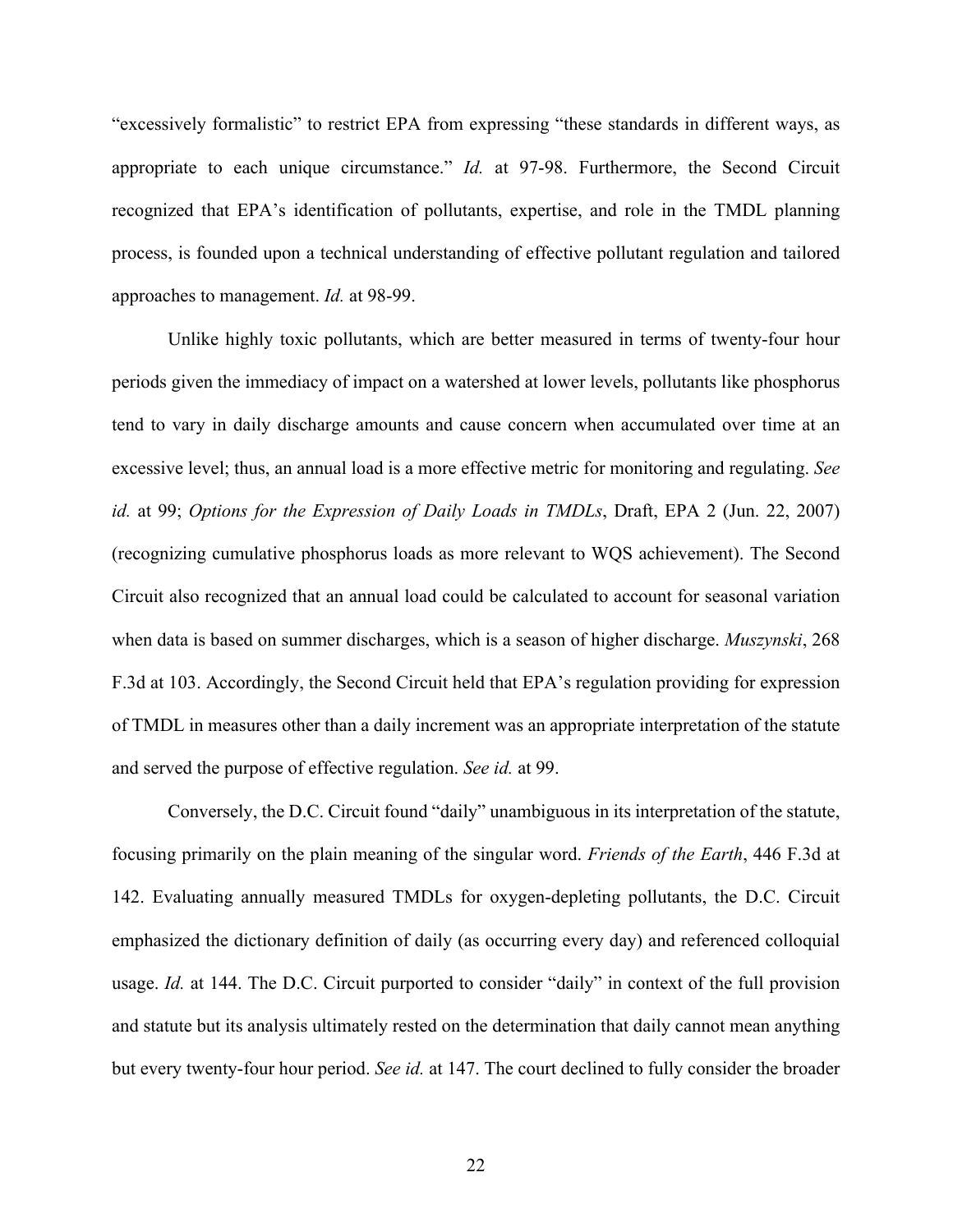structure and context provided by the statute, including the statutory authorization for EPA to identify and manage a broad range of pollutants and the qualification of TMDLs that they must be "established at a level necessary to implement the applicable water quality standards"—both of which contribute to the ambiguity in the exact measurement required of a "total maximum daily load." *See id.* at 144-45; 33 U.S.C.§ 1313(d)(1)(C).

EPA's annual TMDL properly comports with CWA requirements and satisfies agency regulations, which are reasonable agency interpretations of ambiguous statutory language. The district court's hyper-focus on the term "daily" in isolation from the remainder of the statute and its ultimate purpose works to the detriment of comprehensive statutory analysis. In aligning with the D.C. Circuit's interpretation and declining to apply *Chevron*, the district court's analysis undercuts the primary purpose of the CWA—providing a workable framework for coordination between EPA and states to address the degradation of impaired waters. Furthermore, it promotes a statutory construction that runs counter to scientific understanding of effective pollution monitoring and management.

Given the ambiguity of "daily" in the phrase, deference to a reasonable agency interpretation is warranted under *Chevron*. TMDLs require complex assessment of science, analytics, and balancing of state and federal powers. The process progresses over years comprised of public engagement opportunities and scientific evaluations to create an effective plan. *See Overview of TMDLS*, EPA (last updated Sept. 20, 2021). The CWA is the foundation this planning process depends upon; thus, the ambiguity of "daily" in "total maximum daily load" and EPA's delegated authority to provide its expertise in planning pollutant management create the precise situation in which *Chevron* is applicable and beneficial.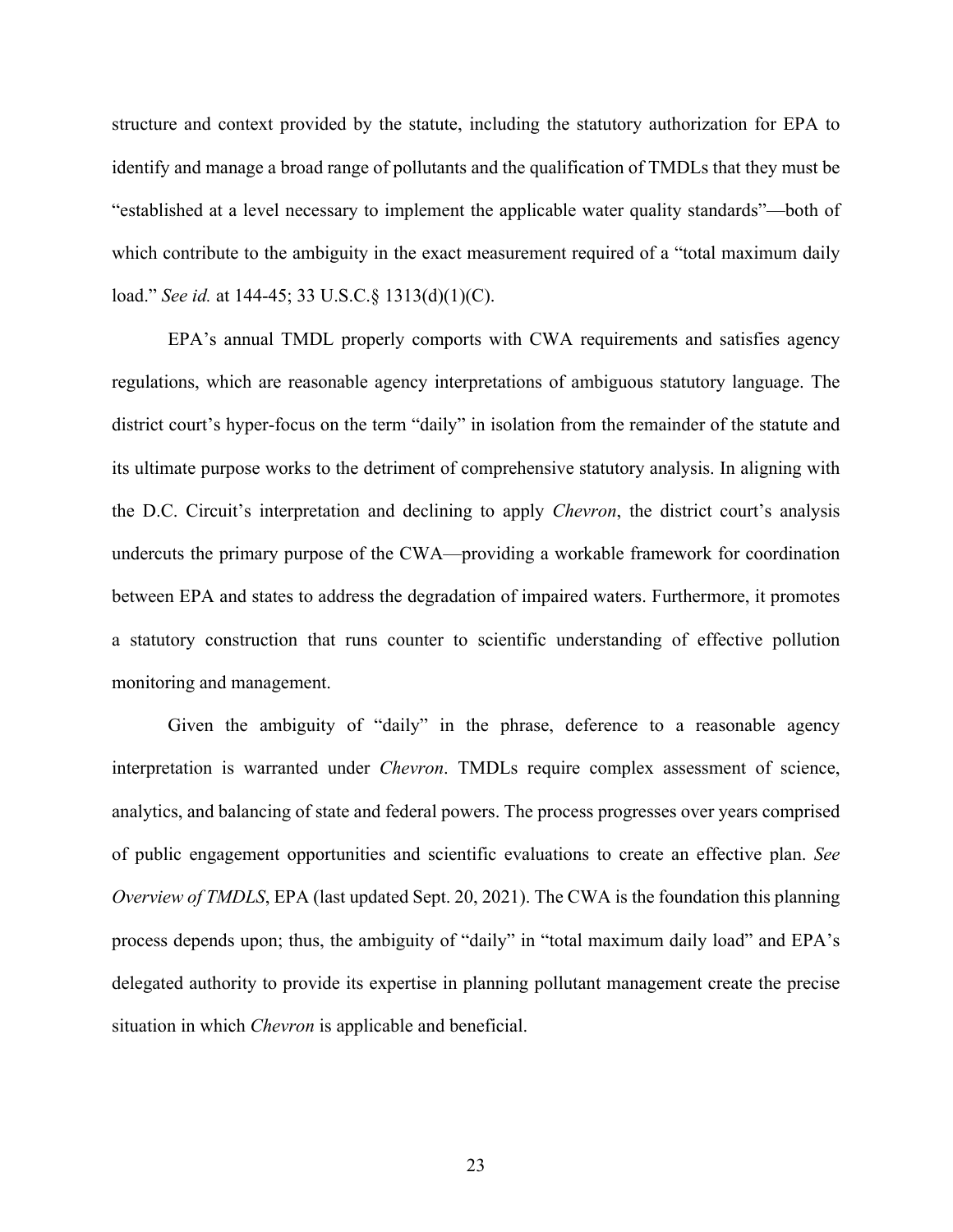EPA's TMDL, including an annual measurement of phosphorus loadings, comports with agency regulation that reasonably interprets ambiguous statutory language and allows TMDL expression by other appropriate measures. With respect to accounting for seasonal variation, the phosphorus load allocation is calculated based on summer dissolved oxygen amounts, which reflects the higher season of phosphorus discharges. R. at 8. As the Second Circuit recognized in *Muszynski*, an annual load could be calculated to account for seasonal discharge when based on periods of higher discharge. Furthermore, the Chesaplain Commission's calculation of maximum phosphorus loadings is based on data from a range of phosphorus levels, reflecting an accounting for variation. *See* R. at 8.

## **B. Phased percentage reduction in EPA's TMDL is valid because it comports with CWA requirements and WQS attainment timelines are case-specific and tailored to the respective watershed.**

EPA's TMDL utilizing phased percentage reductions in phosphorus loadings is appropriate because a percentage reduction in phosphorus loadings satisfies CWA requirements and the determination of a reasonable period of time for WQS attainment is case-specific. CLW argues that a TMDL must be set at a level that ensures achievement of WQS on the day of its adoption, rather than achieved by staged implementation over five years. R. at 11. This argument reflects a misunderstanding of the CWA process for addressing impaired waters.

The percentage reduction in loadings expressed in EPA's TMDL aligns with the CWA and regulatory requirements because it establishes maximum loadings that can be received by the Lake Chesaplain watershed. The district court cited a 2018 D.C. District Court case rejecting an Anacostia River TMDL measured by percentage reduction in trash. R. at 15; *see Nat. Res. Def. Council, Inc. v. EPA*, 301 F. Supp. 3d 133, 143-45 (D.D.C. 2018) (holding that the percentage reduction in trash did not set sufficient maximum load). The D.C. District Court's reasoning was bound by the D.C. Circuit's narrow interpretation of TMDL in its consideration of the specific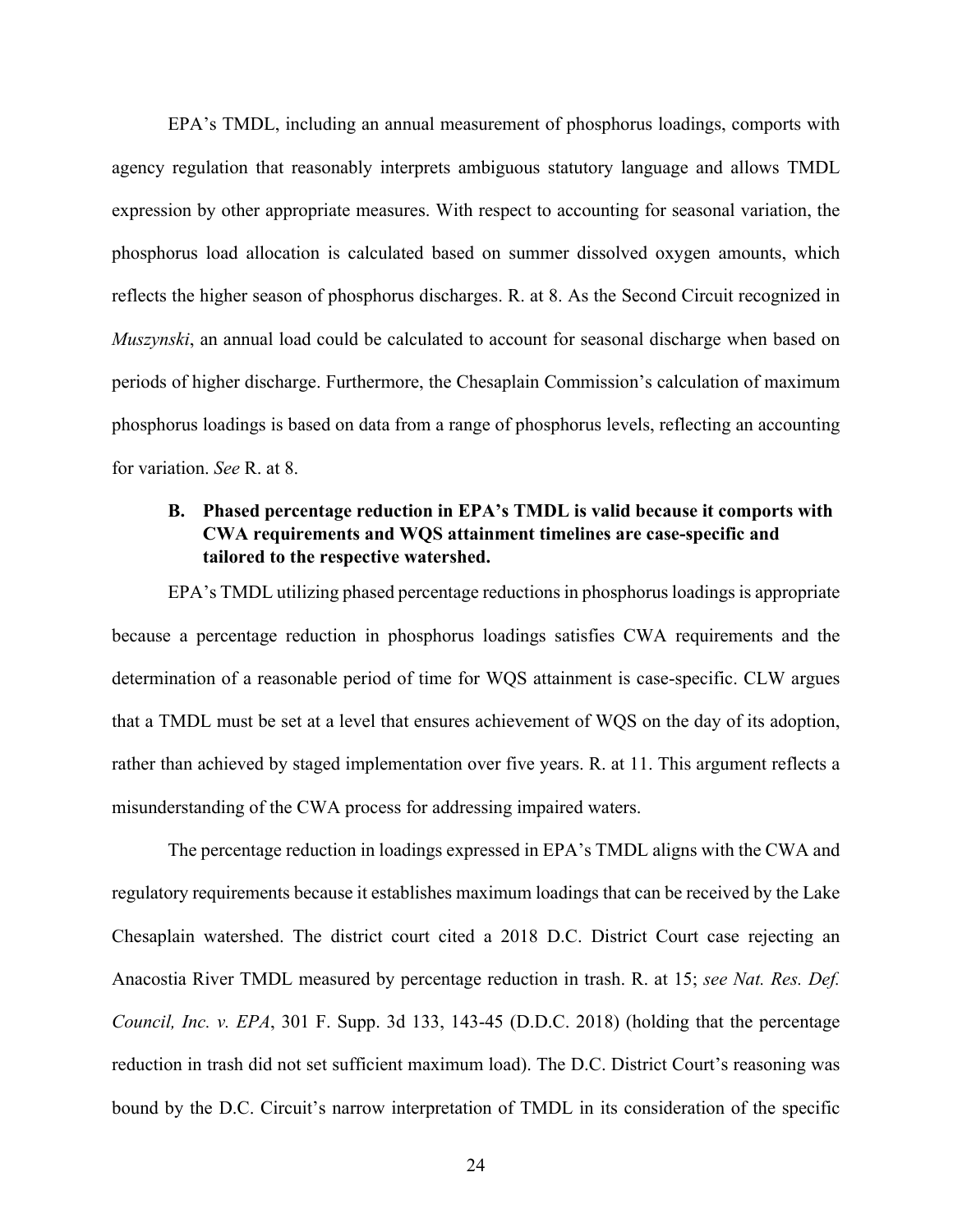trash percentage reduction calculation, which dealt with narrative water criteria and included trash removal as a reduction method. 301 F. Supp. 3d at 143. This Court is not bound by the D.C. Circuit's interpretation. The percentage reduction in EPA's TMDL is valid because it establishes the maximum loadings Lake Chesaplain can receive from each source based on numerical WQS criteria rather than narrative criteria and effectively sets a maximum load calculated from the 180 mt baseline. R. at 9.

EPA's TMDL appropriately implements a schedule for effluent limitations and nonpoint source discharge reduction that satisfies statutory requirements. The district court relied on statutory cross-references without full examination of the language and relationship between the cited provisions and a 1976 case delivered prior to amendments extending certain deadlines. R. at 15. Section 303(d) of the CWA, which speaks most directly to the issue, does not include a timeline or deadline for reaching the "applicable water quality standards"—it only specifies the TMDL be at a "level necessary to implement" the WQS. 33 U.S.C. § 1313(d)(1)(C). Here, the district court interpreted "clear intent" and thus neglected to consider the comprehensive design in EPA's TMDL, which outlined a schedule of load reductions for point and nonpoint sources that are necessary to implement the applicable WQS. Contrary to the district court's interpretation, EPA's TMDL comports with the language of 303(d). Furthermore, as EPA created this TMDL after rejecting New Union's original proposal, the determination of loads is also subject to Section 303(d)(2) which directs the EPA Administrator to establish loads as he "determines necessary to implement" the applicable WQS, which indicates EPA discretion in determining adequate stringency. *Id.* § 1313(d)(2).

The district court also relied on cross-references between the CWA implementation section (303(e)) and the effluent limitation section (301(b)) to suggest the importation of deadlines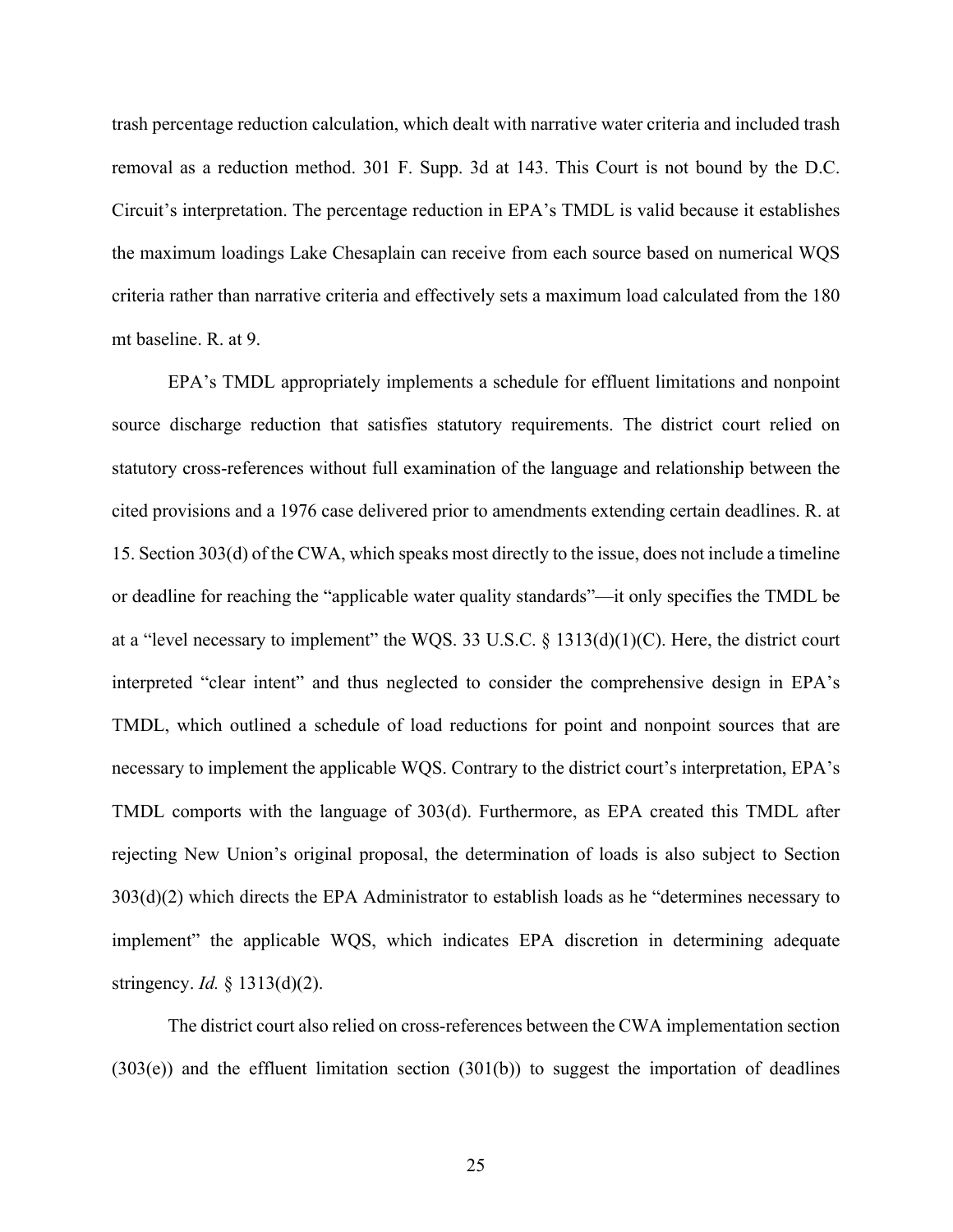between the sections. R. at 15; 33 U.S.C. §§ 1313(e)(3)(A), 1311(b). The language of Section  $303(b)(1)(C)$ , which includes reference to a 1977 deadline, directs achievement of "any more" stringent limitation, including those necessary to meet water quality standards . . . or schedules of compliance." 33 U.S.C.  $\S$  1311(b)(1)(C). EPA's TMDL, with its inclusion of nonpoint source reduction, does lay out a sufficiently stringent limitation on a schedule necessary to meet the applicable WQS. R. at 9. The district court also cited a 1976 case that does not accurately reflect the impact of future CWA amendments extending the statutory deadlines and creating more flexibility for states in reaching WQS standards. R. at 15; *See Bethlehem Steel Corp. v. Train*, 544 F.2d 657, 661 (3d Cir. 1976) (delivering a holding prior to 1977 amendments extending compliance deadlines); *see also* ENV'T PROT. AGENCY, NPDES PERMIT WRITERS' MANUAL 1-3- 1-5 (2010) (outlining 1977 and 1987 amendments extending Section  $301(b)(1)(A)$ -(B) deadlines). Regarding setting deadlines for WQS attainment, EPA proposed a rule in 2000 that would have required WQS attainment within ten years of TMDL development; however, the rule was withdrawn due to concerns about workability. Revisions to the Water Quality Planning and Management Regulation, 65 Fed. Reg. 43,585, 43,591 (July 13, 2000) (withdrawn by 68 Fed. Reg. 13,608 (Mar. 19, 2003)). Notably, EPA's 2000 rule elaborated that practicability in meeting WQS on a set timeline is dependent upon various factors (including nonpoint source management, cost, and community engagement) but ten years was selected as "reasonable." Revisions to the Water Quality Planning and Management Regulation, 65 Fed. Reg. at 43,627.

In response to questions about "phased" TMDLs and advancements in management, EPA published a memo in 2006 clarifying its 1991 Guidance. *Clarification Regarding "Phased" TMDLS*, EPA 1 (Aug. 2, 2006). EPA recognized that contemporary TMDLs involve more "uncertainty" and combination approaches to reduce point source and nonpoint source pollutant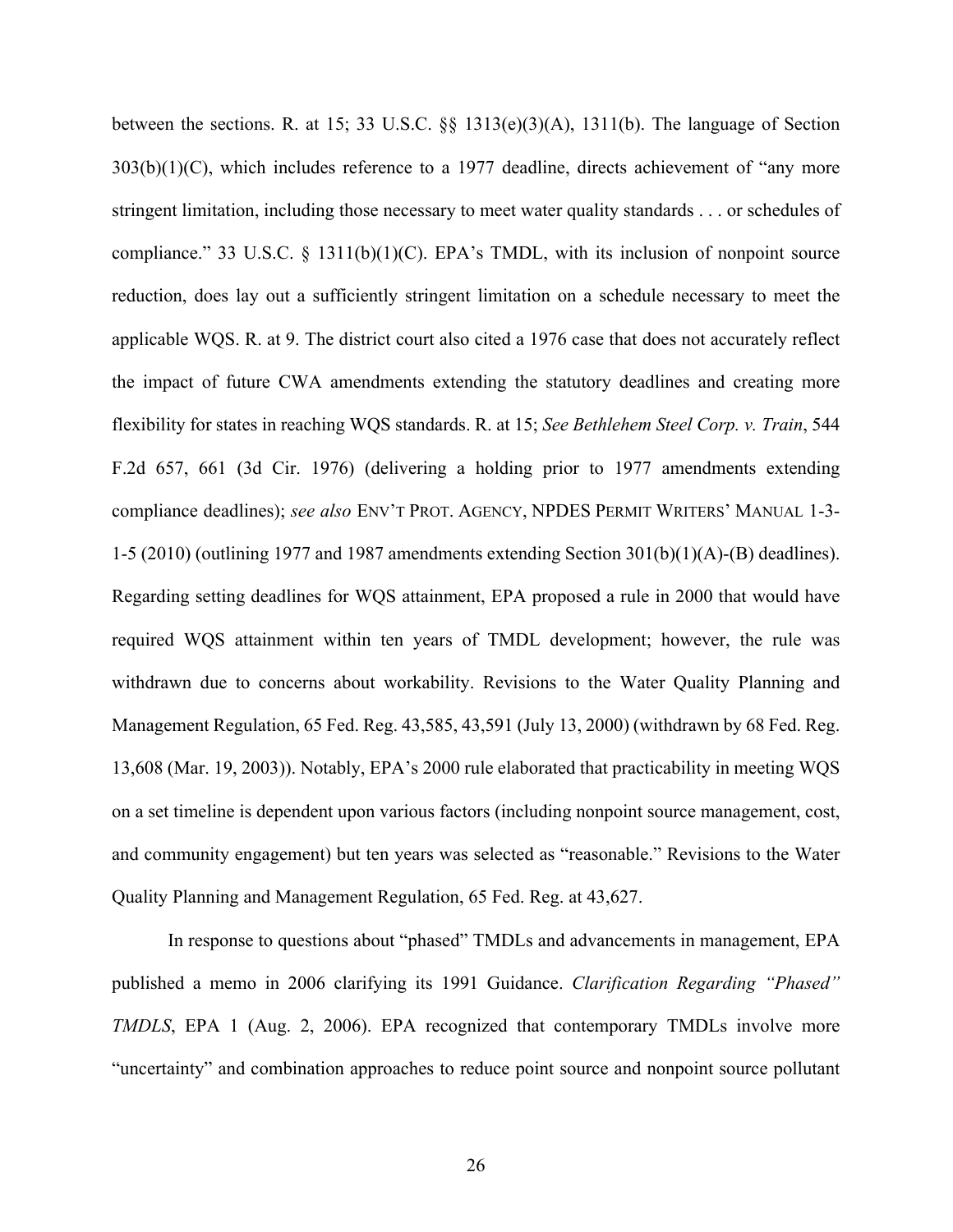discharge. *Id.* at 3. The memo emphasized that all valid TMDLs are calculated to achieve WQS; however, determining a reasonable period of time in which a watershed meets WQS may be a "case-specific determination" and staged implementation of a TMDL is likely to be particularly relevant and significant if a TMDL includes nonpoint sources. *Id.* at 5.

EPA's TMDL is set at a level necessary to attain WQS and adequate stringency of effluent limitations given the inclusion of nonpoint reductions. The TMDL percentage reductions are based on data from the 2012 Chesaplain Report identifying the 0.014 mg/l maximum phosphorus standard, which was adopted as the numerical WQS and used to derive Lake Chesaplain's maximum annual phosphorus loadings. R. at 8. The report is included in the EPA record and no party challenged its findings, which supports a determination that the reductions are sufficient to attain WQS. R. at 8. Furthermore, EPA's TMDL addresses significant discharge from nonpoint sources, contributing nearly 50% of the total phosphorus load, which positions the TMDL as a candidate for staged implementation in accordance with EPA's clarifying memo. R. at 9. There are also uncertainties in the interaction between sources' load reductions and the technologies used to implement BMPs, which also supports staged implementation. *See* R. at 9-10. The staged implementation reaches the 35% reduction needed for WQS attainment within five years—well within EPA's "reasonable" ten-year timeline. R. at 9. EPA's TMDL provides an opportunity to address significantly discharging nonpoint sources, which otherwise would not be covered under the CWA, and limit point source discharge at appropriate stringency levels to achieve WQS.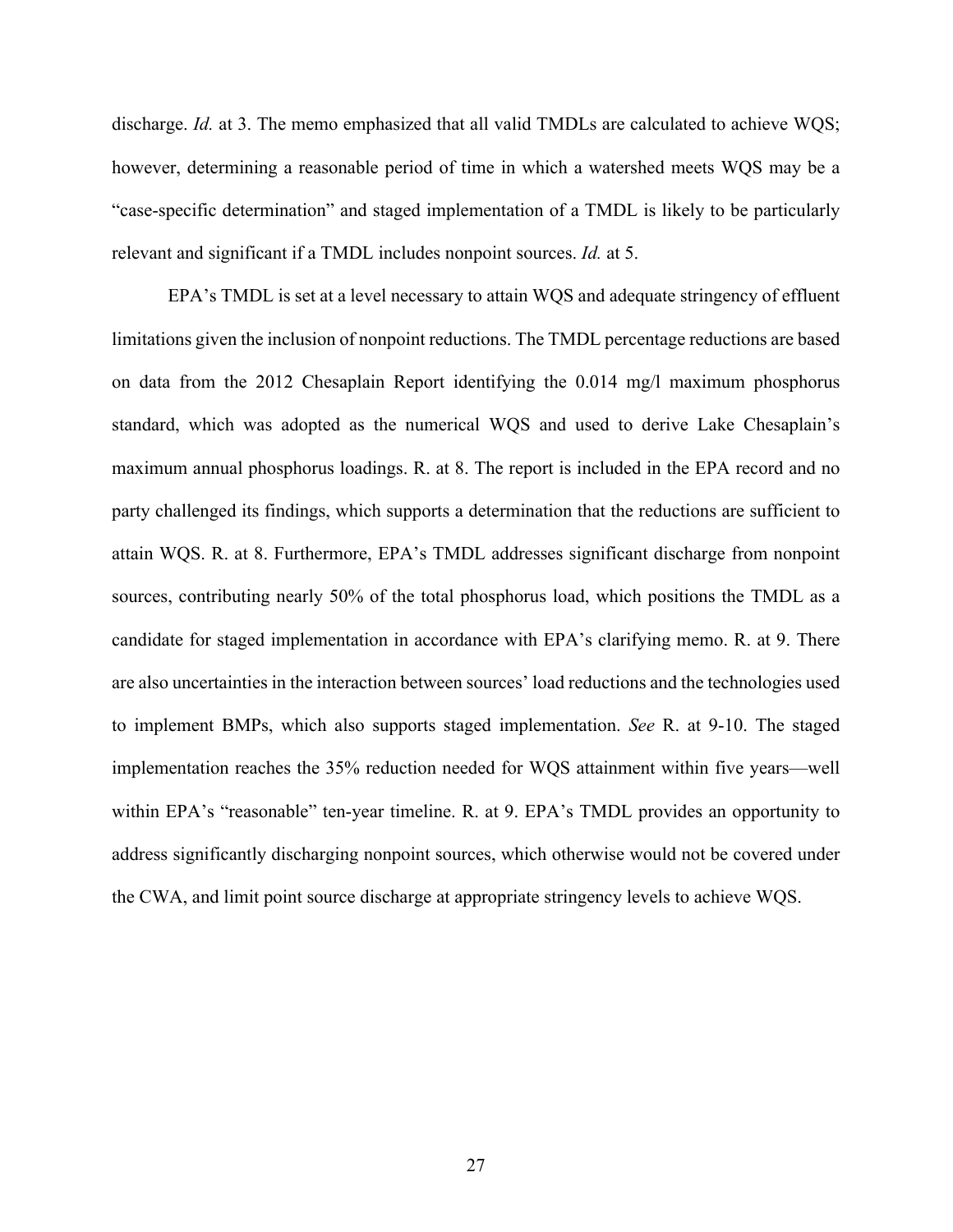## **IV. EPA'S INCLUSION OF A CREDIT FOR NONPOINT SOURCE REDUCTIONS IS NOT ARBITRARY AND CAPRICIOUS OR AN ABUSE OF DISCRETION BECAUSE THERE IS NO REASONABLE ASSURANCE MANDATE IN THE CWA, AND EVEN IF REASONABLE ASSURANCES MAY BE CONSIDERED, EPA'S TMDL PROVIDES THE APPROPRIATE ASSURANCES.**

### **A. Congress did not include nor intend a reasonable assurance mandate for TMDLs, and therefore EPA's informal guidance deserves no judicial deference.**

EPA regulations provide that "blended" TMDLs—those for water bodies impaired by both point sources and nonpoint sources, like Lake Chesaplain—may include a credit for best management practices (BMPs) when those BMPs "make more stringent load allocations practicable" for a state. 40 C.F.R. § 130.2(i). Consequently, the planned BMPs for nonpoint sources in the Lake Chesaplain watershed allow the inclusion of a credit in EPA's TMDL lessening the proportion of phosphorus reductions that point sources in the watershed are expected to bear. *Id.* Nothing in the CWA or EPA regulations require that the proposed BMPs be "reasonably assured" for the state to benefit from this credit. Further, a reasonable assurances requirement would exceed EPA's statutory authority—which is limited to aiding states in planning and information gathering—and would thus upset the cooperative federalism goals of the TMDL scheme and the CWA as a whole.

### **1. EPA's reasonable assurance guidance is not legally binding and judicial deference is not required by** *Skidmore***.**

CLW relies on an inconsistently applied and legally questionable regulatory guidance document for its claim that EPA's decision to include a credit in the TMDL was arbitrary and capricious. The cited guidance ("1991 Guidance"), originally published thirty years ago and which has since undergone revisions that belie CLW's claim, states that "in order to allocate loads among both nonpoint and point sources, there must be reasonable assurances that nonpoint source reduction will in fact be achieved." ENV'T PROT. AGENCY, 440/4-91-001, GUIDANCE FOR WATER QUALITY-BASED DECISIONS: THE TMDL PROCESS 15 (1991).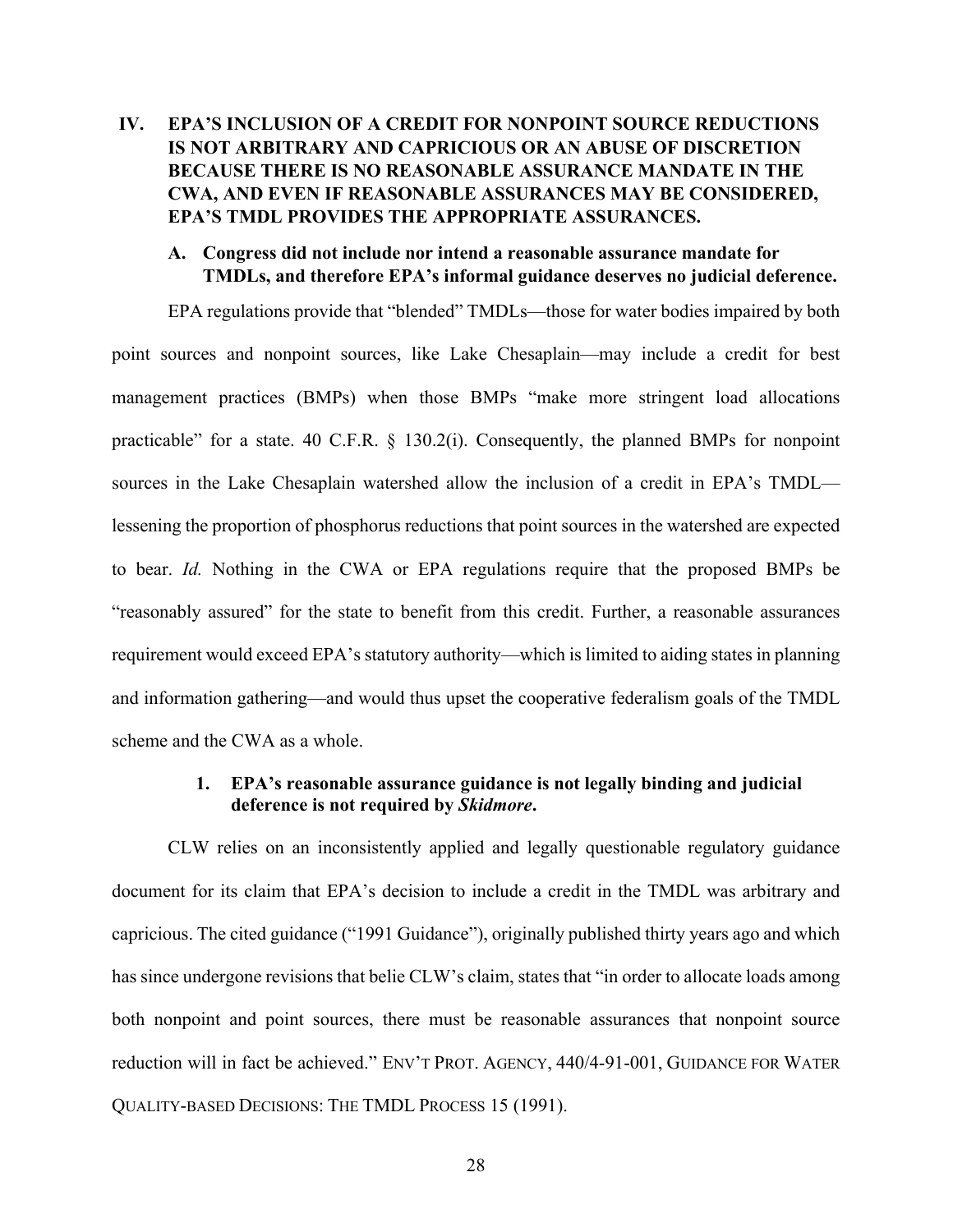EPA's 1991 Guidance did not undergo notice and comment rulemaking and does not carry the force of law. As a result, *Skidmore v. Swift & Co.*, 323 U.S. 134 (1944) controls the Court's determination whether to afford the 1991 Guidance weight regarding EPA's authority to impose a reasonable assurance requirement. *United States v. Mead Corp.*, 533 U.S. 218 (2001). The United States Supreme Court's *Skidmore* decision instructs that "interpretations and opinions" of federal agencies, "while not controlling upon the courts by reason of their authority," represent the agency's specialized expertise and knowledge. 323 U.S. at 140. However, an informal agency interpretation should be given weight by a court only if it has the "power to persuade." *Id.* To determine persuasive authority, courts consider the following factors: the thoroughness of the agency's consideration; the validity of the agency's reasoning; and consistency with earlier statements. *Id.* Accordingly, this Court should consider EPA's failed attempt in 2000 to formalize the reasonable assurance requirement, the agency's marked disregard for the CWA's reservation of the authority to regulate nonpoint source pollution to the states alone, and the various iterations of the language used by EPA regarding "reasonable assurances." *See id.*

First, in 1999 the EPA attempted to formally place into effect its 1991 Guidance. Revisions to the Water Quality Planning and Management Regulation, 64 Fed. Reg. 46,058 (proposed Aug. 23, 1999). Although the EPA adopted a final rule which would have made reasonable assurance a TMDL requirement, Congress blocked the rule from taking effect because of concerns regarding the rule's workability. Withdrawal of Revisions to the Water Quality Planning and Management Regulation, 68 Fed. Reg. 13,608 (Mar. 19, 2003); *Bravos v. Green*, 306 F. Supp. 2d 48, 52 (D.D.C. 2004). The amount of controversy generated by the proposed rule casts doubt on whether EPA deeply reflected when developing its 1991 Guidance. *See* Revisions to the Water Quality Planning and Management Regulation, 65 Fed. Reg. 43,586 (July 13, 2000). Second, although EPA's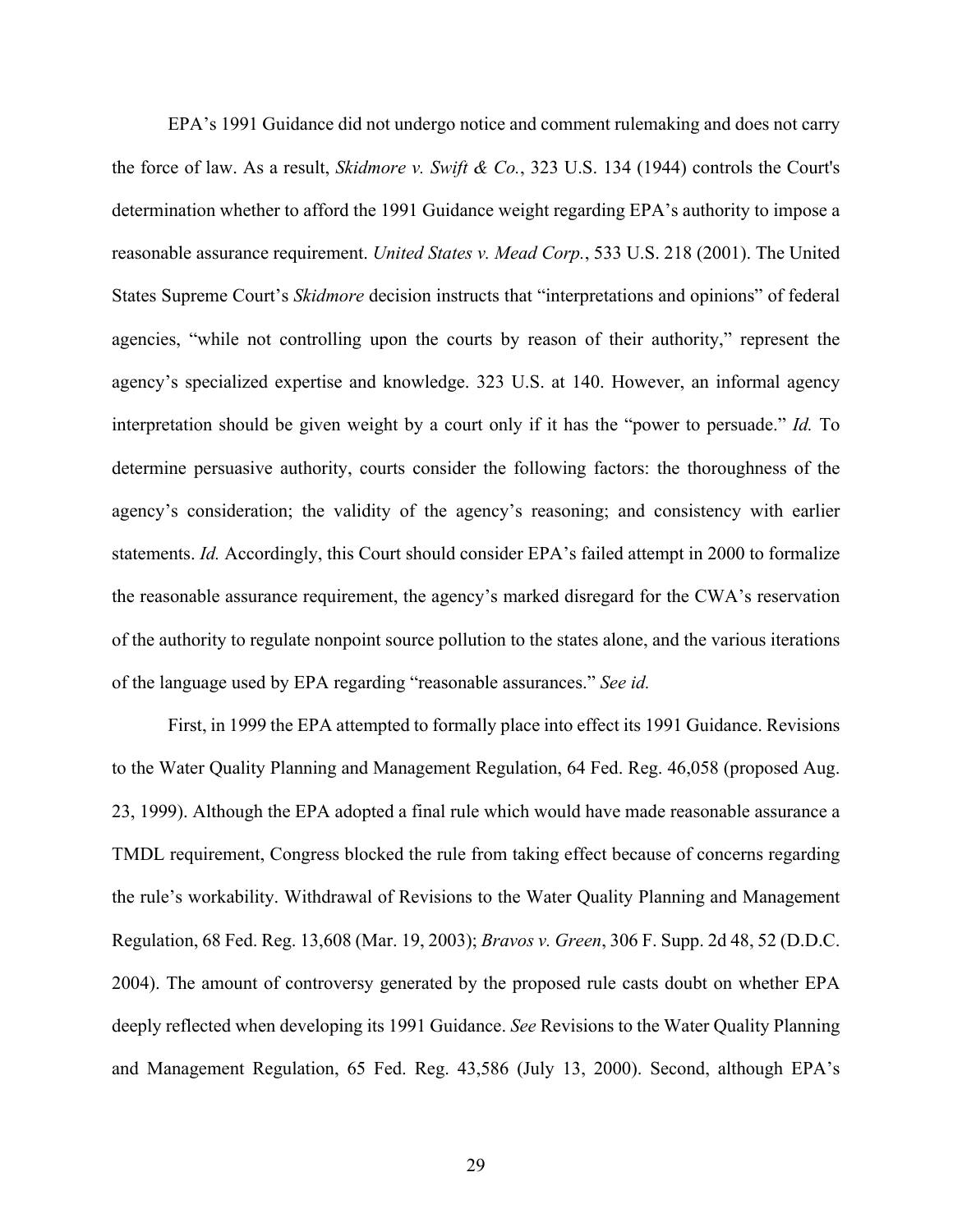expertise on water quality supports the guidance document's power to persuade, such benefit is eclipsed by the significant federalism concerns raised. EPA's 1991 Guidance upends congressional design, which explicitly reserved in states the authority to manage nonpoint source pollution. 33 U.S.C. §§ 1288, 1313(e), 1329. Finally, EPA's inconsistent proclamations regarding the necessity of "reasonable assurances" further highlights the standard's unworkability, and the guidance document's undesirability as an informal rule. EPA's website refers to reasonable assurance as a "recommended element" of a TMDL, telling any public visitor that reasonable assurances are not required. *Overview of TMDLS*, EPA (last updated Sept. 20, 2021); *see also Supplemental Module: Listing Impaired Waters and Developing TMDLs*, EPA (last updated July 13, 2021). Furthermore, EPA issued guidelines in 2002 interpreting its 1991 Guidance, moving away from the compelling "must" language to "should provide reasonable assurances." ENV'T PROT. AGENCY, 2002 GUIDELINES FOR REVIEWING TMDLS UNDER EXISTING REGULATIONS ISSUED IN 1992 1, 4 (2002). EPA's 1991 Guidance, upon which CLW bases its challenge to the inclusion of a credit tradeoff in EPA's TMDL for Lake Chesaplain, is neither statutorily nor persuasively binding and thus, does not impose a blanket reasonable assurance standard. R. at 15.

### **2. EPA's decision not to require reasonable assurances is not arbitrary and capricious or an abuse of discretion because EPA appropriately acted within the bounds of its statutory authority.**

CLW's claim that states must provide reasonable assurances for a blended TMDL that plans for nonpoint source reductions advocates for an unlawful extension of EPA authority under the CWA. CLW correctly admits that EPA has no authority to require implementation of BMPs. R. at 9-11; 33 U.S.C. § 1313(e) (cross-referencing other *implementation* sections of the CWA). Nevertheless, CLW persists in its claim that EPA should mandate that states submit for approval a detailed plan regulating their citizens' land use—"perhaps the quintessential state activity"—to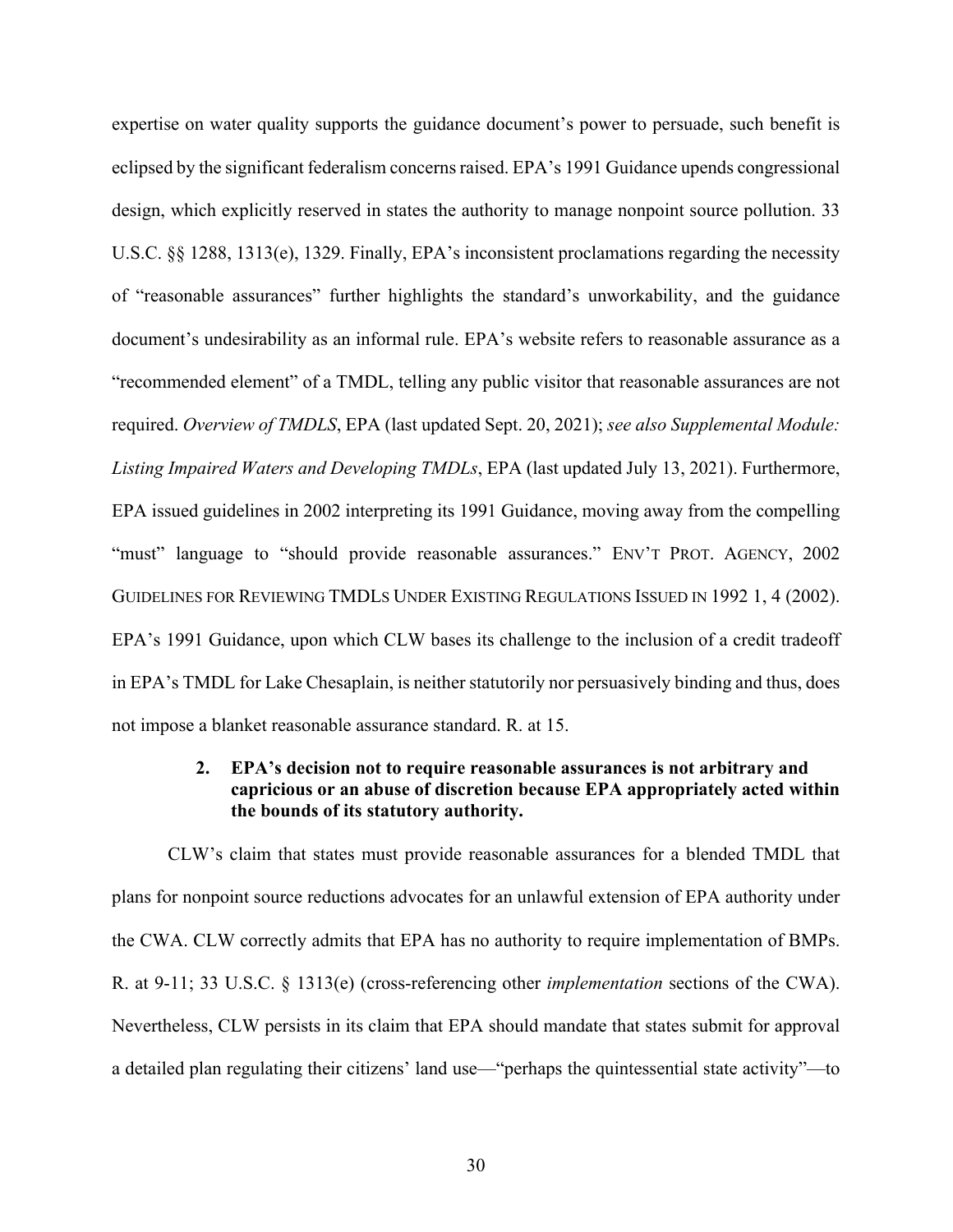assure that BMPs will be implemented. *Fed. Energy Regul. Comm'n v. Mississippi*, 456 U.S. 742, 767 n.30 (1982). Nothing in the CWA authorizes EPA to strongarm states in this manner.

The Third Circuit, which affirmed EPA's authority to require reasonable assurances for the Chesapeake Bay TMDL, acknowledged that EPA's role in TMDL development is purely to gather information and help states plan. Nonetheless, the Third Circuit described a reasonable assurance requirement as a valid policy choice—instead of "blindly accept[ing] states' submissions," the EPA may make sure a state's "proposal *would actually implement*" WQS. *Am. Farm Bureau*, 792 F.3d at 300 (emphasis added). How EPA's role in forcing implementation differs from the states' role in overseeing implementation may have been mere semantics to the Third Circuit but has drastic consequences for states. If the EPA were to require reasonable assurances for every blended TMDL, New Union would face significant legal consequences if it failed to adequately satisfy the unadopted reasonable assurance requirement. For example, EPA may withhold nonpoint source grant funding or revoke New Union's NPDES permitting authority. 33 U.S.C. §§ 1288, 1313(e)(2); *Pronsolino v. Marcus*, 91 F. Supp. 2d 1337, 1355 (N.D. Cal. 2000). EPA is bound by the CWA's delegation of authority, and the CWA does not grant EPA authority to require states to show *how*  they will go about implementation through reasonable assurances.

For these reasons, EPA's TMDL, including the credit tradeoff, satisfies the arbitrary and capricious standard because it is based on a rational connection between the facts presented and the relevant factors and it is within the scope of EPA's delegated authority. *Motor Vehicle Mfrs. Ass'n, v. State Farm Mut. Auto. Ins. Co.*, 463 U.S. 29, 42-43 (1983). EPA regulation only requires a TMDL to include applicable WQS; loading capacity; LAs and WLAs; margin of safety; and consideration of seasonal variation. 40 C.F.R. § 130.7. EPA's TMDL for Lake Chesaplain meets each requirement.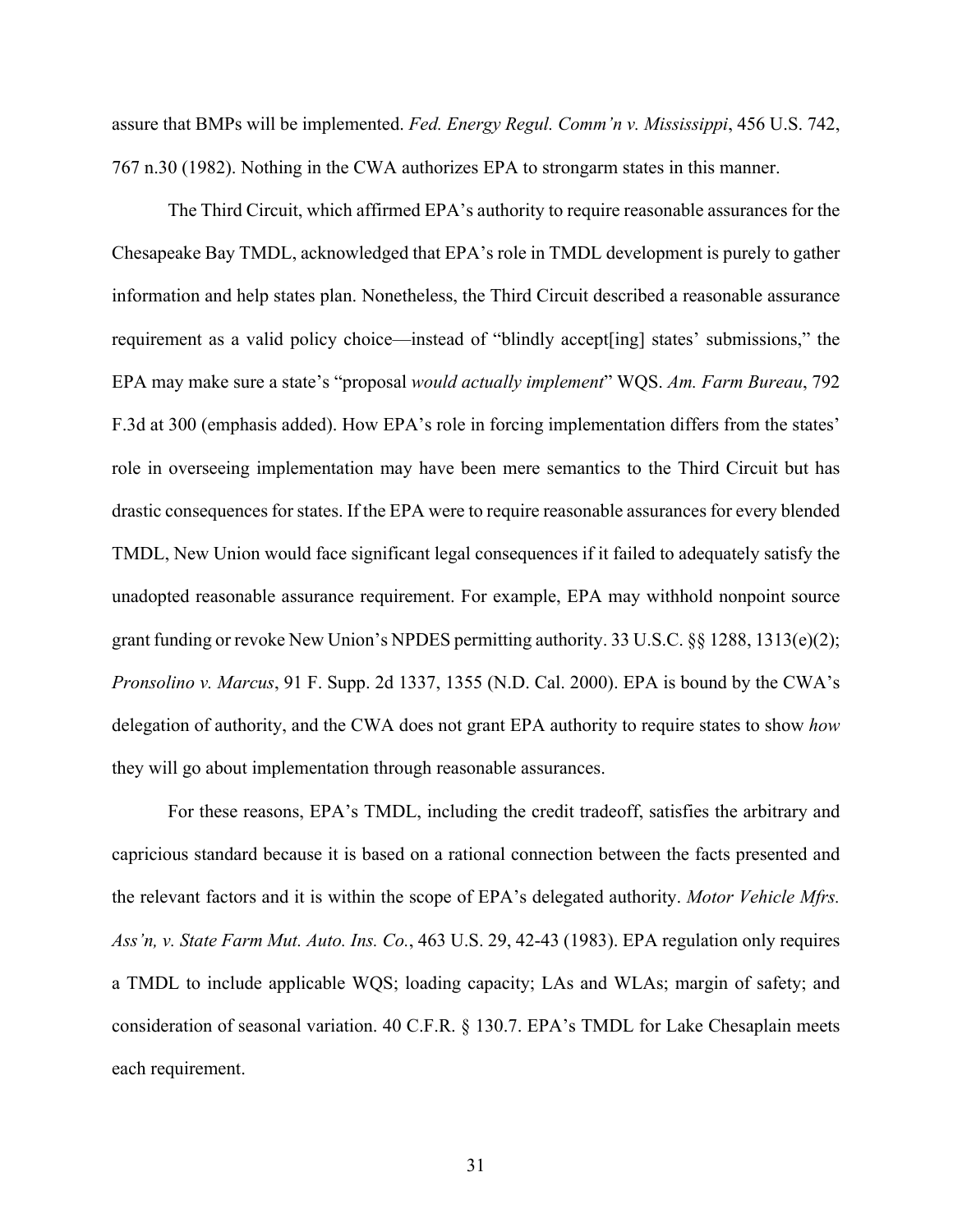## **B. If this Court determines EPA has the authority to require reasonable assurance, it is a tool to be used at EPA's discretion based on a watershed's characteristics—not a blanket requirement—and not necessary for EPA's TMDL.**

If this Court finds that Congress delegated EPA the authority to require reasonable assurance, there is still no mandate that a reasonable assurance requirement must be applied in every TMDL review. The Third Circuit determined that the CWA statutory language and context was enough to "*allow EPA to consider and express* these [reasonable assurance] factors in its final action." *Am. Farm Bureau*, 792 F.3d at 301 (emphasis added). The case before the Third Circuit dealt with a particularly unique watershed, and a confluence of other factors contributed to EPA's more active role in that instance. The Chesapeake Bay example is not reflective of more common watersheds' TMDL processes. EPA applies a range in assessment rigor to reasonable assurance showings. Therefore, EPA's inclusion of a credit in this case is not arbitrary and capricious or an abuse of discretion because it was a rational decision within the agency's scope of authority.

EPA's TMDL satisfies statutory and regulatory requirements and is distinguishable from the Chesapeake Bay TMDL, which included significant focus on reasonable assurance. The Chesapeake Bay TMDL included novel qualities reflective of the unique, complicated, and drawnout nature of that watershed's management. *See* Claudia Copeland, *Clean Water Act and Pollutant Total Maximum Daily Loads (TMDLs)*, CONG. RSCH. SERV. 1, 13 (2012). The Third Circuit outlined many of these extenuating factors in reasoning that EPA had authority to require reasonable assurances: a unique TMDL development process; specific congressional involvement; multi-jurisdictional management; length of time; and the extreme degradation of water quality. *Am. Farm Bureau*, 792 F.3d at 287-308. Notably, EPA drafted the TMDL in the first instance for the Chesapeake Bay, rather than the states, which is a departure from the usual process set forth by the CWA. *Id.* at 290; 33 U.S.C. § 1313(d). Also contributing to a heightened level of EPA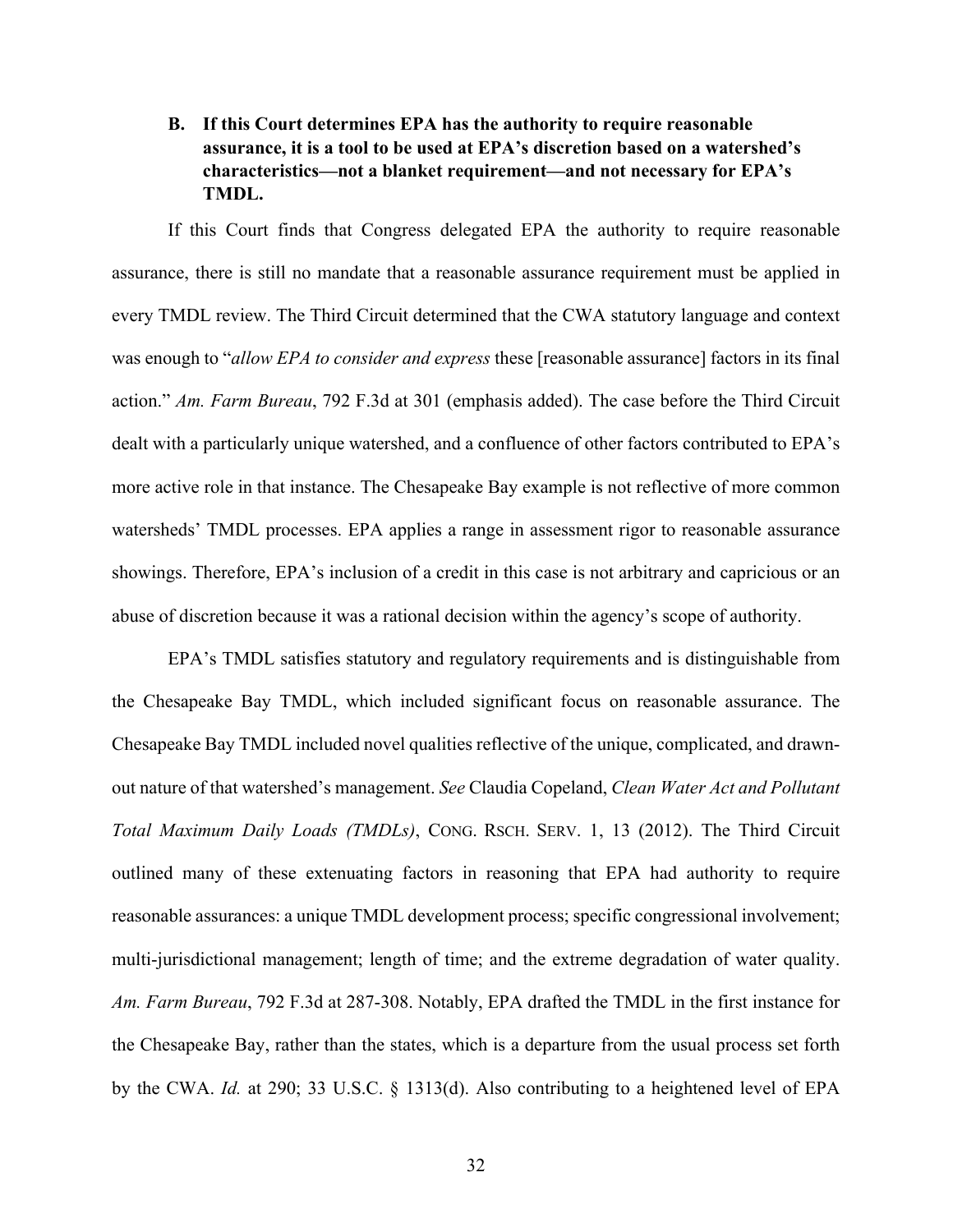involvement, Congress ratified the Chesapeake Bay Program—a voluntary partnership between the involved states and EPA—and specifically amended the Program in 2000 to include a provision directing EPA to "ensure that management plans are developed and implementation is begun" in the Chesapeake Bay watershed. *Am. Farm Bureau*, 792 F.3d at 308 (quoting 33 U.S.C. § 1267(g)). The Third Circuit took this action as evidence of Congress's approval of EPA's distinctly substantial role in the Chesapeake Bay TMDL process. *Id.* at 308.

Additional details feature prominently in the Third Circuit's reasoning, including the necessity to coordinate Chesapeake Bay's management between seven states compared to a traditional TMDL under one state's jurisdiction. *See id.* at 287. Furthermore, the planning and regulatory process spanned decades leading up to EPA's actions in the early 2000s, which then had to address extreme degradation due to the absence of management. *Id.* at 287, 309. The Third Circuit's use of permissive language and attention to specific characteristics of the Chesapeake Bay watershed and management process suggest its acknowledgement of agency discretion in the application of reasonable assurances during TMDL review.

The TMDL process for Lake Chesaplain differs in significant measure from that for the Chesapeake Bay, and the rationales behind Chesapeake Bay's novel TMDL do not apply to Lake Chesaplain's TMDL. Unlike EPA's initial involvement in TMDL drafting for the Chesapeake Bay, New Union developed and submitted the first TMDL proposal. R. at 9-10. Although EPA has statutory authority to set a TMDL after rejecting a state's proposal, Congress did not take separate action—as was the case in the Chesapeake Bay process—directing further EPA involvement in coordinating Lake Chesaplain's pollution reduction. Moreover, New Union is the only state managing the Lake Chesaplain watershed, unlike the seven state, multijurisdictional circumstances of Chesapeake Bay. R. at 7.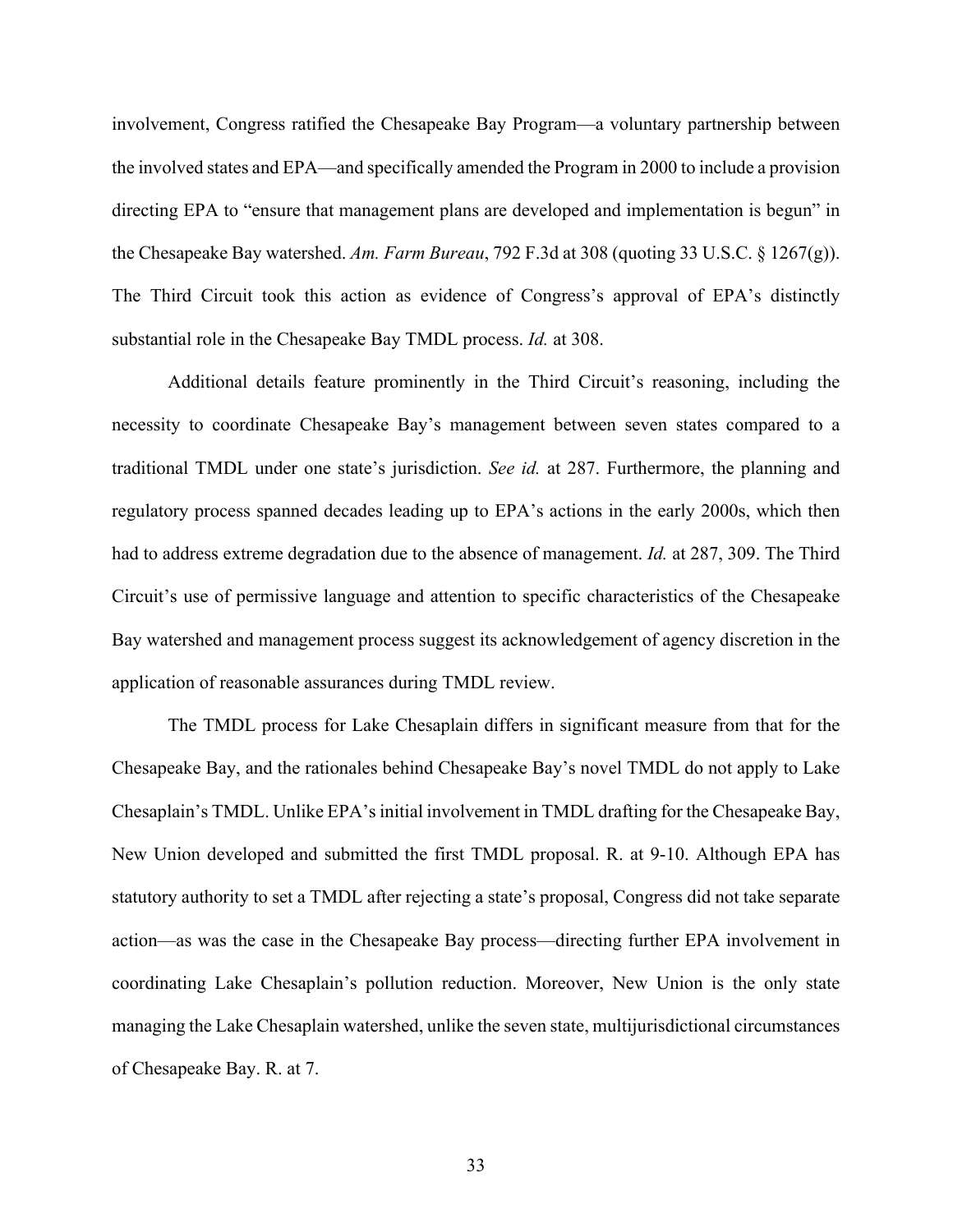For watersheds with more common characteristics and TMDL procedures, EPA employs a range of rigor for reasonable assurance. EPA's general approach to reasonable assurance as a possible tool for TMDL review is reflected in its materials outlining the process. In 2012, the agency provided supplemental TMDL review information to regional offices and explained that "[e]ach TMDL's demonstration of reasonable assurance is, of necessity, case-specific" and the degree to which reasonable assurance factors are addressed depends on the watershed's particular circumstances. *Supplemental Information for Reasonable Assurance TMDL Reviews*, EPA (Feb. 12, 2012). Variation in reasonable assurance demonstration is exemplified in other EPA approved TMDLs. For example, in 2007, EPA approved a blended TMDL for Maryland's Wills Creek watershed based on a general plan to implement BMPs by prioritizing the nonpoint sources with the greatest impact on the watershed but acknowledging "ease of implementation and cost" as factors in BMP implementation. *Final Wills Creek Watershed TMDL*, EPA 8-9 (Jan. 16, 2007). EPA's approval of Maryland's TMDL demonstrates that EPA has found general plans for BMPs sufficient without highly specific details.

Considering the range in assessment rigor, EPA's TMDL with a credit tradeoff is not arbitrary and capricious because it is a rational decision based on EPA's consideration of TMDL requirements and the facts in the record. Under arbitrary and capricious and abuse of discretion review, agency action will stand if based on a rational connection between the facts presented and the relevant factors and is within the scope of authority delegated to the agency. *Motor Vehicle Mfrs. Ass'n*, 463 U.S. at 42-43. The record presents sufficient information for EPA's inclusion of a credit tradeoff between nonpoint source and point source reductions. EPA's TMDL presents planned reductions for identified nonpoint sources to be accomplished through BMPs to meet the 0.014 mg/l phosphorus WQS. R. at 8-9. The BMPs for CAFOs and other agricultural sources